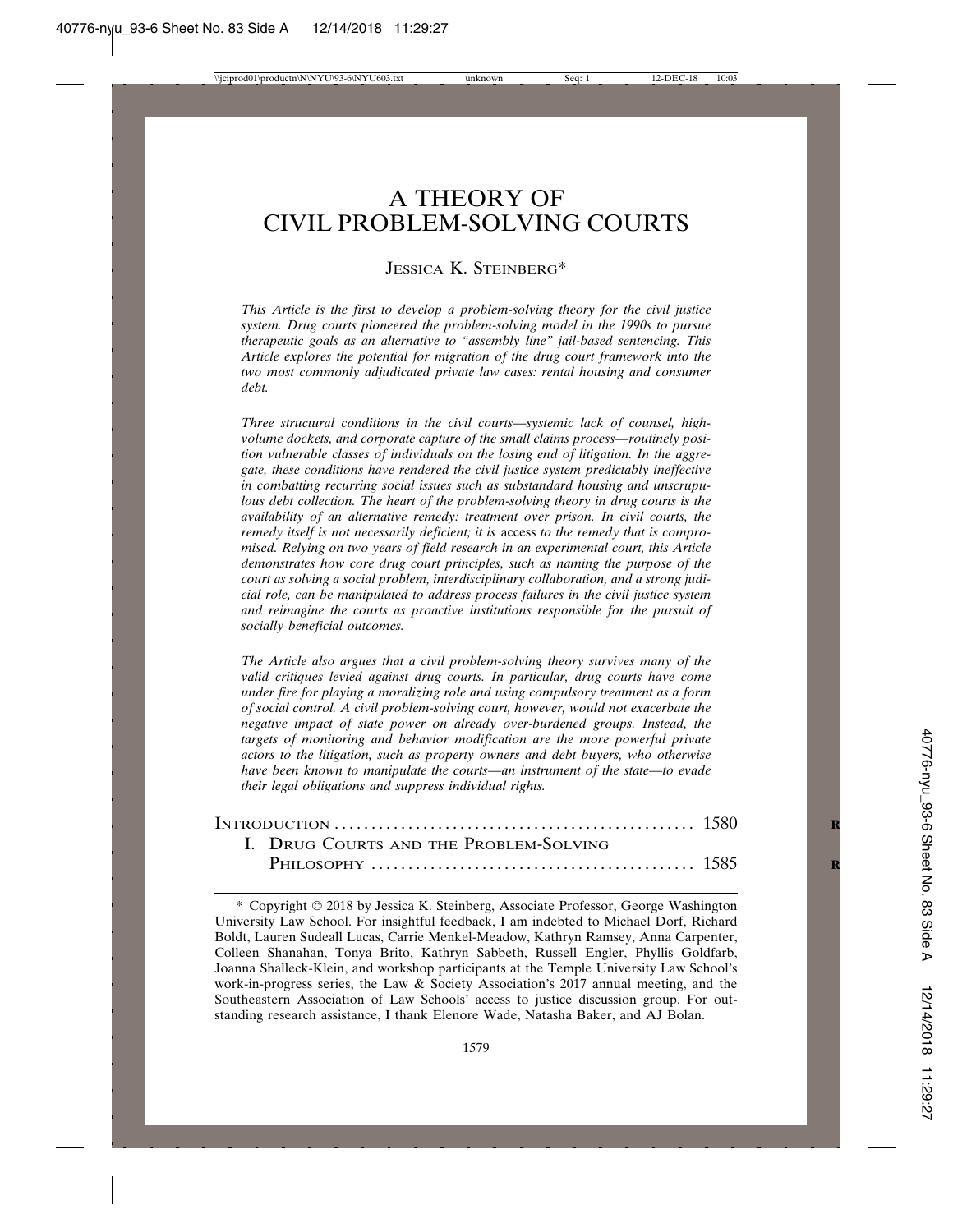| II.  |             | UNRESOLVED SOCIAL ISSUES IN THE CIVIL COURTS-              |  |
|------|-------------|------------------------------------------------------------|--|
|      |             | AND THE STRUCTURAL FORCES TO BLAME 1591                    |  |
|      |             | A. Unresolved Social Problems in the Civil Courts  1591    |  |
|      |             | $1_{-}$<br>Substandard Housing Conditions  1592            |  |
|      |             | 2.                                                         |  |
|      |             | B. Structural Failings in Civil Adjudication 1596          |  |
|      |             | 1.                                                         |  |
|      |             | 2.                                                         |  |
|      |             | Capture of Small Claims Courts  1600<br>3.                 |  |
| III. |             | A FRAMEWORK FOR CIVIL PROBLEM-SOLVING                      |  |
|      |             |                                                            |  |
|      |             | A. Motivating Judges to Protect Vulnerable Court           |  |
|      |             |                                                            |  |
|      |             | The Existing Judicial Paradigm  1606<br>1.                 |  |
|      |             | 2.<br>"Naming" and Judicial Conduct  1607                  |  |
|      |             | The Naming Function and the HCC  1609<br>3.                |  |
|      | В.          | Attacking Information Asymmetry  1612                      |  |
|      |             | Information Asymmetry in Traditional Courts  1613<br>1.    |  |
|      |             | Interdisciplinary Collaboration and Information<br>2.      |  |
|      |             |                                                            |  |
|      |             | Three Informational Dimensions to the<br>3.                |  |
|      |             |                                                            |  |
|      |             | Challenges to Interdisciplinary Collaboration 1616<br>4.   |  |
|      |             | Interdisciplinary Collaboration in Consumer<br>5.          |  |
|      |             |                                                            |  |
|      | $C_{\cdot}$ | Motivating Liable Parties to Perform  1620                 |  |
|      |             | Judicial Monitoring as a Problem-Solving Tool . 1620<br>1. |  |
|      |             | 2.                                                         |  |
|      |             | Challenges and Opportunities with Judicial<br>3.           |  |
|      |             |                                                            |  |
| IV.  |             | RESPONDING TO CRITIQUES OF CRIMINAL PROBLEM-               |  |
|      |             |                                                            |  |
|      |             |                                                            |  |
|      |             | C. Fewer Procedural Protections and Diminished Role        |  |
|      |             |                                                            |  |
|      |             |                                                            |  |
|      |             |                                                            |  |

#### **INTRODUCTION**

In the 1990s, judges dissatisfied with the mass processing of criminal cases launched the problem-solving movement following the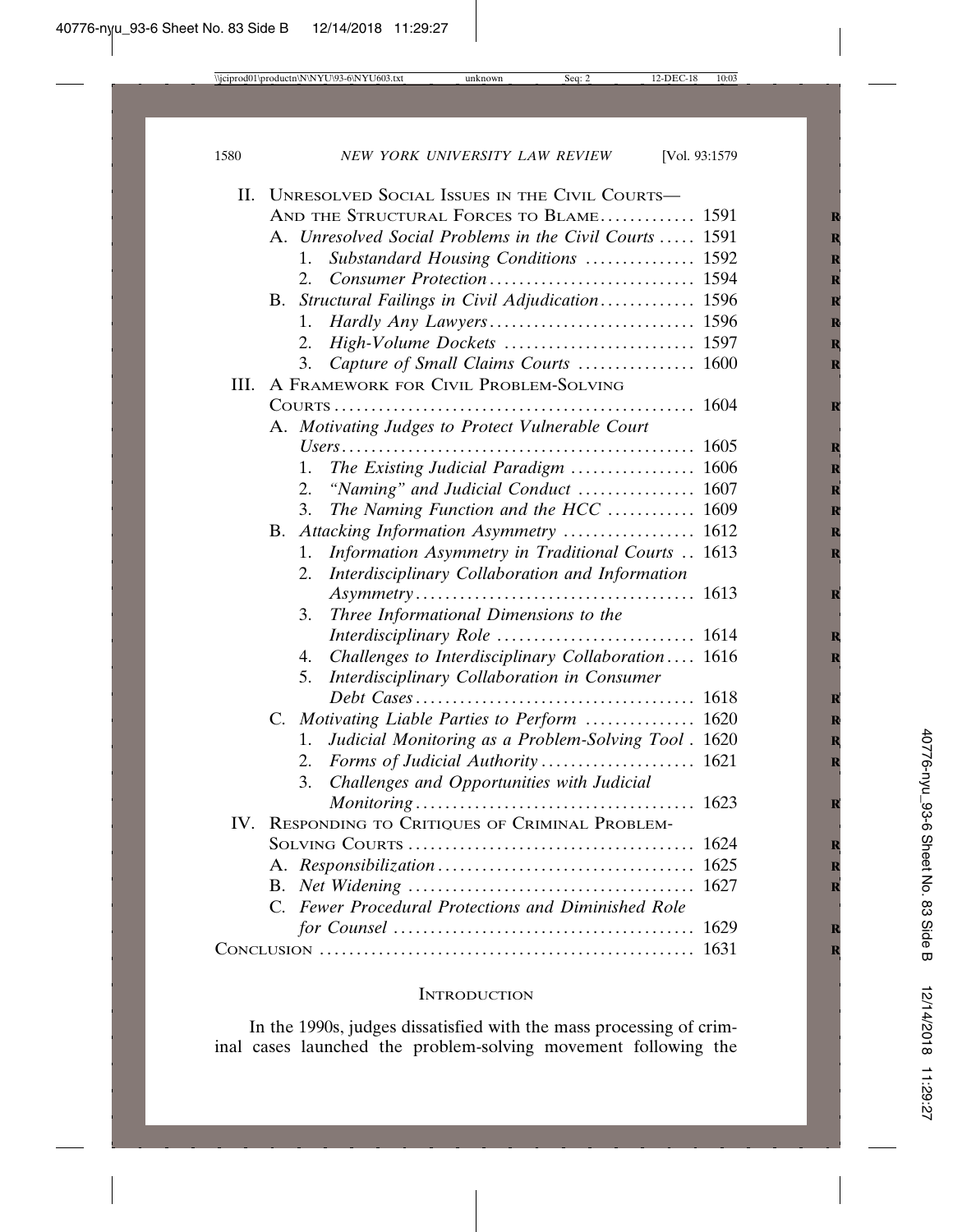introduction of the first drug court.<sup>1</sup> The drug court model is now firmly embedded within the criminal justice system and has spawned a range of problem-solving courts serving low-level offenders in areas such as mental health, veteran's affairs, and community reentry for formerly incarcerated citizens.2 This Article explores the potential for migration of the drug court framework into the civil arena. It demonstrates that, with certain adaptations, the drug court philosophy may be an effective tool in bringing the judicial system to bear on some of the unique structural injustices that pervade private law cases and have impaired the civil courts' ability to disrupt recurring social problems. A civil problem-solving model may also sidestep many of the legitimate critiques that have plagued drug courts and provide a forum for much-needed innovation in the role of the civil judge.

Drug courts are grounded in principles of therapeutic jurisprudence, a theory centered on the consequences of a legal decision or the relationship of the law to social effects.3 Typically, a defendant charged with a low-level drug offense is diverted away from the conventional court process, where punishment is the focus, and instead opts into an alternative process where treatment is the focus.4

Every drug court is unique and adapted to the population it serves, but the model embraces a number of common principles. The first is that the court names its primary purpose as addressing the underlying social problem of drug use that is seen as a contributory factor in recidivism.5 A second common principle is the interdisciplinary team approach.<sup>6</sup> Outside experts, treatment providers, and service providers often work together with the judge to develop goals and implement a drug treatment regimen. Last, drug courts are outcome driven, rather than focused on formal procedures. Judges closely monitor cases with regular hearings and often employ a system of

3 *See* Peggy Fulton Hora, William G. Schma & John T.A. Rosenthal, *Therapeutic Jurisprudence and the Drug Treatment Court Movement: Revolutionizing the Criminal Justice System's Response to Drug Abuse and Crime in America*, 74 NOTRE DAME L. REV. 439, 446 (1999) (contrasting therapeutic jurisprudence with "traditional" jurisprudence, which is insensitive to the consequences of a decision).

<sup>1</sup> Allegra M. McLeod, *Decarceration Courts: Possibilities and Perils of a Shifting Criminal Law*, 100 GEO. L.J. 1587, 1605 (2012).

<sup>2</sup> DOUGLAS B. MARLOWE, CAROLYN D. HARDIN & CARSON L. FOX, NAT'L DRUG COURT INST., PAINTING THE CURRENT PICTURE: A NATIONAL REPORT ON DRUG COURTS AND OTHER PROBLEM-SOLVING COURTS IN THE UNITED STATES 7, 9 (2016).

<sup>4</sup> *See* McLeod, *supra* note 1, at 1605–07 (describing the origins and common characteristics of drug courts).

<sup>5</sup> *See* Greg Berman & John Feinblatt, *Problem-Solving Courts: A Brief Primer*, 23 LAW & POL'Y 125, 131 (2001).

<sup>6</sup> MARLOWE, HARDIN & FOX, *supra* note 2, at 11, 28, 66.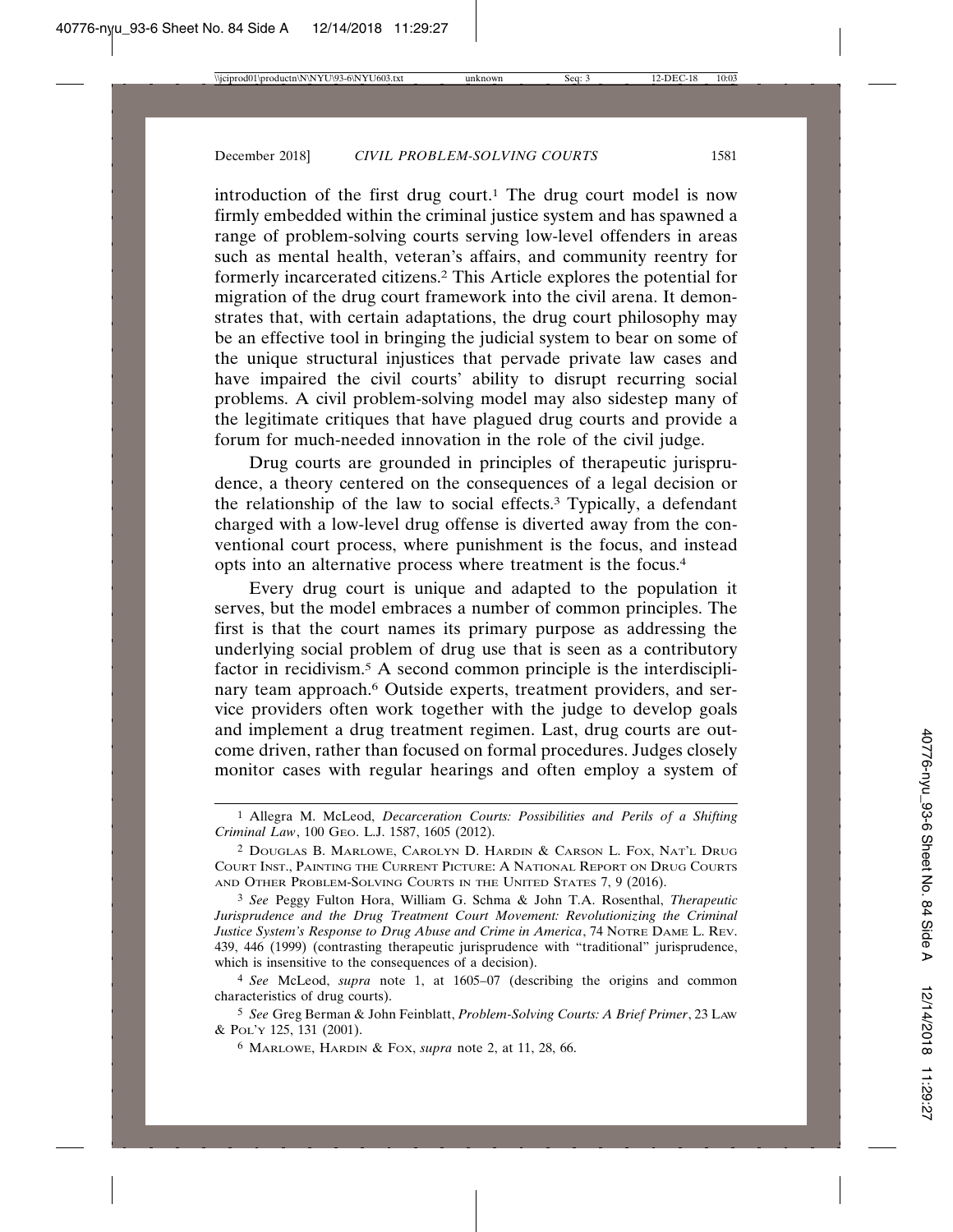graduated sanctions and rewards to promote compliance.7 The problem-solving approach pioneered by drug courts is intended to address root causes of crime in ways that "assembly line" adjudication has failed to do.<sup>8</sup>

Notably, outside of family law matters, the problem-solving model has barely cracked the civil sphere. Traditional adjudication retains a near-exclusive grip on the resolution of private law disputes despite the fact that, much like the criminal courts, the civil courts contend with a range of intractable social problems that are often left unsolved by conventional processes.9

To take one example, tenants have long struggled to challenge substandard housing conditions in the courts.10 Landlords prosecute claims for unpaid rent with ease, but tenants are rarely successful in enforcing their corollary rights to habitable living conditions. In a second example, fraud and abuse in consumer debt matters run rampant in the civil courts.11 Debt buyers aggressively pursue collection on debt that is of unknown origin, is barred by time limitations, or has already been discharged through bankruptcy or other means.12 Even where the law should ostensibly protect their assets, consumers are often subject to judgments that destroy their credit and result in garnishment of their wages and bank accounts.

This Article contends that a set of structural forces unique to the civil courts renders traditional adjudication predictably ineffective in resolving certain recurring social problems. Relying on substandard housing and consumer protection as two prominent illustrations, this Article examines three systemic issues that undermine the courts' ability to address significant social issues. First, the civil courts are now beset by an unrepresented majority. While criminal defendants are constitutionally entitled to counsel, civil parties are not, and publicly funded attorneys are increasingly scarce. As an aggravating condition, lopsided representation, in which one party has counsel and the other does not, is increasingly common. Tenants and consumers,

<sup>7</sup> Berman & Feinblatt, *supra* note 5, at 131–32.

<sup>8</sup> *Cf. id.* at 130 (quoting Patrick McGrath, a deputy district attorney, as expressing dissatisfaction with the "assembly line" approach to adjudication).

<sup>9</sup> *See infra* Part II.

<sup>10</sup> *See, e.g.*, PUB. JUSTICE CTR., JUSTICE DIVERTED: HOW RENTERS ARE PROCESSED IN THE BALTIMORE CITY RENT COURT 14–23 (2015); David A. Super, *The Rise and Fall of the Implied Warranty of Habitability*, 99 CALIF. L. REV. 389, 406–07 (2011).

<sup>11</sup> *See* LISA STIFLER & LESLIE PARRISH, CTR. FOR RESPONSIBLE LENDING, DEBT COLLECTION AND DEBT BUYING: THE STATE OF LENDING IN AMERICA AND ITS IMPACT ON U.S. HOUSEHOLDS 8–14 (2014).

<sup>12</sup> *See* Mary Spector, *Debts, Defaults, and Details: Exploring the Impact of Debt Collection Litigation on Consumers and Courts*, 6 VA. L. & BUS. REV. 257, 263–73 (2011) (providing an overview of the consumer debt collection industry and its history).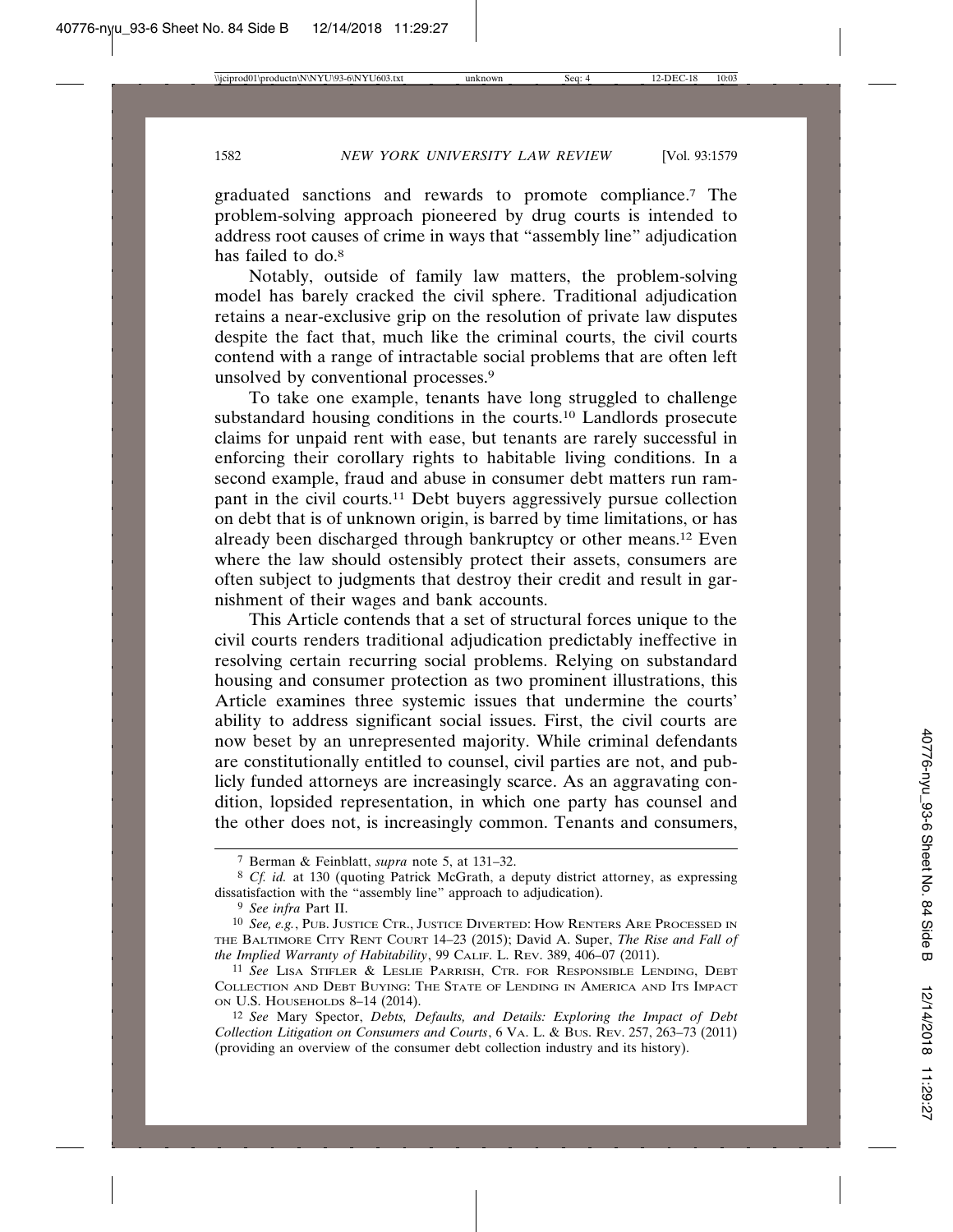for example, are typically represented by counsel in less than ten percent of matters, while property owners and debt collectors have counsel in up to ninety percent of cases.13 Unrepresented parties struggle immensely with issues of procedure and legal relevance, and often cannot compete with their represented counterparts in developing the evidence necessary to vindicate meritorious claims. With consistently low representation rates among defined classes of litigants, the civil courts become unreliable forums for the enforcement of particular rights.

Second, the explosion of high-volume dockets in the civil courts parallels the crush of cases in the criminal courts, and perhaps is even a more pressing problem. Partly as a result of high caseloads, most civil litigants never see a judge or have any genuine access to an adjudicatory process. In housing cases, for example, default judgments resolve up to fifty or sixty percent of matters, subjecting tenants to forcible eviction and substantial damages without any consideration of valid defenses such as the poor condition of the rental unit.14 In addition, most tenants who "litigate" their claims are directed to the hallway of the courthouse to sign a perfunctory settlement with their landlord's attorney, typically without any judicial oversight or exchange of evidence.15 Furthermore, the courts are ill-equipped to handle even the volume of cases that survive both default judgment and unbalanced settlement negotiations. A number of researchers have documented trials that last less than five minutes,<sup>16</sup> as well as crowded dockets in which one hundred housing matters are heard by a single court in a single day.17

Last, small claims courts within the civil justice system have been captured by powerful corporations, undermining the promise of a flexible procedural regime to protect the rights of ordinary litigants.18

<sup>13</sup> Jessica K. Steinberg, *Demand Side Reform in the Poor People's Court*, 47 CONN. L. REV. 741, 750 (2015).

<sup>14</sup> *See infra* Part II.

<sup>15</sup> *See infra* Part II.

<sup>16</sup> *See* LAWYERS' COMM. FOR BETTER HOUS., NO TIME FOR JUSTICE: A STUDY OF CHICAGO'S EVICTION COURT 11–12 (2003) (finding that the average time per case was one minute and forty-four seconds); THE WILLIAM E. MORRIS INST. FOR JUSTICE, INJUSTICE IN NO TIME: THE EXPERIENCE OF TENANTS IN MARICOPA COUNTY JUSTICE COURTS 9 (2005) (stating that the typical court would dispose of thirty to sixty eviction cases in sixty minutes or less).

<sup>17</sup> Jessica K. Steinberg, *Informal, Inquisitorial, and Accurate: An Empirical Look at a Problem-Solving Housing Court*, 42 LAW & SOC. INQUIRY 1058, 1065 (2017) (up to 100 cases a day are docketed on the District of Columbia's landlord-tenant calendar). Similar conditions plague consumer matters. *See* BRIAN STAUFFER, HUMAN RIGHTS WATCH, RUBBER STAMP JUSTICE: US COURTS, DEBT BUYING CORPORATIONS, AND THE POOR 3–4 (2016).

<sup>18</sup> *See infra* Part II.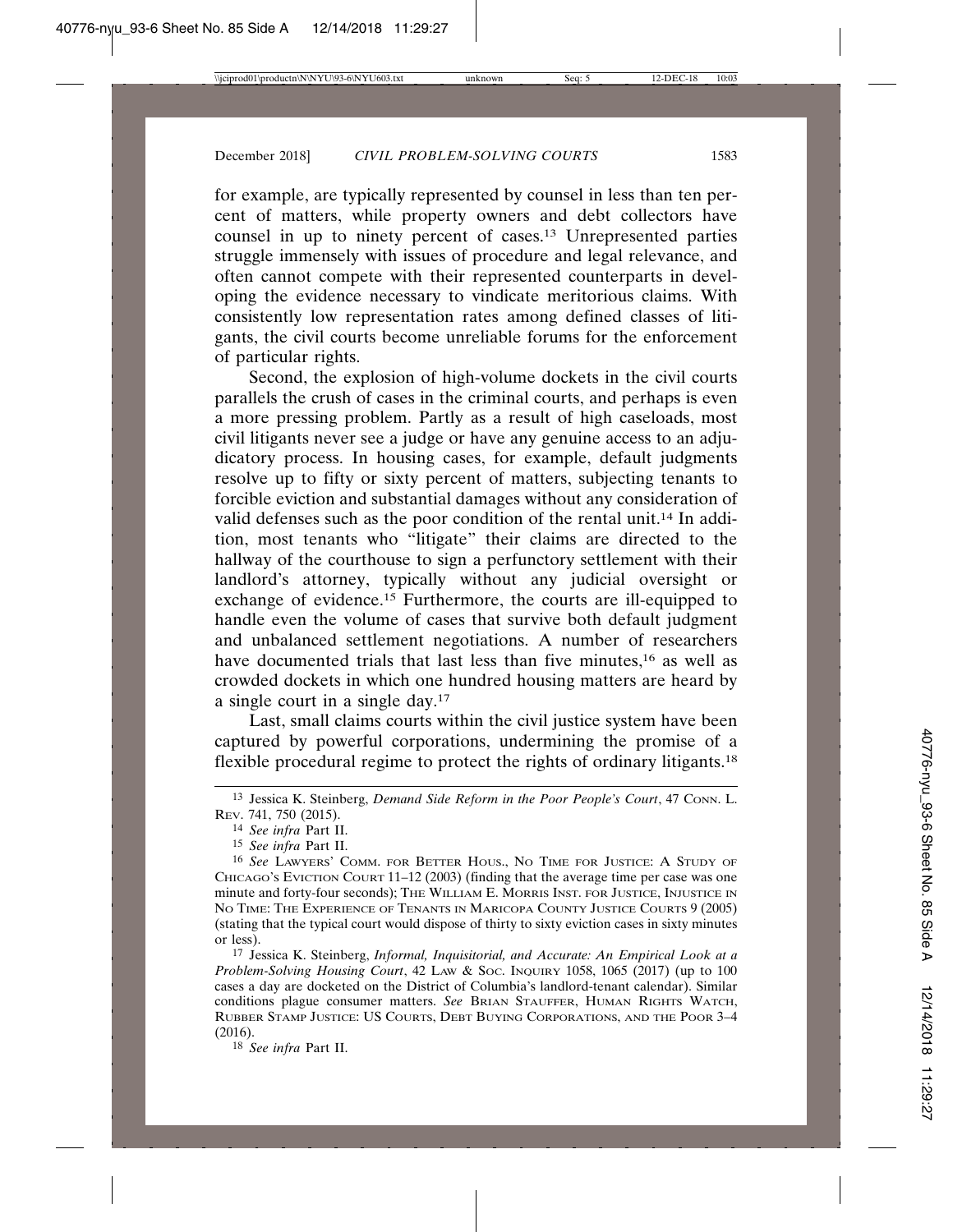Small claims judges have broad powers to elicit facts and interrogate the authenticity of claims, but only rarely exercise that power.19 In the debt context, for example, the deep-seated adversarial tradition of a passive judge, coupled with the procedural informality of the small claims system, has laid the groundwork for debt collectors to perpetrate consumer fraud with impunity. One common tactic is "sewer service," a practice in which the debt collector intentionally fails to serve the consumer with court papers, but then asserts to the court that service has been perfected in order to secure an uncontested default judgment.20 A second is "robo-signing," a practice in which the debt collector attests to facts about an underlying debt in an affidavit without any verification of the veracity of the claims.<sup>21</sup> Judges, trained by adversary culture to "referee" rather than examine, rarely question the legitimacy of such practices, even in informal courts that may permit such intervention.

This Article argues that the structural failings of traditional civil adjudication invite consideration of drug court principles. At its best, the drug courts' problem-solving philosophy reimagines the courts as proactive institutions responsible for the pursuit of socially beneficial outcomes. This Article argues that implementation of a problemsolving framework, in certain appropriate circumstances, may position the civil courts to more effectively address a series of social problems that arise repeatedly in the private law arena.

This Article proceeds in four parts. Part I discusses the conditions that gave rise to the drug court movement in the criminal courts and describes the key characteristics of the problem-solving model. Using the lens of the two most commonly adjudicated civil issues—rental housing and consumer debt—Part II then reveals different, but analogous, conditions in the civil courts that may justify importation of problem-solving principles into private law matters.

Part III develops a theory for adapting drug court methods to the civil arena. In criminal courts, the heart of the problem-solving model is the availability of an alternative remedy: treatment over prison. In civil courts, the remedy itself is not necessarily deficient; indeed, housing codes and consumer protection laws are already, in many ways, quite robust. Instead, it is *access* to available remedies that is lacking. A civil problem-solving court must therefore exploit the drug court philosophy to address process failure and achieve three goals:

<sup>19</sup> *See infra* Part II.

<sup>20</sup> *See* Lisa Stifler, *Debt in the Courts: The Scourge of Abusive Debt Collection Litigation and Possible Policy Solutions*, 11 HARV. L. & POL'Y REV. 91, 107 (2017) (defining "sewer service").

<sup>21</sup> *See id.* at 104–05 (defining "robo-signing").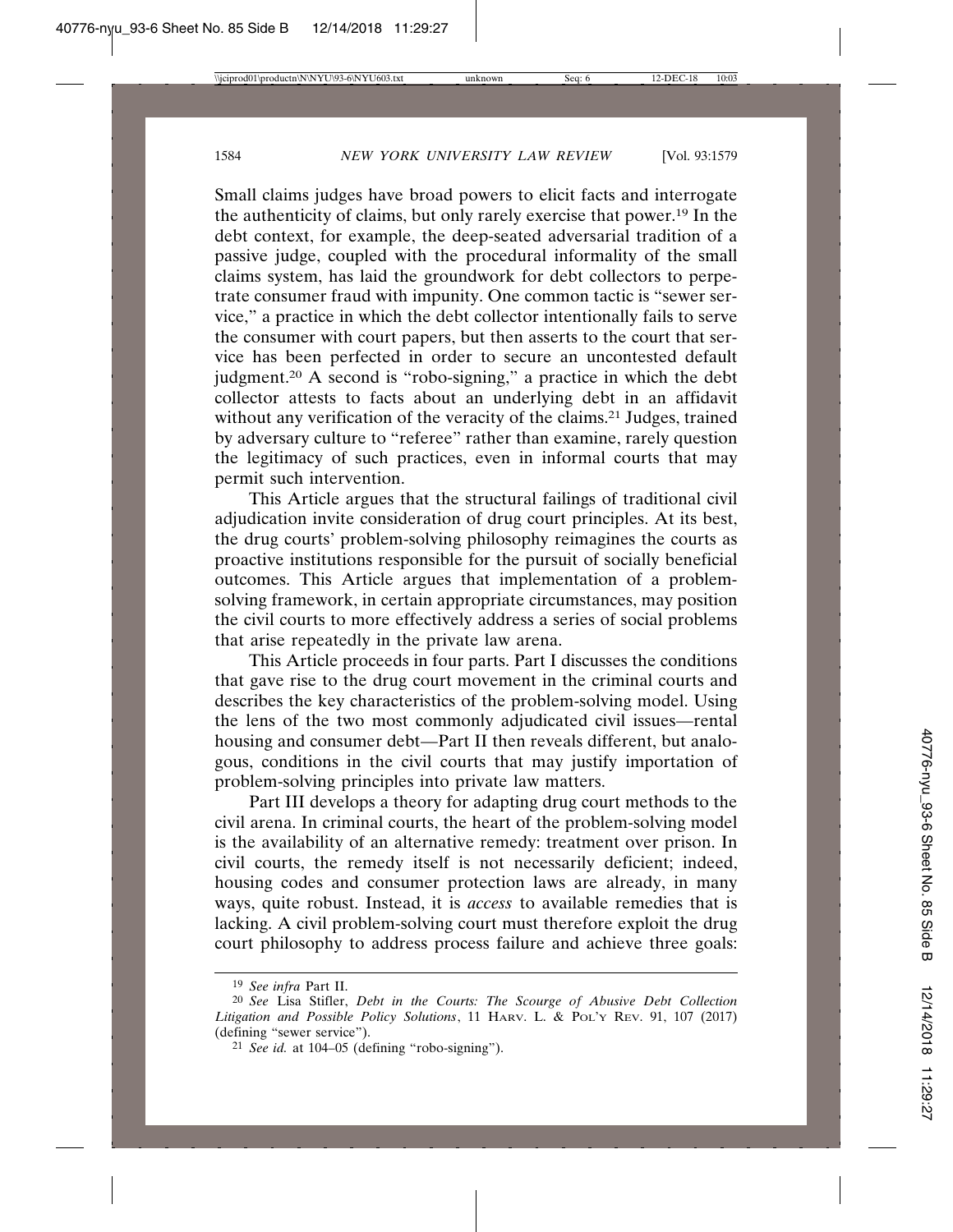(1) motivate judges to protect vulnerable court users; (2) attack information asymmetry; and (3) monitor liable parties to induce performance. Relying on extensive field work in an experimental housing court in the District of Columbia, this Part demonstrates how core problem-solving principles—a named intent to solve a social problem, interdisciplinary collaboration, and a strong judicial role—can further these process-oriented goals and create a model for civil problemsolving experimentation. Notwithstanding legitimate challenges to scaling and sustaining civil problem-solving courts, which Part III also addresses, the model offers an opportunity to pilot much-needed innovation in the role of the civil judge and holds promise for improving process legitimacy in private law matters.

In Part IV, I argue that problem-solving courts in the civil law setting may sidestep many of the long-standing critiques of the drug court model in the criminal arena, including responsibilization,<sup>22</sup> net widening, and diminished procedural protections. In criminal courts, drug courts play a moralizing role and may inadvertently expand the reach of the criminal justice system while at the same time disposing of defendants' constitutional rights. In civil cases, however, the problem-solving model would not exacerbate the negative impact of state power on already over-burdened groups. Instead, the targets of monitoring and behavior modification are powerful private actors, such as landlords and debt buyers, who may otherwise manipulate the courts—an instrument of the state—to evade their legal obligations and suppress individual rights.

I

DRUG COURTS AND THE PROBLEM-SOLVING PHILOSOPHY

The first drug court opened in Miami in 1989, and since then, the problem-solving model has risen to prominence in criminal courts throughout the country.23 Now, there are nearly 3000 drug courts, as well as more than a thousand problem-solving courts devoted to mental health, veteran's affairs, reentry, domestic violence, and homelessness.24 Although drug courts vary in philosophy and execution,25

<sup>22</sup> *See infra* Section IV.A (discussing "responsibilization," a term critiquing the government for playing a moralizing role in its approach to substance abuse by foisting responsibility on the defendant to treat his own addiction).

<sup>23</sup> James L. Nolan, Jr., *Therapeutic Adjudication*, 39 SOC'Y 29, 29 (2002).

<sup>24</sup> MARLOWE, HARDIN & FOX, *supra* note 2, at 7, 9, 12.

<sup>25</sup> *See* McLeod, *supra* note 1, at 1611–44 (discussing various philosophies and approaches employed by drug courts, including therapeutic justice, judicial monitoring, order maintenance, and decarceration).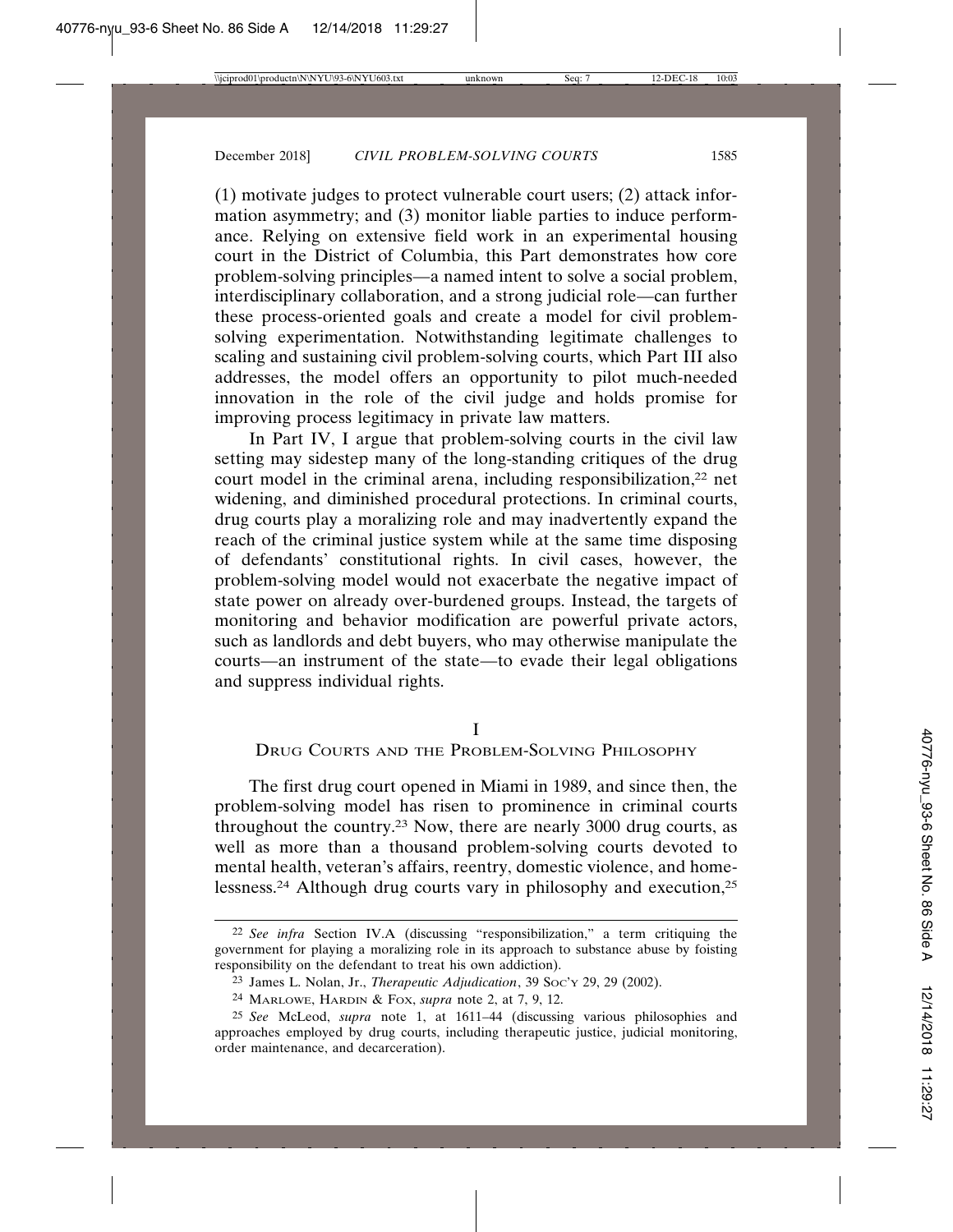certain core principles apply.26 First, drug courts name their purpose as solving a social problem and fulfill this mission by offering treatment to low-level offenders instead of a conventional sentence.27 The goal is to address the underlying cause of criminal activity, namely drug use, and by doing so to reduce recidivism and promote healthier communities.28 Second, the judge typically works with an interdisciplinary team to devise a treatment plan.29 And third, the judge, as leader of the "treatment team," monitors the defendant's compliance with the treatment regimen.30 Individuals who successfully complete drug treatment are rewarded with dismissal or expungement of the original charge, while those who fail may serve a traditional jail-based sentence.31 The drug court model has been linked to David Wexler's theory of therapeutic jurisprudence, which emphasizes "the law's influence on emotional life and psychological well-being."32

Drug courts are often described as an alternative to "assembly line" justice and an effort to close the "revolving door" that cycles criminal defendants in and out of the justice system.33 The movement is "essentially . . . judge-led"<sup>34</sup> and grew out of frustration that traditional criminal law administration had transformed most courtrooms into plea bargain factories where cases were disposed of quickly and little thought was given to the root causes of crime.35 Greg Berman

29 MARLOWE, HARDIN & FOX, *supra* note 2, at 11, 28, 31.

30 *See* Berman & Feinblatt, *supra* note 5, at 131–32; Michael C. Dorf & Charles F. Sabel, *Drug Treatment Courts and Emergent Experimentalist Government*, 53 VAND. L. REV. 831, 843 (2000); Eric J. Miller, *Drugs, Courts, and the New Penology*, 20 STAN. L. & POL'Y REV. 417, 423 (2009).

31 MARLOWE, HARDIN & FOX, *supra* note 2, at 11; JAMES L. NOLAN, JR., REINVENTING JUSTICE: THE AMERICAN DRUG COURT MOVEMENT 40 (2001); Berman & Feinblatt, *supra* note 5, at 126; Richard C. Boldt, *Rehabilitative Punishment and the Drug Treatment Court Movement*, 76 WASH. U. L.Q. 1205, 1211–12 (1998).

32 David B. Wexler, *Practicing Therapeutic Jurisprudence: Psycholegal Soft Spots and Strategies*, *in* PRACTICING THERAPEUTIC JURISPRUDENCE: LAW AS A HELPING PROFESSION 45 (Dennis P. Stolle et al. eds., 2000).

33 *See* Berman & Feinblatt, *supra* note 5, at 130, 135 (discussing judges, defense attorneys and prosecutors as working on an "assembly line" and presiding over "McJustice" courts); Michael C. Dorf & Jeffrey A. Fagan, *Problem-Solving Courts: From Innovation to Institutionalization*, 40 AM. CRIM. L. REV. 1501, 1502 (2004) (claiming that traditional courts create a "revolving door"); *see also* Nolan, *supra* note 23, at 36 (noting that drug offenders were simply "recycled through the criminal justice system").

34 NOLAN, *supra* note 31, at 42.

35 *See* Berman & Feinblatt, *supra* note 5, at 129 (describing traditional courts as "plea bargain mills").

<sup>26</sup> *See* Richard C. Boldt, *Problem-Solving Courts and Pragmatism*, 73 MD. L. REV. 1120, 1122 (2014).

<sup>27</sup> McLeod, *supra* note 1, at 1590–91.

<sup>28</sup> *See* Denise C. Gottfredson, Stacy S. Najaka & Brook Kearley, *Effectiveness of Drug Treatment Courts: Evidence from a Randomized Trial*, 2 CRIMINOLOGY & PUB. POL'Y 171, 172 (2003).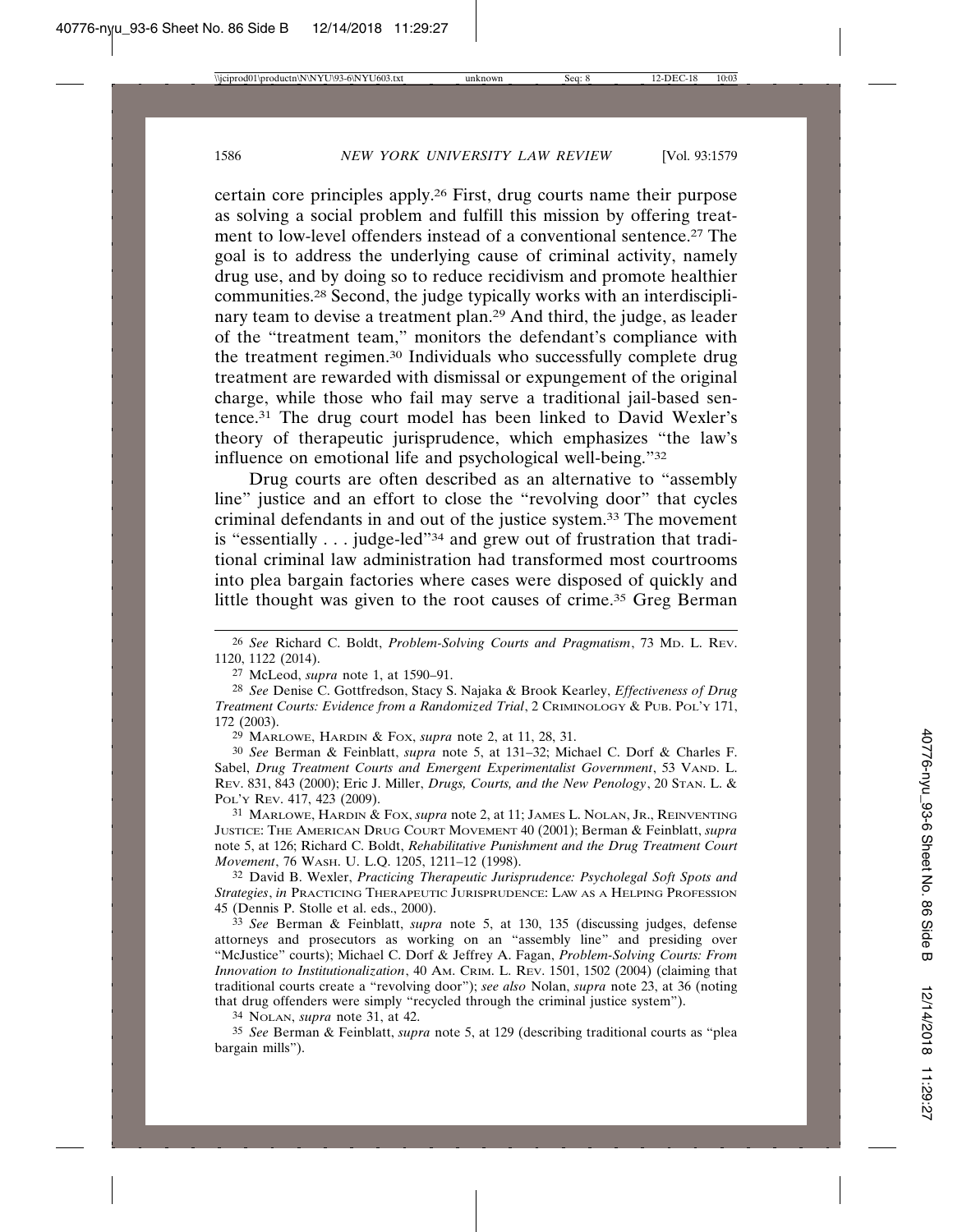and John Feinblatt, two architects of the drug court model, frame its problem-solving approach as a response to "rising caseloads and increasing frustration—both among the public and among system players—with the standard approach to case processing in state courts."36 The Conference of Chief Justices, the highest policy-making body of judges in the United States, has endorsed the model as a way of responding to complex social issues, such as substance abuse, that traditional adjudication has failed to address.37

The crux of the drug court model is the treatment alternative to incarceration. Rather than ordering jail time for minor offenses such as drug possession, shoplifting, or loitering, drug courts aim to address the social problems that drive criminal conduct.38 By offering treatment for drug addiction, or by connecting defendants to appropriate public services or benefits,39 the model seeks to prevent repeated interaction with the criminal justice system.40 In general, the drug court mission is outcome focused, with far less emphasis on formal procedure.41 When evaluated, success is measured by completion of

37 Peggy Fulton Hora & Theodore Stalcup, *Drug Treatment Courts in the Twenty-First Century: The Evolution of the Revolution in Problem-Solving Courts*, 42 GA. L. REV. 717, 771–72 (2008).

38 Nolan, *supra* note 23, at 36; Shauhin Talesh, *Mental Health Court Judges as Dynamic Risk Managers: A New Conceptualization of the Role of Judges*, 57 DEPAUL L. REV. 93, 130 (2007).

39 GREG BERMAN & JOHN FEINBLATT, CTR. FOR COURT INNOVATION, JUDGES AND PROBLEM-SOLVING COURTS 4 (2002) ("[M]any [drug court] participants find themselves linked to an array of services (job training, health care, education, housing) designed to insure their successful transition from addiction to sobriety."); Jim Dwyer, *A Court Keeps People Out of Rikers While Remaining Tough*, N.Y. TIMES (June 11, 2015), https://nyti.ms/ 2BAdtZG (describing the Red Hook Community Court, which connects defendants with social services on the spot); *see also* MARLOWE, HARDIN & FOX, *supra* note 2, at 11–12, 14 (describing the array of services often provided to problem-solving court participants).

40 *See* Berman & Feinblatt, *supra* note 5, at 131; Gottfredson, Najaka & Kearley, *supra* note 28, at 172 ("Drug treatment courts are designed to increase the likelihood that drugaddicted offenders will seek and persist longer in drug treatment, which is expected to help these individuals reduce their drug dependence and develop healthier, more productive, and crime-free lifestyles."); Judith S. Kaye, *Making the Case for Hands-On Courts*, NEWSWEEK, Oct. 11, 1999, at 13.

41 *See* Boldt, *supra* note 26, at 1129 (describing problem-solving courts as "offer[ing] the promise of informal, individualized engagement by judges and other court officials in

<sup>36</sup> *Id.* at 128. According to the National Center for State Courts, criminal caseloads rose by nearly fifty percent between 1984 and 1998. *See* BRIAN J. OSTROM, NEAL B. KAUDER & ROBERT C. LAFOUNTAIN, NAT'L CTR. FOR STATE COURTS, EXAMINING THE WORK OF THE STATE COURTS, 1999–2000: A NATIONAL PERSPECTIVE FROM THE COURT STATISTICS PROJECT 14, 60 (2001). From 1993 to 2002, criminal caseloads rose by nineteen percent. DAVID B. ROTTMAN, THE COUNCIL OF STATE GOV'TS, TRENDS IN STATE COURTS: RISING CASELOADS AND VANISHING TRIALS 300 (2005). Since the early 2000s, caseloads have achieved greater stability, with no major rise reported. *See* ROBERT C. LAFOUNTAIN ET AL., NAT'L CTR. FOR STATE COURTS, EXAMINING THE WORK OF STATE COURTS: AN ANALYSIS OF 2010 STATE COURT CASELOADS 20 (2012).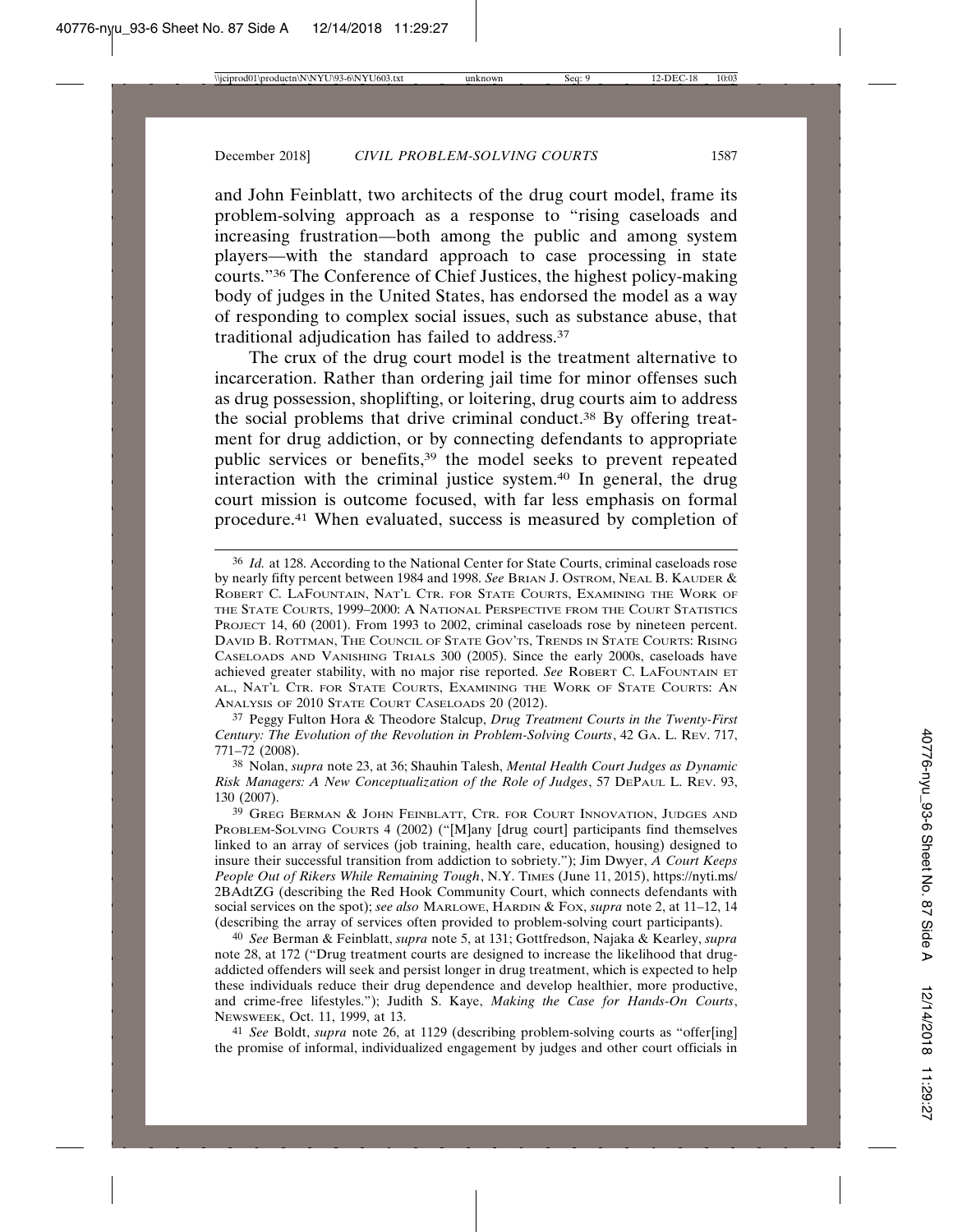treatment programs and lower rates of recidivism.42 This orientation stands in stark contrast to conventional court systems, where substantive outcome measures are rarely imposed, and the focus instead is on rapid case resolution<sup>43</sup> and the application of law to facts irrespective of the impact of the court's decision on the defendant's life and future prospects.44 Indeed, traditional courts derive their legitimacy from the perception that the judge is impartial and dispassionate with regard to the outcome.45 Drug court judges are not neutral in the same way; they name particular outcome-based goals and use the authority of the court to motivate defendants to remain in treatment.

Interdisciplinary teams are an important component of drug courts' problem-solving model. Judges collaborate with social workers, treatment providers, probation workers, and lawyers to develop and supervise treatment plans.46 In place of an adversary process, the various actors in the legal system work together to promote the defendant's compliance with the prescribed program. Some commentators have criticized the team approach, noting that it can erode the defendant's due process rights as well as defense counsel's advocacy role.47 However, the interdisciplinary team also offers a distinct advantage in providing the court with expertise on specific social issues such as addiction and mental illness, and in educating the court on the challenges faced by specific population subgroups, such as vet-

44 Judge Ferdinand recalls that, as a traditional criminal trial judge, she said on "many, many occasions . . . 'I am constrained by the law not to grant that motion' or 'I am unable to reach some conclusion despite the obvious fairness of that result.'" Jo Ann Ferdinand et al., *The Judicial Perspective*, 29 FORDHAM URB. L.J. 2011, 2013 (2002).

45 Timothy Casey, *When Good Intentions Are Not Enough: Problem-Solving Courts and the Impending Crisis of Legitimacy*, 57 SMU L. REV. 1459, 1499 (2004).

46 *See* DRUG POLICY ALL., DRUG COURTS ARE NOT THE ANSWER: TOWARD A HEALTH-CENTERED APPROACH TO DRUG USE 6 (2011); Berman & Feinblatt, *supra* note 5, at 131–32; Miller, *supra* note 30, at 423; Michael L. Perlin, *"The Judge, He Cast His Robe Aside": Mental Health Courts, Dignity and Due Process*, 3 MENTAL HEALTH L. & POL'Y J., no. 1, 2013, at 1, 12.

47 *See* Boldt, *supra* note 31, at 1255–60 (noting criticisms of defense counsel's role in drug court treatment programs); Eric J. Miller, *The Therapeutic Effects of Managerial Reentry Courts*, 20 FED. SENT'G REP. 127, 129 (2007) (noting concern about lack of due process); Perlin, *supra* note 46, at 18–19 (noting concern about erosion of advocacy role); Mae C. Quinn, *Whose Team Am I on Anyway? Musings of a Public Defender About Drug Treatment Court Practice*, 26 N.Y.U. REV. L. & SOC. CHANGE 37, 56–58 (2000) (same).

order to find 'what works' instead of settling for the operation of formal, rule-based procedures that do not").

<sup>42</sup> *Cf.* Berman & Feinblatt, *supra* note 5, at 131 (describing reduced recidivism as a goal of problem-solving courts).

<sup>43</sup> *See* Berman & Feinblatt, *supra* note 5, at 135 ("[F]or a long time, my claim to fame was that I arraigned 200 cases in one session. That's ridiculous. . . . I'd be handed the papers, say the sentence is going to be five days, ten days, whatever, never even looking at the defendant." (quoting an administrative judge for New York City's criminal courts)).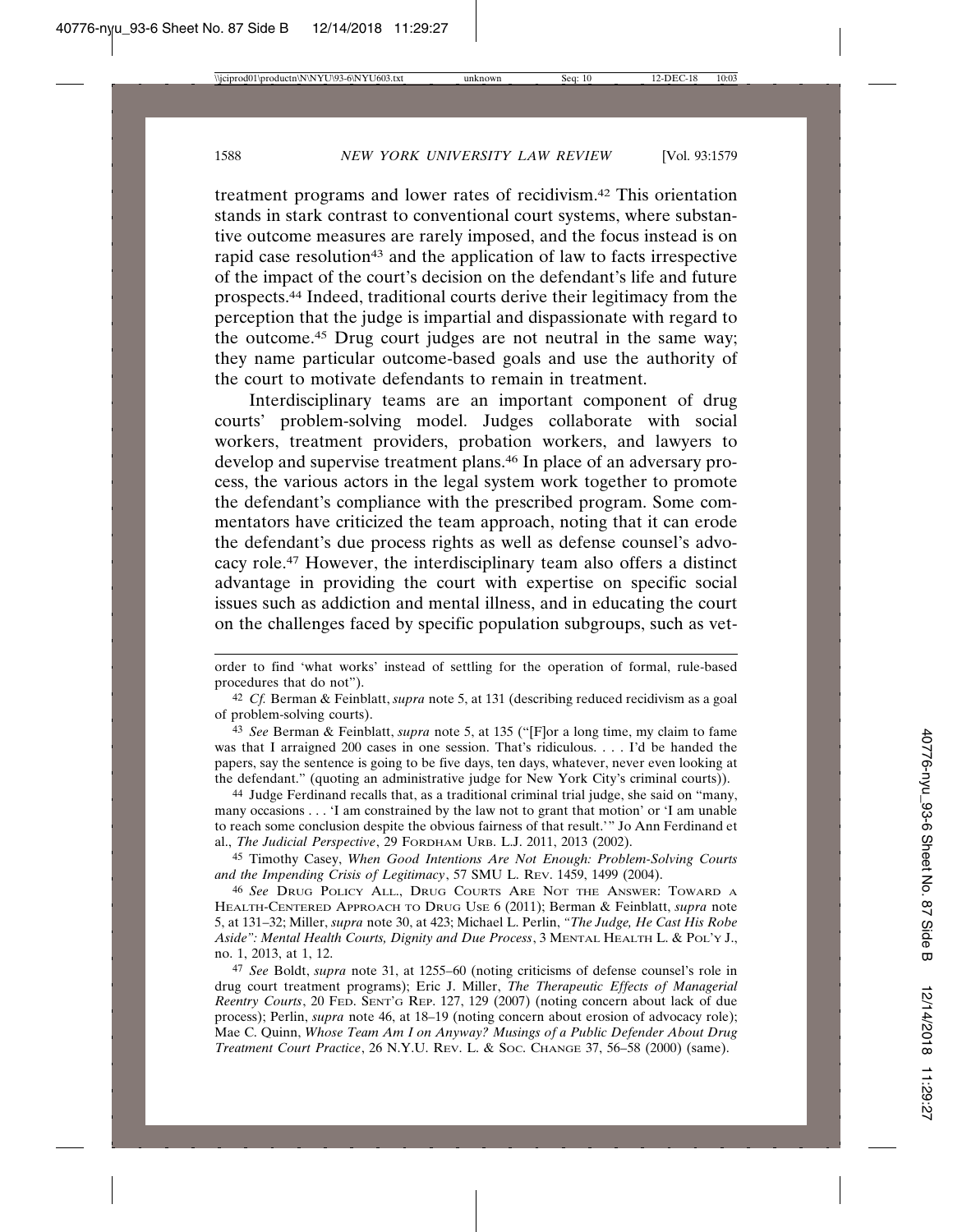erans, homeless individuals, or returning citizens.48 This expertise can be invaluable in formulating appropriate and individualized treatment plans that take into account the nature of the underlying issue, the behavioral patterns that courts may witness as defendants engage with treatment and the need to develop constructive responses to relapse.49

Perhaps most importantly, drug courts rely heavily on an active judge to monitor the defendant's progress.<sup>50</sup> In the drug court context, Michael Dorf and Charles Sabel describe the "central innovation" of the problem-solving model as the requirement that each defendant "appear in court regularly" accompanied by the treatment provider's report.51 The judge is the leader of the treatment team and interacts directly with defendants to discuss progress or setbacks in treatment.52 Praise, applause, token prizes, and graduation ceremonies are offered to defendants who exhibit good performance.53 For those who fail drug tests, or otherwise refuse to comply with treatment goals, judges issue warnings, reprimands, or sanctions that may include community service, more frequent hearings, or even short stints in jail.<sup>54</sup> Direct

50 GREG BERMAN & JOHN FEINBLATT, GOOD COURTS: THE CASE FOR PROBLEM-SOLVING JUSTICE 35 (2005); Richard Boldt & Jana Singer, *Juristocracy in the Trenches: Problem-Solving Judges and Therapeutic Jurisprudence in Drug Treatment Courts and Unified Family Court*s, 65 MD. L. REV. 82, 84, 87 n.21 (2000); Casey, *supra* note 45, at 1462.

51 *See* Dorf & Sabel, *supra* note 30, at 843.

52 DRUG POLICY ALL., *supra* note 46, at 5–6.

53 *See* Dorf & Sabel, *supra* note 30, at 846–48 (discussing ceremonies, applause, and tokens of progress); Gottfredson, Najaka & Kearley, *supra* note 28, at 172 (discussing judicial praise for successful program performance); Nolan, *supra* note 23, at 29 (describing use of "praise, applause, and prizes" for defendants who stay committed to drug treatment).

54 *See* Dorf & Sabel, *supra* note 30, at 846–48 (discussing sanctions, demotions to an earlier program phase, and short period of incarceration); Gottfredson, Najaka & Kearley, *supra* note 28, at 177; Nolan, *supra* note 23, at 29. Although much scholarly and media attention has been devoted to the use of jail time as a sanction in drug courts, the director of the National Association of Drug Court Professionals stated on *This American Life* that "[a]ny drug court that relies primarily on jail, or punishment generally, is operating way outside our philosophy and just does not understand addiction." *Very Tough Love: Act One* at 15:21, THIS AMERICAN LIFE (Mar. 25, 2011), https://www.thisamericanlife.org/430/ very-tough-love. He reported that most drug courts use jail very infrequently, and for short timeframes like "12 hours, 24 hours." *Id.* at 16:30.

<sup>48</sup> *See* McLeod, *supra* note 1, at 1613 (characterizing "therapeutic judges" as "active and engaged, invested in acquiring expertise regarding the problems they address"); Anthony C. Thompson, *Courting Disorder: Some Thoughts on Community Courts*, 10 WASH. U. J.L. & POL'Y 63, 75 (2002) ("[T]he intense focus on drug addiction by professionals in the justice system and medical field through drug courts has helped increase the courts' understanding of the nature of addiction.").

<sup>49</sup> *See* BERMAN & FEINBLATT, *supra* note 39, at 5; Thompson, *supra* note 48, at 75 (noting that drug court judges "have come to expect that an individual will relapse during the process of recovery" and have designed a system of incentives and treatment that evidence a "depth of understanding of the pull of addiction . . . not evident among judges before the advent of drug courts").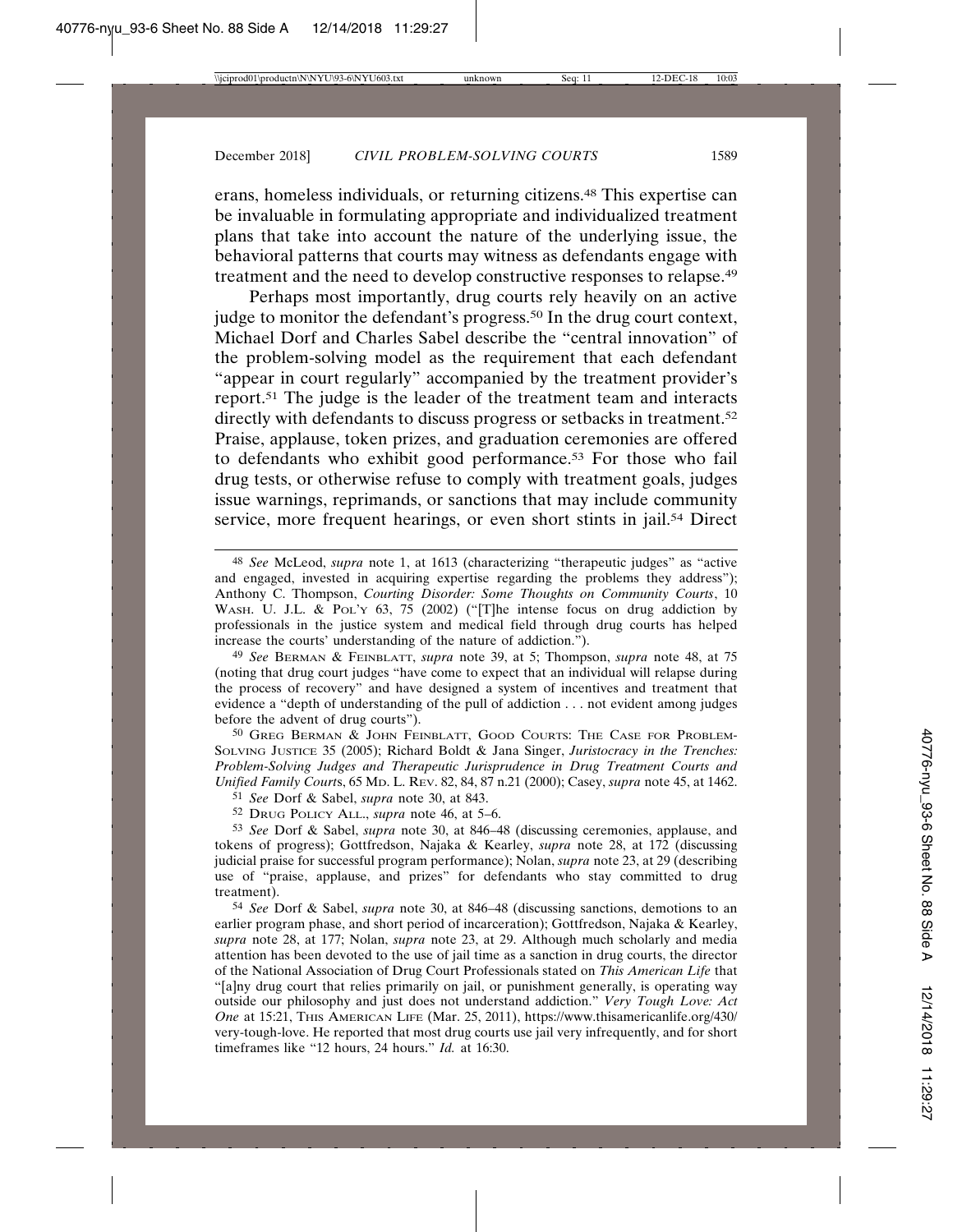and immediate accountability to the judge is a hallmark of the drug court model<sup>55</sup> and is thought to have a positive impact on retention in the program.56

As a condition of federal funding, problem-solving courts have been subject to rigorous evaluation by social scientists.<sup>57</sup> The mechanics and outcomes of drug courts, in particular, have been studied extensively. While the data are not entirely consistent, the efficacy of the drug court model is largely supported by empirical data. A number of randomized trials and meta-analyses of observational studies have concluded that drug courts lower recidivism rates and promote abstention from drug use.58 There is also evidence that the model reduces reliance on incarceration as a way to manage drugaddicted or mentally ill individuals.59 There is reason, therefore, to

56 *See* U.S. DEP'T OF JUSTICE, BUREAU OF JUSTICE ASSISTANCE, DEFINING DRUG COURTS: THE KEY COMPONENTS 15 (1997); Steven Belenko, *Research on Drug Courts: A Critical Review—1999 Update*, NAT'L DRUG CT. INST. REV., Winter 1999, at 1, 23 (noting that in one study, drug court graduates reported that one of the most important elements of drug court helping them stay drug-free was the close judicial monitoring); Douglas B. Marlowe, David S. Festinger & Patricia A. Lee, *The Judge Is a Key Component of Drug Court*, 4 DRUG CT. REV., no. 2, 2004, at 1, 5 (finding that high-risk defendants fared better when they had to make regular appearances before a judge).

57 *See* U.S. GOV'T ACCOUNTABILITY OFF., GAO-12-53, ADULT DRUG COURTS: STUDIES SHOW COURTS REDUCE RECIDIVISM, BUT DOJ COULD ENHANCE FUTURE PERFORMANCE MEASURE REVISION EFFORTS 2 (2011).

58 *See, e.g.*, *id*. at 19 (finding the re-arrest rate for drug court participants was lower than for comparison group members by six to twenty-six percent); Belenko, *supra* note 56, at 5 (reviewing twenty-nine evaluations of thirty different drug courts, and finding that drug courts reduce drug use and criminal behavior while offenders are participating in drug court, and also that drug courts reduce recidivism for participants after they leave the program); Gottfredson, Najaka & Kearley, *supra* note 28, at 188–89 (reporting a fourteen percent reduction in recidivism for drug court participants in Baltimore arising out of a randomized experiment); Deborah Koetzle et al., *Treating High-Risk Offenders in the Community: The Potential of Drug Courts*, 59 INT'L J. OFFENDER THERAPY & COMP. CRIMINOLOGY 449, 450 (2015) (citing many major studies conducted from 2000 to 2011); David B. Wilson et al., *A Systematic Review of Drug Court Effects on Recidivism*, 2 J. EXPERIMENTAL CRIMINOLOGY 459, 459 (2006) (describing a meta-analytical review in which "[t]he overall findings tentatively suggest that drug offenders participating in a drug court are less likely to reoffend than similar offenders sentenced to traditional correctional options"). *But see* Elizabeth Piper Deschenes et al., *Drug Court or Probation? An Experimental Evaluation of Maricopa County's Drug Court*, 18 JUST. SYS. J., no. 1, 1995, at 55, 55 (randomly assigning 630 defendants to either drug court or routine probation, and finding no statistically significant difference between the control and treatment groups in terms of new arrests, although drug court participants had a lower overall rate of drug violations).

59 *See* McLeod, *supra* note 1, at 1642 n.224, 1650–51 (citing various studies demonstrating that problem-solving courts can successfully divert defendants with mental

<sup>55</sup> *See* BERMAN & FEINBLATT, *supra* note 39, at 5 ("Instead of passing off cases after rendering a sentence—to other judges, to probation departments, to community-based treatment programs or, in all too many cases, to no one at all—judges at problem-solving courts stay involved with each case over the long haul.").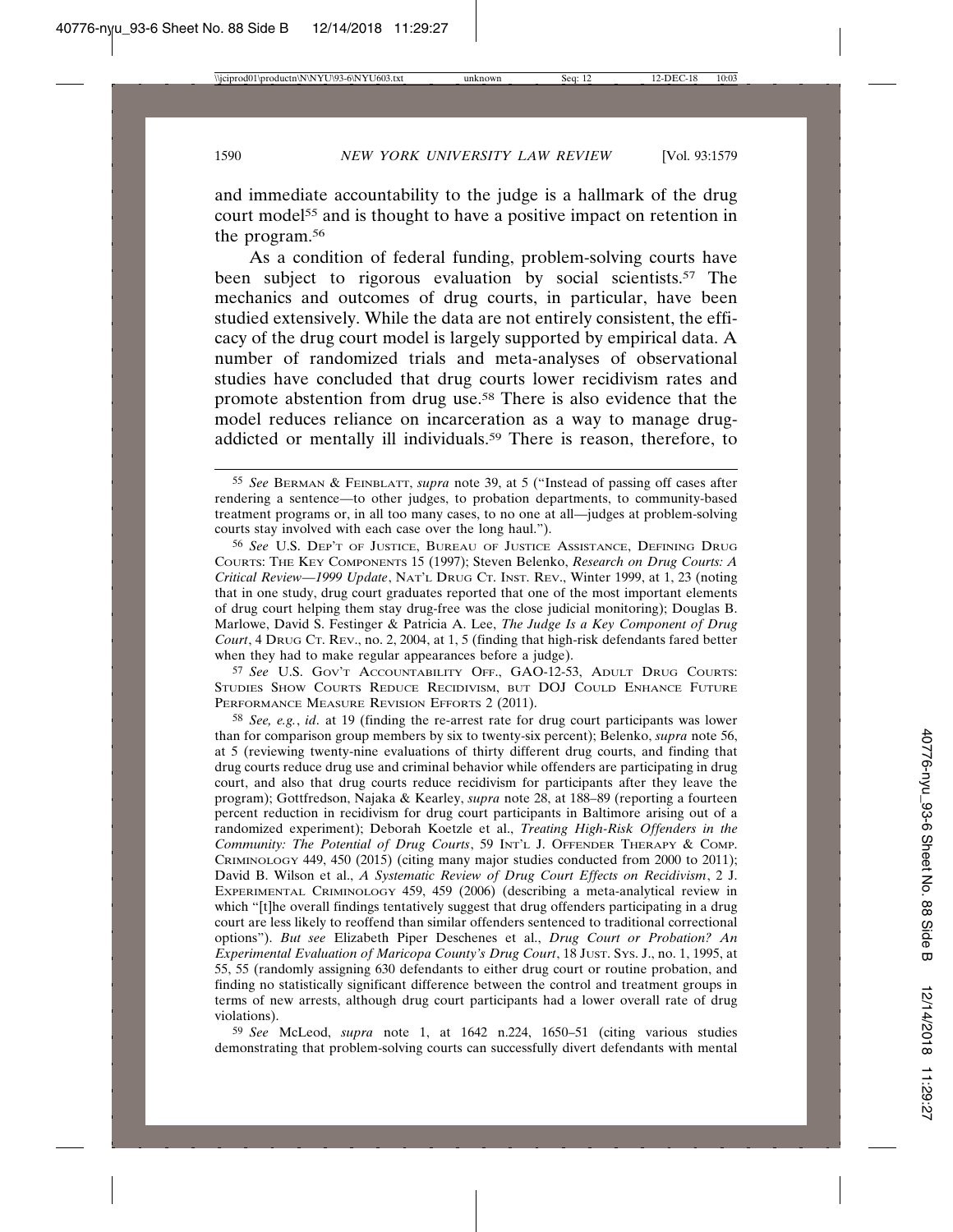consider the extension of drug courts' problem-solving principles to the civil courts, where thorny social issues also arise and are ill-suited to resolution through traditional case processing.

II

# UNRESOLVED SOCIAL ISSUES IN THE CIVIL COURTS—AND THE STRUCTURAL FORCES TO BLAME

Outside of family law matters, the civil courts have been left largely untouched by the drug court movement's pioneering problemsolving philosophy.<sup>60</sup> Very little experimentation has entered the civil justice realm, and traditional methods of case resolution remain the only option for most litigants and judges. However, much like the criminal courts, the civil courts also confront a number of entrenched social problems that conventional adjudication has proven powerless to address. Relying on illustrations from the two most commonly adjudicated disputes in the civil arena, rental housing and consumer debt, this Part highlights the social issues at stake, and examines three structural forces that allow powerful interests to co-opt the courts as institutional partners in the perpetuation of unjust and socially detrimental outcomes. In the same way that overcrowded dockets and the inefficacy of traditional process led to the drug court movement in the criminal justice system, analogous structural conditions in the civil courts invite adaptation of the drug court's problem-solving model to civil justice matters.

# *A. Unresolved Social Problems in the Civil Courts*

Together, eviction and debt collection comprise nearly half of all litigation in the civil courts.<sup>61</sup> While these cases are often construed as matters of individual contract, they also invoke, in the aggregate, a

health and substance abuse issues to alternative programming). *But see* Richard C. Boldt, *Problem-Solving Courts*, *in* 3 REFORMING CRIMINAL JUSTICE 273, 285–86 (Erik Luna ed., 2017), http://academyforjustice.org/volume3/ (characterizing the "scorecard for drugtreatment court success" as "guardedly optimistic," but pointing out that most drug court studies measure recidivism, whereas outcomes on housing and employment status are considerably more mixed).

<sup>60</sup> For examples of similarities between drug court and family court, see Barbara A. Babb, *Fashioning an Interdisciplinary Framework for Court Reform in Family Law: A Blueprint to Construct a Unified Family Court*, 71 S. CAL. L. REV. 469, 507 (1998) (offering a new framework for family court reform based on mental health); Boldt & Singer, *supra* note 50, at 91–95 (comparing and contrasting unified family courts to drug courts).

<sup>61</sup> Excluding family courts, forty-three percent of civil cases are debt collection or eviction. *See* PAULA HANNAFORD-AGOR ET AL., NAT'L CTR. FOR STATE COURTS, CIVIL JUSTICE INITIATIVE: THE LANDSCAPE OF CIVIL LITIGATION IN STATE COURTS, at iii (2015).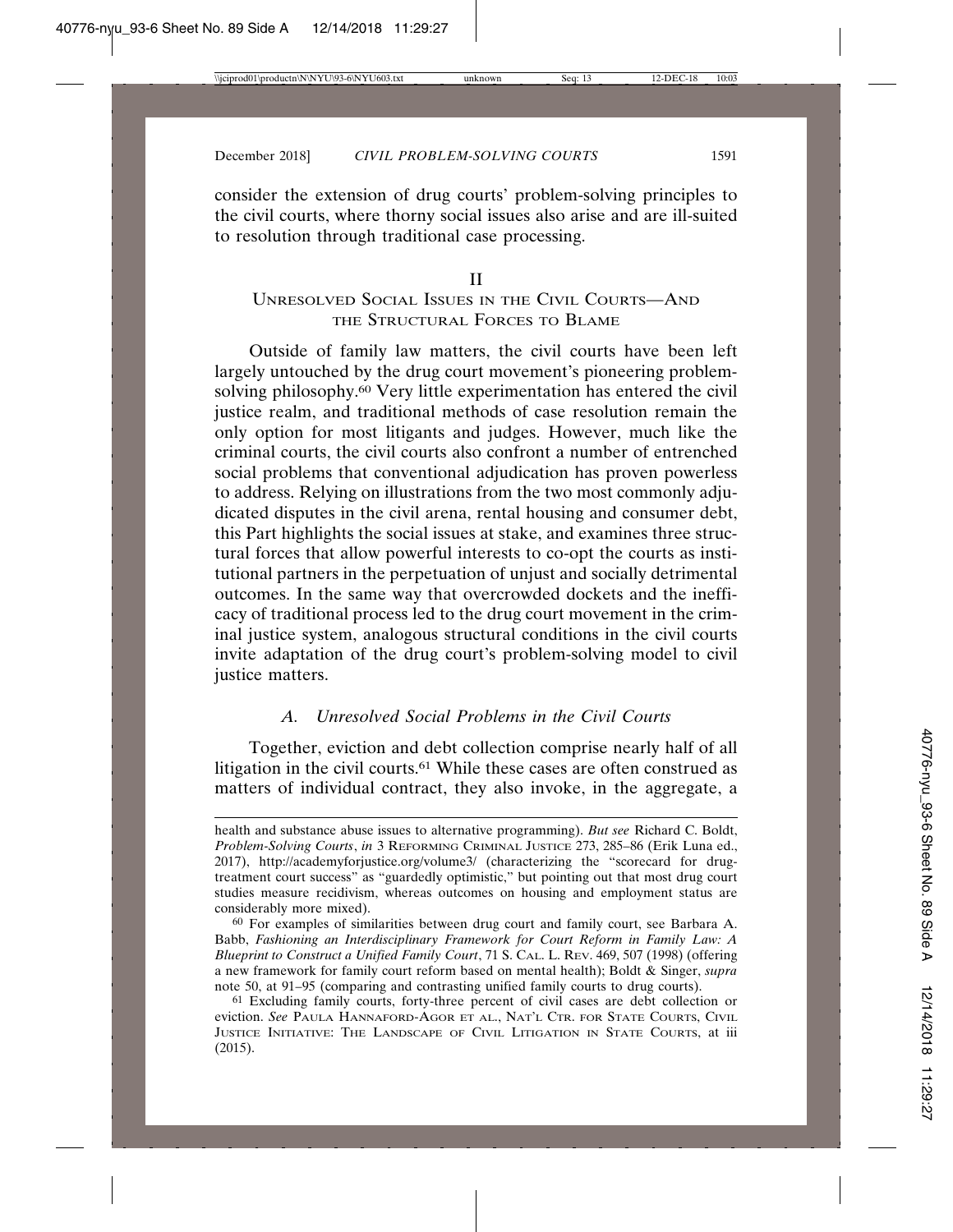number of pressing social problems that the courts have not been able to address.

#### *1. Substandard Housing Conditions*

Renters are the subject of aggressive and relentless eviction actions in many areas of the country.62 In Baltimore, for example, the number of eviction actions exceeds the number of renter-occupied households by a significant margin,<sup>63</sup> and evictions make up the majority of district court litigation.64 In cost-burdened households the impact is greatest, with families sometimes subject to three evictions per year.65 In Cleveland, for example, more than ten percent of renters are summoned to eviction court each year,<sup>66</sup> and even in New Jersey, where tenant protections are among the strongest in the country, one in six renters defended against an eviction in court in the 2013–2014 fiscal year.67 These figures do not even take into account the number of "forced moves" that occur in the shadow of the law.68

The landlord's allegations in an eviction suit typically charge the tenant with violating the terms of the lease, most often by failing to pay rent.69 And while the contractual breach may be easy to prove and even uncontested, lurking below the surface is the tenant's mutually enforceable right to safe and sanitary housing conditions.

The implied warranty of habitability, enacted by ordinance or developed through common law in every jurisdiction in the country, makes mutually enforceable the landlord's right to demand rent payment and the tenant's right to seek repairs of defective housing condi-

<sup>62</sup> The number of evictions may even undercount the overall figure of forced moves. *See* Andrew Flowers, *How We Undercounted Evictions by Asking the Wrong Questions*, FIVETHIRTYEIGHT (Sept. 15, 2016), http://fivethirtyeight.com/features/how-we-undercount ed-evictions-by-asking-the-wrong-questions/ (reporting on data from the Milwaukee Area Renters Study which demonstrated that "forced moves" outside of the courts occurred twice as often as formal evictions).

<sup>63</sup> *See* PUB. JUSTICE CTR., *supra* note 10, at 56 (reporting that, in 2013, there were 124,782 renter-occupied units and 156,476 evictions filed, for an average of 1.25 evictions per household, and identifying similar statistics for 2000 and 2009).

<sup>64</sup> *See id.* at 4 (noting that Baltimore's District Court had 278,809 annual filings in 2014, and 148,189 were evictions).

<sup>65</sup> *Id.* at 5.

<sup>66</sup> *See* MATTHEW DESMOND, EVICTED: POVERTY AND PROFIT IN THE AMERICAN CITY 296 & n.10 (2016).

<sup>67</sup> Shaila Dewan, *Evictions Soar in Hot Market; Renters Suffer*, N.Y. TIMES (Aug. 28, 2014), https://nyti.ms/2C5gnqC.

<sup>68</sup> *See generally* DESMOND, *supra* note 66 (documenting extreme housing instability among renters due to the ever-present threat of eviction).

<sup>69</sup> For instance, in New York City, eighty-one percent of residential evictions during 2013 alleged nonpayment of rent. *See* N.Y.C. CIVIL COURT, STATISTICAL REPORT OF ACTIVITY OF LANDLORD & TENANT CLERK'S OFFICE, 2013 TERM 1 (2014).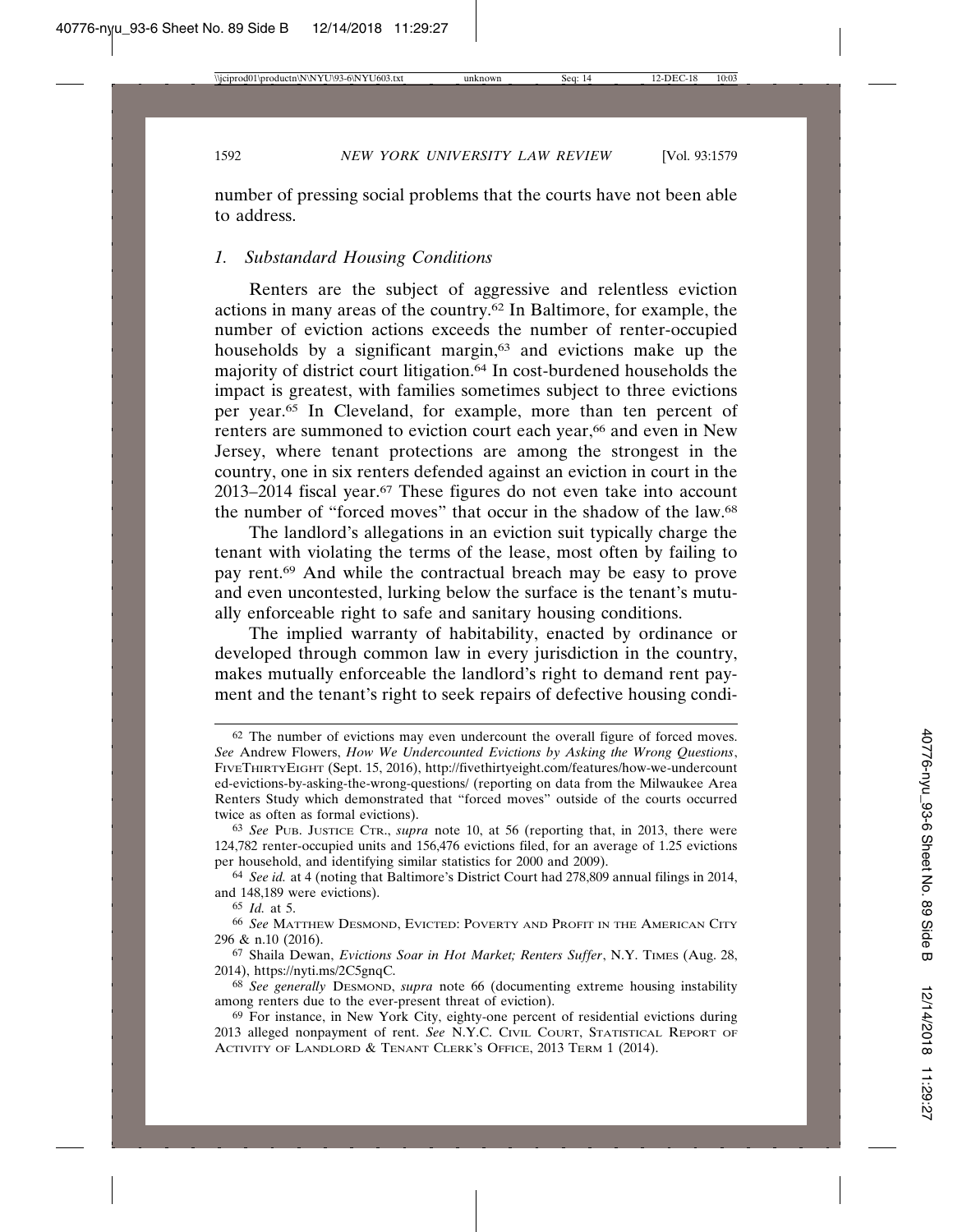tions.70 Therefore, when courts process evictions, they also—whether explicitly or not—come into contact with one of the most intractable social problems facing low-income communities: the prevalence of substandard housing. A recent community listening project in the District of Columbia identified housing as the single most pervasive concern among the survey's respondents.71 More than a third of individuals who participated in the study felt their housing conditions were unsafe, and forty percent experienced problems keeping up with rent increases and seeking repairs from their landlords.72 In Milwaukee, ethnographic work shows that nearly half of renters lived with a long and lasting habitability problem between 2009 and 2011.<sup>73</sup>

Regulatory bodies, such as code enforcement agencies, are charged with improving the housing stock, but many such agencies have been plagued by inefficiencies, underfunding, mismanagement, and even corruption.74 As a result, the courts have become a critical forum of last resort for administering the implied warranty of habitability. In a well-functioning adjudication system, tenants would raise defective housing conditions as a defense against eviction, or to lower their rent obligation, and the courts would regularly enforce such rights as a matter of substantive law. Instead, the courts churn through housing cases at breakneck speed, typically authorizing eviction while ignoring the ever-present and interconnected problem of substandard housing.75

73 DESMOND, *supra* note 66, at 76 (noting that almost half of renters experienced housing problems like a broken window, a non-functioning appliance, or vermin).

74 *See* Debbie Cenziper & Sarah Cohen, *The Profit in Decay: Landlords Who Empty Buildings of Tenants Reap Extra Benefit Under Law*, WASH. POST (Mar. 9, 2008), http:// www.washingtonpost.com/wp-dyn/content/story/2008/03/08/ST2008030803137.html (finding city officials in Washington, D.C. improperly granted housing code exemptions to landlords converting rental units to condominiums); Benjamin Mueller, *New York City Buildings Inspectors Charged in Bribe Schemes*, N.Y. TIMES (Feb. 10, 2015), https:// www.nytimes.com/2015/02/11/nyregion/new-york-city-buildings-inspectors-charged-withbribery.html (reporting on charges that more than a dozen New York City buildings inspectors accepted bribes to clear complaints, expedite inspections, and improperly remove tenants); David Zahniser, *Los Angeles Building Inspector Gets Prison in Felony Bribery Case*, L.A. TIMES (Mar. 25, 2014), http://articles.latimes.com/2014/mar/25/local/lame-building-inspector-corruption-20140325 (reporting on sentencing of former building inspector in Los Angeles who accepted bribes for more than a dozen properties he was responsible for).

75 *See* PUB. JUSTICE CTR., *supra* note 10, at 14, 36 (reporting that seventy-eight percent of renters experienced serious habitability issues, but only eight percent successfully raised their defective housing conditions in court); Kathyrn A. Sabbeth, *Housing Defense as the*

<sup>70</sup> *E.g.*, Super, *supra* note 10, at 394.

<sup>71</sup> *See* FAITH MULLEN & ENRIQUE PUMAR, D.C. CONSORTIUM OF LEGAL SERVS. PROVIDERS, THE COMMUNITY LISTENING PROJECT 1–2, 8 (2016), https:// scholarship.law.edu/scholar/948/.

<sup>72</sup> *Id.* at 2*.*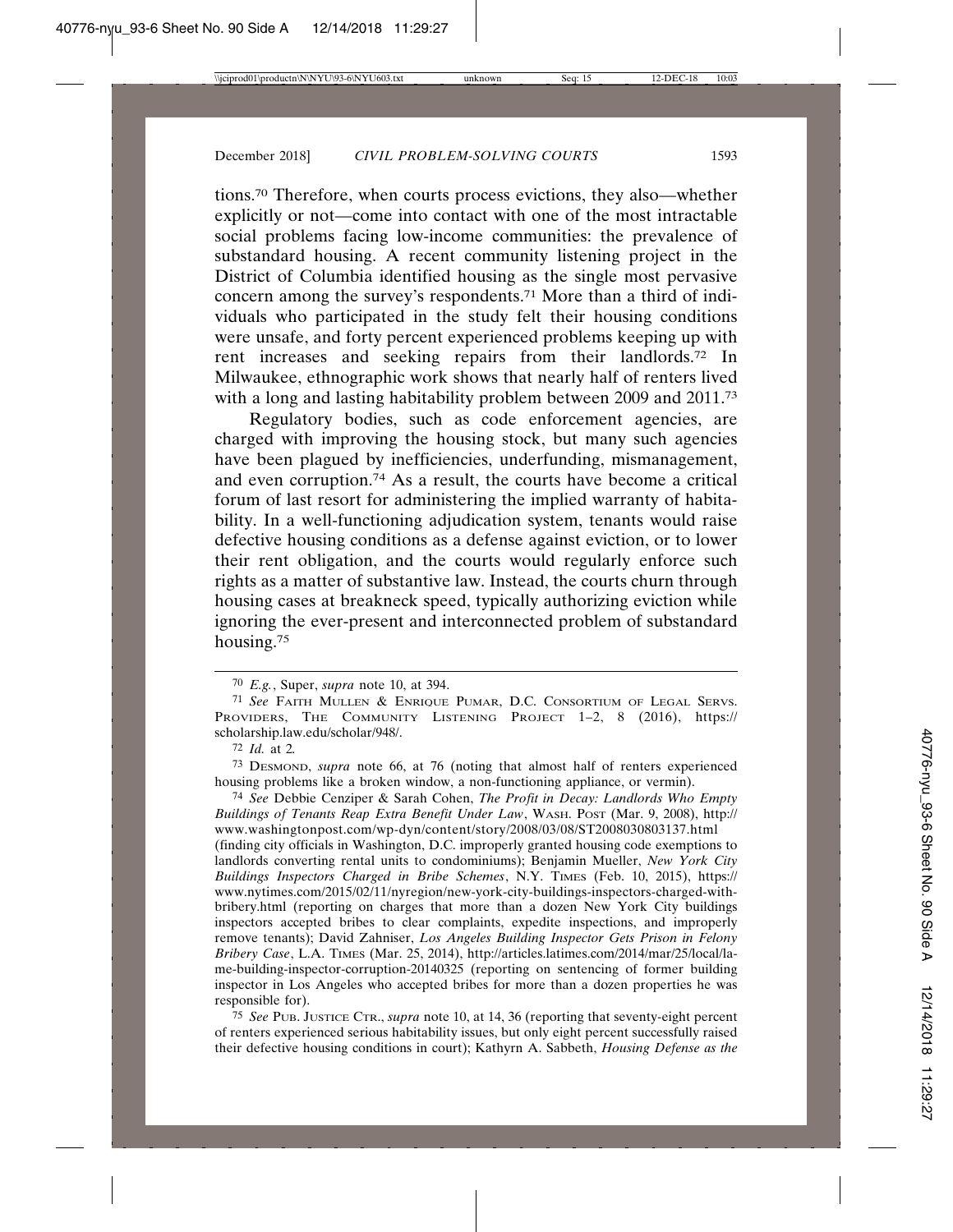#### *2. Consumer Protection*

Debt collection is the other dominant source of litigation in the civil courts. In New York City, for example, creditors sued 135,000 individuals for defaulting on consumer debt in 2011, accounting for nearly four out of ten civil filings.76 In some jurisdictions, the deluge of debt collection litigation is even greater. The Texas Office of Court Administration reports that "suits on debt" account for 43.8% of cases in county-level courts statewide.77 The rate of debt collection litigation is subject to rapid growth in times of economic volatility. In three San Francisco Bay Area counties, consumer debt cases increased by eighty percent from 2007 to 2009.78

High levels of debt drive poverty and income inequality, and collection litigation can deepen the effects of both.79 A creditor who obtains a court judgment for unpaid debt may garnish wages and attach liens on real property, making it more difficult for cashstrapped families to pay bills or sell existing assets to support their needs.80 In addition, collection suits may impede recovery from a period of financial instability, as big data companies often bundle and sell information on recent judgments to prospective landlords and employers, exposing otherwise private economic struggles and potentially complicating efforts to find new housing or a job.81 The Federal

76 SUSAN SHIN & CLAUDIA WILNER, NEW ECON. PROJECT, THE DEBT COLLECTION RACKET IN NEW YORK: HOW THE INDUSTRY VIOLATES DUE PROCESS AND PERPETUATES ECONOMIC INEQUALITY 6 (Sarah Ludwig & Josh Zinner eds., 2013) (reporting that, in New York City in 2011, of the 370,924 civil court filings in New York City Civil Court, 134,980 were debt collections).

77 Spector, *supra* note 12, at 273.

78 RACHEL TERP, EAST BAY COMMUNITY L. CTR., PAST DUE: WHY DEBT COLLECTION PRACTICES AND THE DEBT BUYING INDUSTRY NEED REFORM NOW (2011), https:// consumersunion.org/pdf/Past\_Due\_Report\_2011.pdf.

79 *See* ADP RESEARCH INST., GARNISHMENT: THE UNTOLD STORY 6 (2014) (describing the financial and psychological stresses associated with garnishment); Aimee Constantineau, Comment, *Fair for Whom? Why Debt-Collection Lawsuits in St. Louis Violate the Procedural Due Process Rights of Low-Income Communities*, 66 AM. U. L. REV. 479, 486–87 (2016) (describing how garnishment compounds inequality); Paul Kiel, *Old Debts, Fresh Pain: Weak Laws Offer Debtors Little Protection*, PROPUBLICA (Sept. 16, 2014), https://www.propublica.org/article/old-debts-fresh-pain-weak-laws-offer-debtorslittle-protection (describing, *inter alia*, the expense of litigation).

80 FED. TRADE COMM'N, REPAIRING A BROKEN SYSTEM: PROTECTING CONSUMERS IN DEBT COLLECTION LITIGATION AND ARBITRATION 5–6 (2010).

81 MAUREEN MAHONEY, CONSUMERS UNION, ERRORS AND GOTCHAS: HOW CREDIT REPORT ERRORS AND UNRELIABLE CREDIT SCORES HURT CONSUMERS 11, 19 (2014) (describing the impact of such information on the ability to procure loans and employment); James A. Francis, *The FCRA: A Double-Edged Sword for Consumer Data*

*New* Gideon, HARV. J.L. & GENDER 56, 103–04, 107–09 (2018); Super, *supra* note 10, at 437–38 (referring to Cleveland and Detroit, two cities in which landlords won eviction judgments in nearly all cases despite evidence that housing conditions were substantially worsening).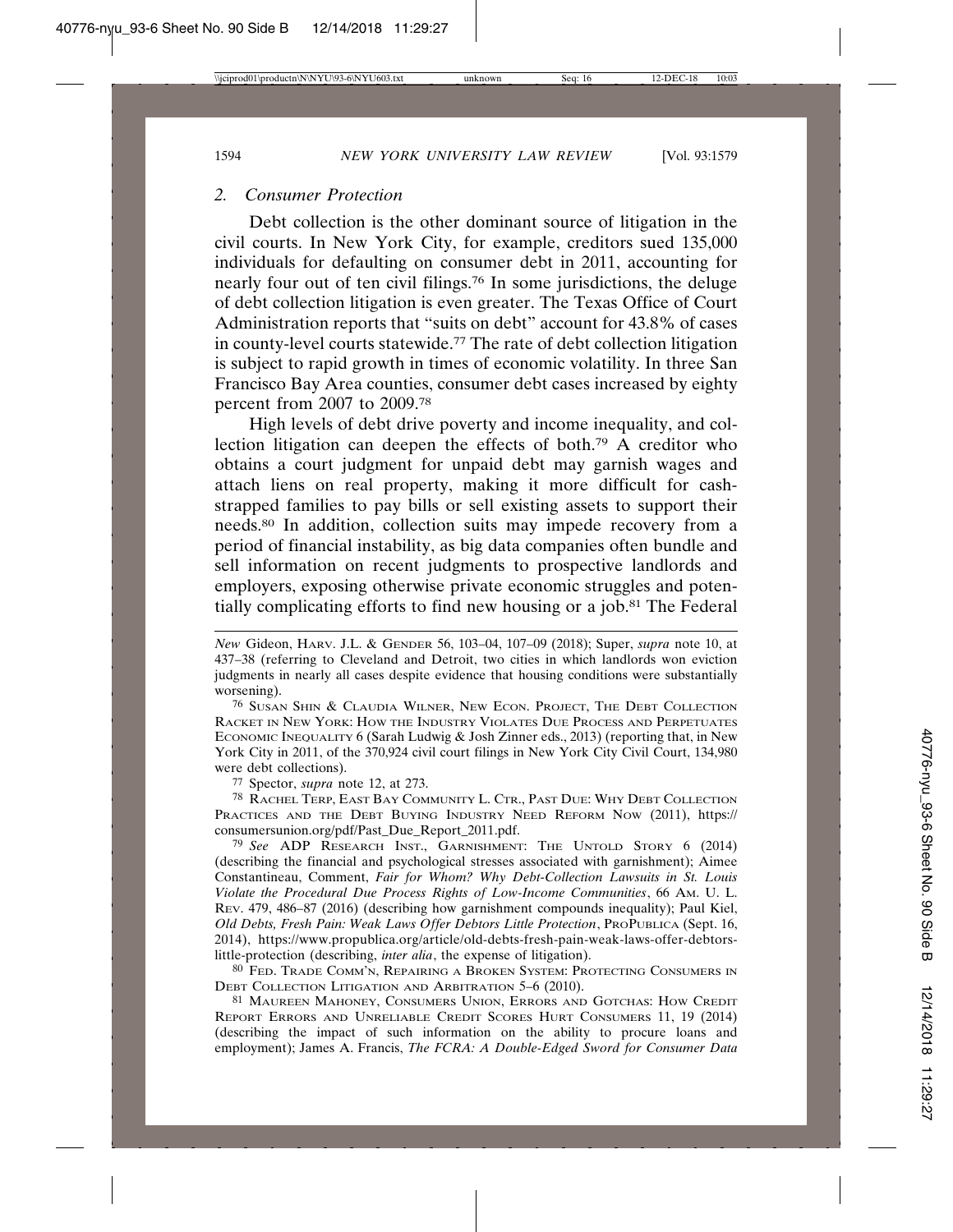Reserve estimates that, in April 2016, consumer debt reached 3.6 trillion dollars, up nearly fifty percent from 2.41 trillion in January 2011.82

Protection against consumer fraud is vitally important to fair debt collection. Empirical research suggests that fraudulent practices fuel the collection of debt nationwide.83 In one study, debt buyers prevailed in ninety-four percent of consumer debt cases, despite widespread evidence that many collections suits were premised on procedural and substantive law violations.84 Another study found that eighty percent of debt cases examined involved consumer protection violations that were never raised, ultimately resulting in judgments for creditors.85 In yet a third study, up to seventy-eight percent of collections complaints did not meet pleading and proof standards, and yet almost half of creditors still won their cases.<sup>86</sup> Debt collectors also obtain quick and easy judgments against consumers even where the right to recover on the unpaid account may have been encumbered by the staleness of the debt or the discharge of the debt through bankruptcy.87 Following a series of roundtable discussions with advocates, judges, and collections industry personnel, the Federal Trade

*Sellers*, GPSOLO, Nov.–Dec. 2012, at 36, https://www.americanbar.org/publications/gp\_ solo/2012/november\_december2012privacyandconfidentiality/fcra\_double\_edged\_sword consumer\_data\_sellers.html (describing how credit data threatens consumer privacy).

82 BD. OF GOVERNORS OF THE FED. RESERVE SYS., STATISTICAL RELEASE: CONSUMER CREDIT—APRIL 2016 (2016) (putting total outstanding seasonally adjusted consumer debt in April 2016 at 3.601 trillion); BD. OF GOVERNORS OF THE FED. RESERVE SYS., STATISTICAL RELEASE: CONSUMER CREDIT—JANUARY 2011 (2011) (putting total outstanding seasonally adjusted consumer debt in January 2011 at 2.412 trillion).

83 *See generally* STIFLER & PARRISH, *supra* note 11 (describing how debt collection and misinformation expose American households to harassment and other illegal conduct); Stifler, *supra* note 20, at 107 (describing how deceptive practices like inadequately proven or time-barred debt go unchallenged).

84 THE LEGAL AID SOC'Y ET AL., DEBT DECEPTION: HOW DEBT BUYERS ABUSE THE LEGAL SYSTEM TO PREY ON LOWER-INCOME NEW YORKERS 1–2 (2010) (asserting that debt buyers prevailed in 94.3% of lawsuits, and of these, 35% of cases were clearly meritless, and 71% of people sued were either not served or served improperly).

85 Hillard M. Sterling & Philip G. Schrag, *Default Judgments Against Consumers: Has the System Failed?*, 67 DENV. L. REV. 357, 384 (1990).

86 *See* Spector, *supra* note 12, at 293–96 (finding that, despite 78% of the cases studied having only one affidavit, filed by an employee of the plaintiff, plaintiffs still obtained default or agreed judgments in 39.46% and 4.93% of cases, respectively).

87 FED. TRADE COMM'N, *supra* note 80, at ii (noting the Commission's concerns about the high rate of default judgments and the practice of bringing actions on time-barred debts); *see also* RICK JURGENS & ROBERT J. HOBBS, NAT'L CONSUMER LAW CTR., THE DEBT MACHINE: HOW THE COLLECTION INDUSTRY HOUNDS CONSUMERS AND OVERWHELMS COURTS 18 (2010) (discussing how debtors may face years of badgering from creditors for claims discharged in bankruptcy); RACHEL TERP, E. BAY CMTY. LAW CTR., & LAUREN BROWNE, CONSUMERS UNION, PAST DUE: WHY DEBT COLLECTION PRACTICES AND THE DEBT BUYING INDUSTRY NEED REFORM NOW 4-5 (2011).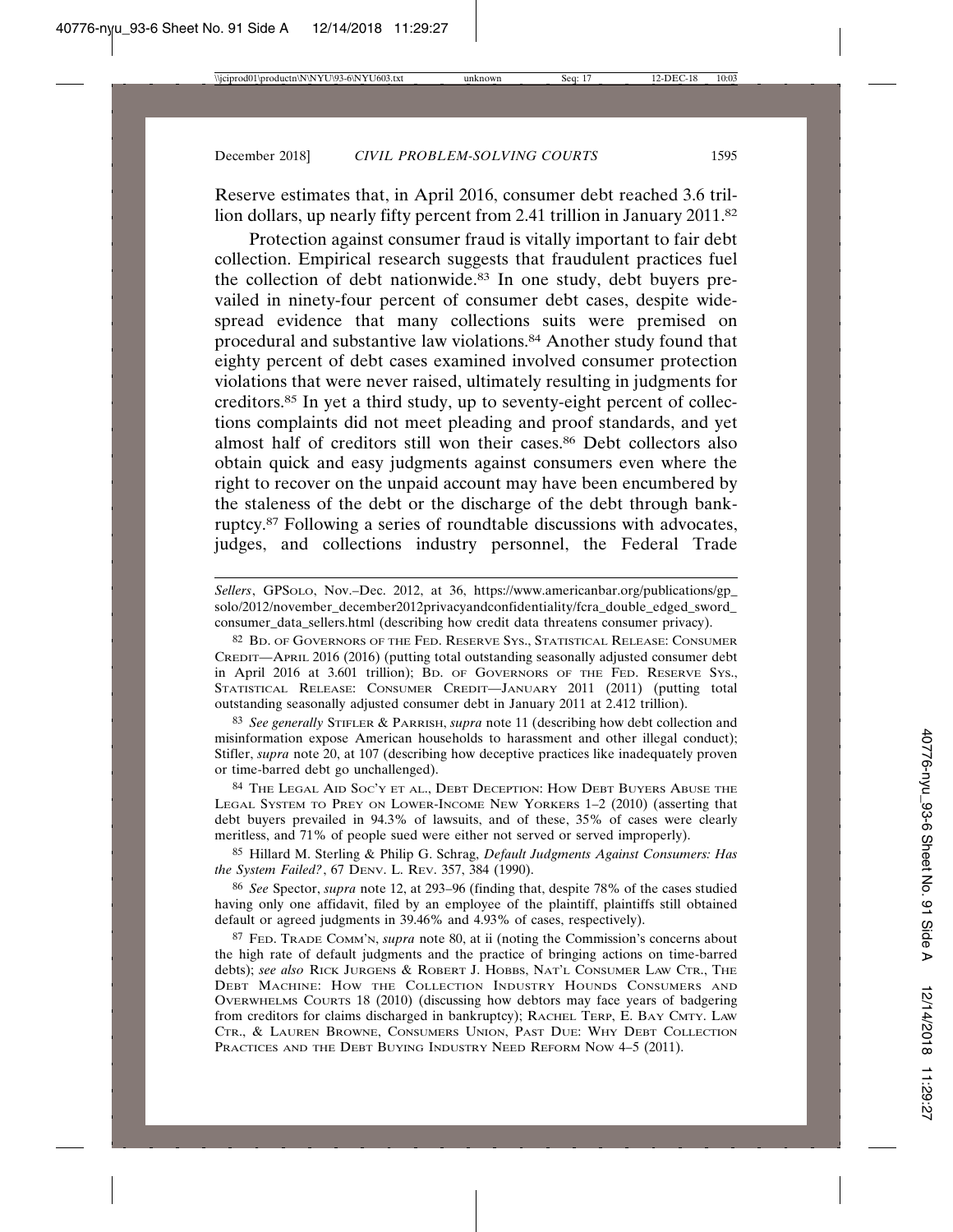Commission concluded that, on the measure of consumer protection, the court process was "broken."88

### *B. Structural Failings in Civil Adjudication*

This Section argues that three structural conditions may explain why the civil courts produce poor social outcomes on critical and recurring issues such as substandard housing and consumer protection. Specifically, I identify low rates of attorney representation, highvolume dockets, and the capture of small claims tribunals by corporate interests as forces that weaken the capacity of traditional courts to solve social problems for particular groups of litigants. The account of civil adjudication offered in this Section suggests structural conditions in the civil courts that parallel those in the criminal courts and may justify consideration of problem-solving methods.

#### *1. Hardly Any Lawyers*

According to the National Center for State Courts, seventy-six percent of cases in the civil courts now involve an unrepresented party.89 In 1992, the last time comprehensive national data were collected, the pro se rate was just twenty-four percent.90 This sea change over the past twenty-five years has resulted in a state civil justice system defined by the effects of systemic lack of counsel.

In rental housing and consumer debt cases, low rates of attorney representation are particularly problematic for two reasons. First, representation rates for tenants and consumers are among the lowest of all groups in the civil justice system. In New York, Maryland, and the District of Columbia, among many other jurisdictions, the representation rate for tenants hovers at around ten percent or less.91 Consumers fare no better, with the pro se rate sometimes reported to be as high as ninety-nine percent.92 Second, lopsided representation in housing and consumer matters is standard, meaning that the more powerful

<sup>88</sup> FED. TRADE COMM'N, *supra* note 80, at i–ii, 17; *see also* THE LEGAL AID SOC'Y ET AL., *supra* note 84, at 1 (describing a deluge of frivolous lawsuits filed by debt buyers); Peter A. Holland, *Junk Justice: A Statistical Analysis of 4,400 Lawsuits Filed by Debt Buyers*, 26 LOY. CONSUMER L. REV. 179, 233 (2014) (referring to a "broken debt collection system"); Stifler, *supra* note 20, at 93 (listing common debt-collecting abuses like insufficient evidence, time-barred collection, and robo-signing).

<sup>89</sup> HANNAFORD-AGOR ET AL., *supra* note 61, at iii–iv (basing this figure on a survey of almost one million cases in 152 general jurisdiction courts).

<sup>90</sup> *Id*. at 28.

<sup>91</sup> Steinberg, *supra* note 13, at 750.

<sup>92</sup> THE TASK FORCE TO EXPAND ACCESS TO CIVIL LEGAL SERVS. IN N.Y., REPORT TO THE CHIEF JUDGE OF THE STATE OF NEW YORK 1 (2010); *see also* Spector, *supra* note 12, at 297 (finding over ninety percent of defendants in consumer debt cases in Texas were either pro se or made no appearance).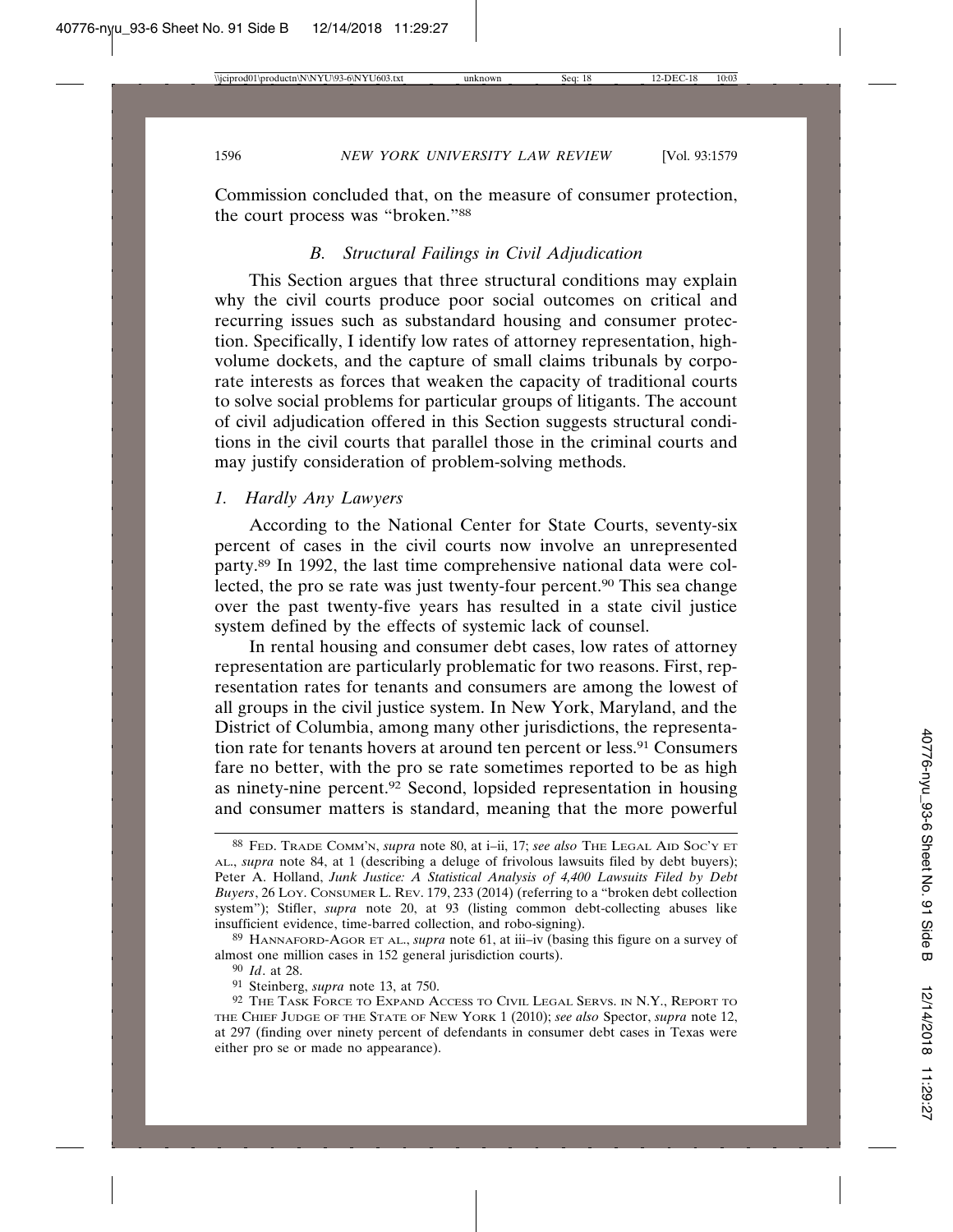party to the litigation is highly likely to have an attorney, while the less powerful party almost never does. In many courts, landlord representation rates are around ninety percent.<sup>93</sup> Similar statistics are often cited for debt buyers and other creditors.<sup>94</sup> In some jurisdictions, corporations are required to appear in court through attorneys, ensuring that virtually all plaintiffs in consumer debt cases will be represented.95

High rates of lopsided representation have had an enormous impact on case adjudication in the civil courts. The side without counsel is likely to have difficulty identifying legally cognizable claims and parsing through the procedural thicket of case presentation.96 Without attorney guidance, for instance, tenants may be unaware of their rights to raise substandard housing as a defense to an eviction.<sup>97</sup> Similarly, consumers may not be familiar with the procedural and evidentiary rules required to stave off the collection of stale debt.<sup>98</sup> As a result, it is not uncommon for landlords or creditors to control entirely the facts and evidence considered by the judge, and to do so across an entire docket. This type of information asymmetry compromises accurate judicial decision-making and leads to the gross under-enforcement of rights for particular classes of litigants.

### *2. High-Volume Dockets*

High-volume dockets present a second structural problem in the civil courts. With millions of rental housing and consumer cases to

<sup>93</sup> D.C. ACCESS TO JUSTICE COMM'N, JUSTICE FOR ALL? AN EXAMINATION OF THE CIVIL LEGAL NEEDS OF THE DISTRICT OF COLUMBIA'S LOW-INCOME COMMUNITY 74 (2008) (revealing ninety percent of landlords had counsel in a survey of Washington, D.C.); WILLIAM E. MORRIS INST. FOR JUSTICE, INJUSTICE IN NO TIME: THE EXPERIENCE OF TENANTS IN MARICOPA COUNTY JUSTICE COURTS 8 (2005) (finding eighty-seven percent of cases in study were brought by represented landlords); Rashida Abuwala & Donald J. Farole, *The Perceptions of Self-Represented Tenants in a Community-Based Housing Court*, 44 CT. REV., no. 1/2, 2007, at 56 (reporting that ninety-eight percent of landlords were represented, according to one report of New York City).

<sup>94</sup> *See* STAUFFER, *supra* note 17, at 4 (describing the plaintiffs in debt collection cases as "large corporations represented by top-tier collections attorneys," while "hardly any of the defendants in debt buyer lawsuits have legal representation").

<sup>95</sup> For example, corporations must be represented by counsel in both Arkansas and Arizona. *See* ARK. CODE § 16-22-211(a)–(d) (2018); *see also* Boydston v. Strole Dev. Co., 969 P.2d 653 (Ariz. 1998).

<sup>96</sup> *See* Colleen F. Shanahan, Anna E. Carpenter & Alyx Mark, *Lawyers, Power, and Strategic Expertise*, 93 DENV. L. REV. 469, 489–504 (2016) (surveying the effect of expertise in representation); Steinberg, *supra* note 13, at 755–56, 794–95 (describing the difficulties faced by those litigants who represent themselves at trial and arguing for reform).

<sup>97</sup> *See* PUB. JUSTICE CTR., *supra* note 10, at 19.

<sup>98</sup> *See* Spector, *supra* note 12, at 280–82.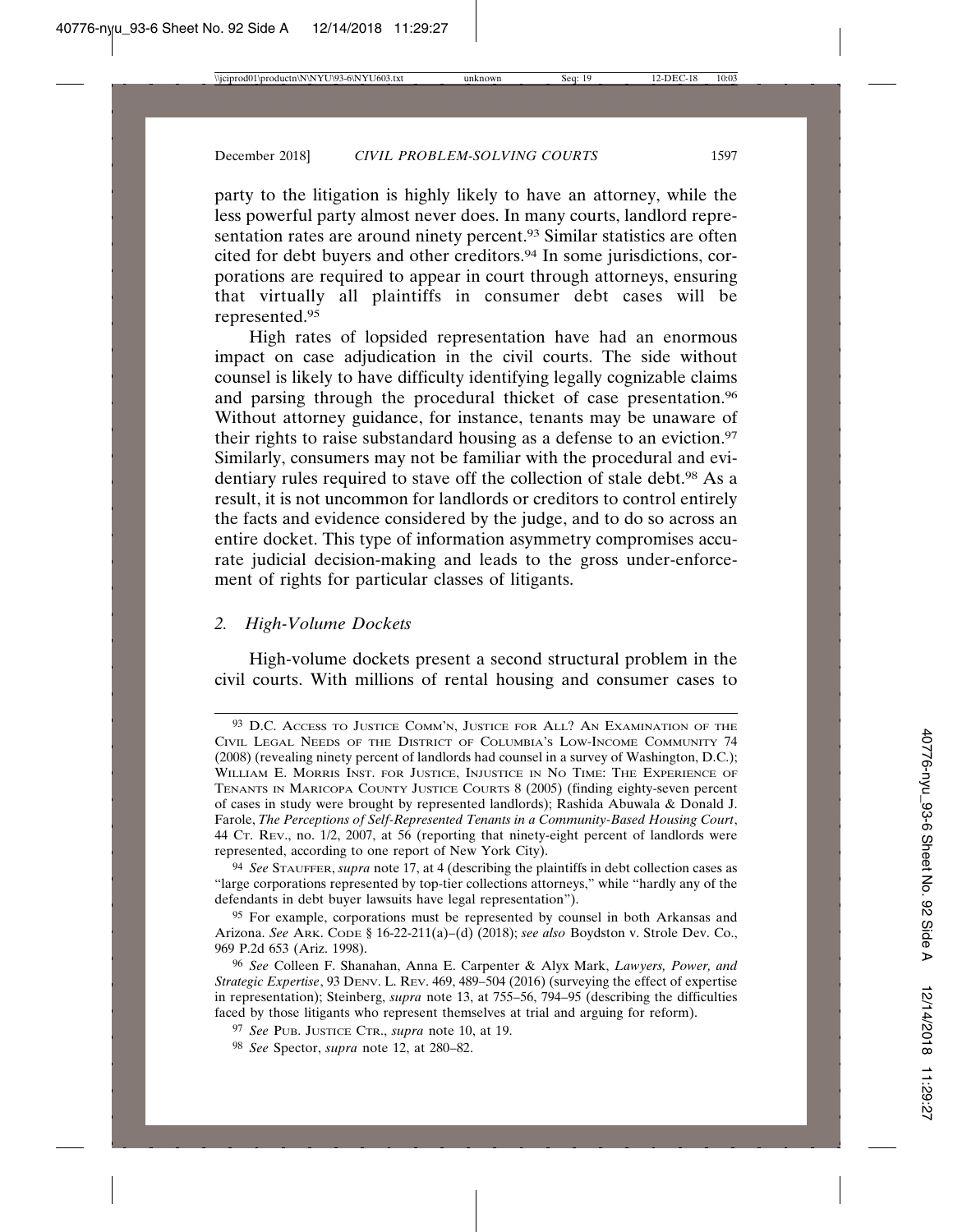contend with, courts struggle to offer litigants a genuine opportunity to adjudicate their claims.

To winnow caseloads to a manageable figure, the civil justice system tolerates, and perhaps even promotes, a high rate of default.<sup>99</sup> In consumer matters, for example, many jurisdictions have reported default rates as high as sixty to ninety-five percent.100 Unique to the civil courts, default judgments effectively preclude defendants from participating in the litigation brought against them, instead awarding all requested relief to the plaintiff, often without requiring testimony or proof on the asserted claims. Research conducted by Human Rights Watch describes the casual way in which courts process default judgments in collections matters, typically without requiring the debt collector to testify, appear in court, or otherwise establish a valid claim: "Some judges routinely enter hundreds of default judgments for debt buyers in the space of just a few hours. One judge [said] that he does this at home while relaxing on a Sunday afternoon."101

To further manage high-volume dockets, the civil courts encourage a substantial portion of non-defaulting cases to be resolved through unmonitored settlement negotiations.102 Russell Engler has described the pressure tenants face to enter quick agreements in the courthouse hallways without legal advice or judicial oversight.103 In

101 STAUFFER, *supra* note 17, at 3–4.

<sup>102</sup> The inherently unbalanced nature of many settlement negotiations in the civil setting parallels the way in which criminal defendants are so often cajoled into striking unfair plea deals with prosecutors.

<sup>99</sup> *See* Jonathan I. Rose & Martin A. Scott, *"Street Talk" Summonses in Detroit's Landlord-Tenant Court: A Small Step Forward for Urban Tenants*, 52 U. DETROIT J. URB. L. 967, 988 n.88 (1975) (quoting a judge as saying that housing court is so packed "the clerk calls defaults as soon as possible to ease the congestion . . . [thereby working] hardship on the tenants") (alterations in original); Super, *supra* note 10, at 434–35 ("Courts depend on default judgments to control their dockets and design procedures to obtain them whenever possible, typically requiring no motion or affidavit . . . before entering a default judgment.").

<sup>100</sup> FED. TRADE COMM'N, *supra* note 80, at 7; *see also* SHIN & WILNER, *supra* note 76, at 6 (listing the default rate for Syracuse City Court as sixty-two percent). Even in Dallas County, Texas, which boasts among the lowest reported default rates in debt collection suits, the figure still rose to nearly forty percent. Spector, *supra* note 12, at 263. Default rates are also high in housing matters. *See* Erik Larson, *Case Characteristics and Defendant Tenant Default in a Housing Court*, 3 J. EMPIRICAL LEGAL STUD. 121, 130 (2006) (studying a housing court in Hennepin County, Minnesota with a default rate of 40.4%).

<sup>103</sup> *See* Russell Engler, *Out of Sight and Out of Line: The Need for Regulation of Lawyers' Negotiations with Unrepresented Poor Persons*, 85 CALIF. L. REV. 79, 104, 109 (1997); *see also* Sabbeth, *supra* note 75, at 79–80 (similarly describing rushed, unfavorable hallway settlements). For discussion of a similar dynamic in consumer cases, see STAUFFER, *supra* note 17, at 3–4 (discussing the common judicial practice in consumer debt matters to "push defendants into unsupervised 'discussions' with debt buyer attorneys" in the hallways of the courthouse "in hopes that the parties will settle and obviate the need for a trial").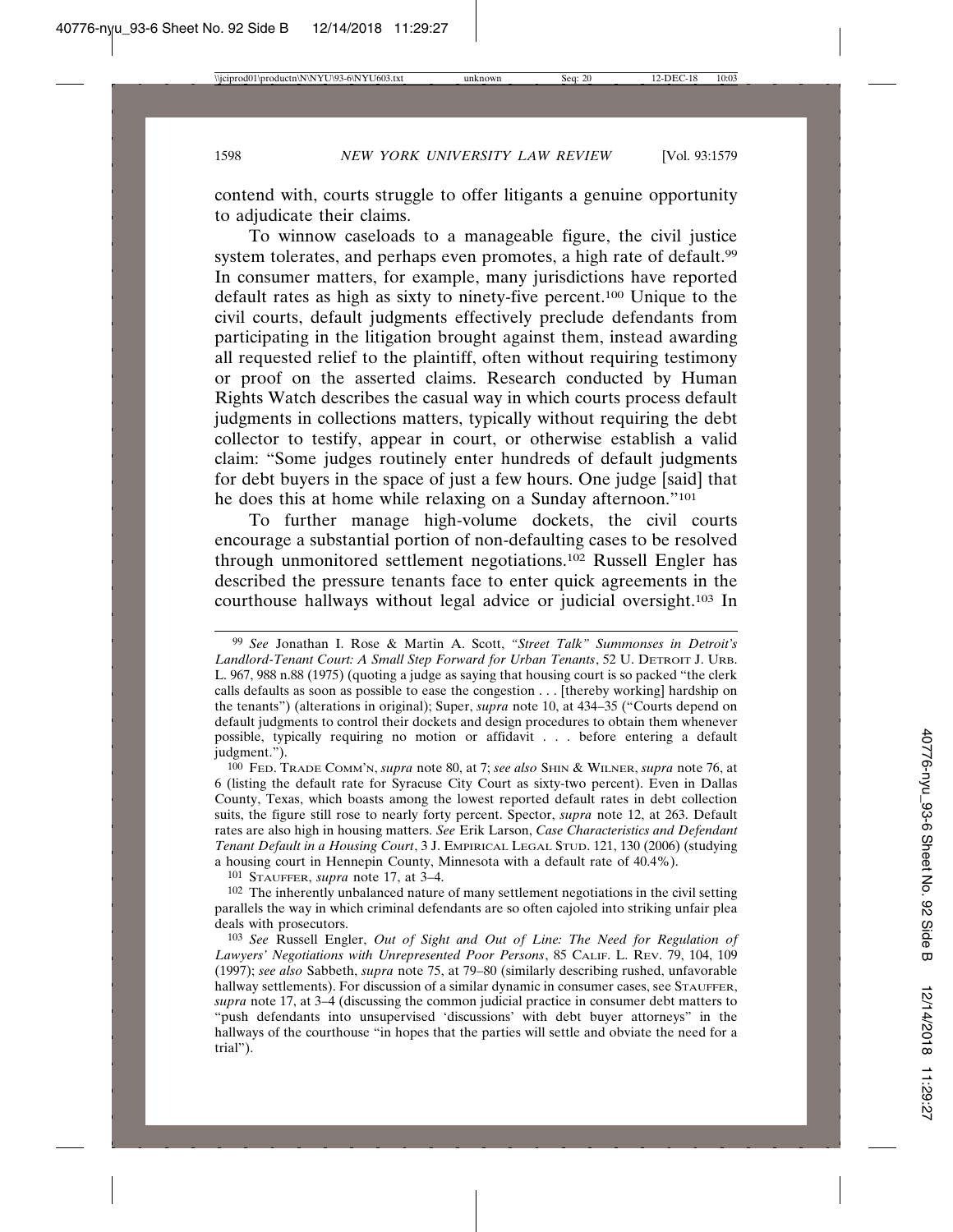the District of Columbia, judges in housing court routinely abort hearings to instruct pro se tenants to barter directly with their represented adversaries outside the courtroom.104

While settlement is promoted across the civil spectrum, and often can be in the parties' best interests,105 it reliably produces pernicious results for unrepresented litigants—particularly those who must negotiate with an attorney.106 In a study I conducted in a Silicon Valley housing court in 2009,<sup>107</sup> tenants who settled their eviction lawsuits fared even worse as a group than those who defaulted. How, one might ask, is this even possible? In the study, on average, those who defaulted lost their homes but usually avoided liability for unpaid rent, as most landlords chose not to pursue a separate damages award after winning possession of the unit.108 By contrast, the settling tenants lost their homes *and* agreed to pay at least a portion of back rent—meaning they "negotiated" for the worst possible outcome.109 This illustration highlights how unmonitored settlements often promote the interests of landlords to the exclusion of tenants' rights.110

Finally, even the cases that outlive both default judgment and unmonitored settlement negotiations face overburdened courts unable to offer a meaningful adjudicatory process.111 Trials are typi-

106 *See* Russell Engler, *Connecting Self-Representation to Civil* Gideon*: What Existing Data Reveal About When Counsel Is Most Needed*, 37 FORDHAM URB. L.J. 37, 47–48 (2010); Erica L. Fox, Note, *Alone in the Hallway: Challenges to Effective Self-Representation in Negotiation*, 1 HARV. NEGOT. L. REV. 85, 102–03 (1996). Similar conditions plague negotiated agreements in the consumer setting. Holland, *supra* note 88, at 213–14, 224–25.

107 *See* Jessica K. Steinberg, *In Pursuit of Justice? Case Outcomes and the Delivery of Unbundled Legal Services*, 18 GEO. J. ON POVERTY L. & POL'Y 453 (2011).

108 *See id.* at 487, 491, 493.

109 *See id.*

110 *See* 144 Woodruff Corp. v. Lacrete, 585 N.Y.S.2d 956, 958 (Civ. Ct. 1992) (vacating a stipulation reached by a landlord and a tenant in New York City partially on the grounds that tenant was unrepresented and case provided a "textbook example of a one-sided stipulation unadvisedly signed by a pro se litigant who lacked knowledge of a defense which would have substantially defeated petitioner's claims"); *see also* PUB. JUSTICE CTR., *supra* note 10, at 28–29 (relating the difficulty tenants experienced when trying to negotiate); Engler, *supra* note 103, at 113 (discussing how tenants may unwittingly waive rights during settlements).

111 In consumer matters, trials are arguably even scarcer than in housing cases. Judith L. Fox, *Do We Have a Debt Collection Crisis? Some Cautionary Tales of Debt Collection in Indiana*, 24 LOY. CONSUMER L. REV. 355, 370, 379 (2012) (reporting that in the author's study of 640 consumer cases, not a single matter involved a trial); Holland, *supra* note 88, at 186–87.

<sup>104</sup> This is drawn from my personal observations in D.C.'s landlord-tenant court.

<sup>105</sup> *See* Marc Galanter & Mia Cahill, *"Most Cases Settle": Judicial Promotion and Regulation of Settlements*, 46 STAN. L. REV. 1339, 1340, 1350–51 (1994) (describing the growing sentiment among the judiciary that settlement is part of the judicial role, and listing the many perceived benefits of settlement).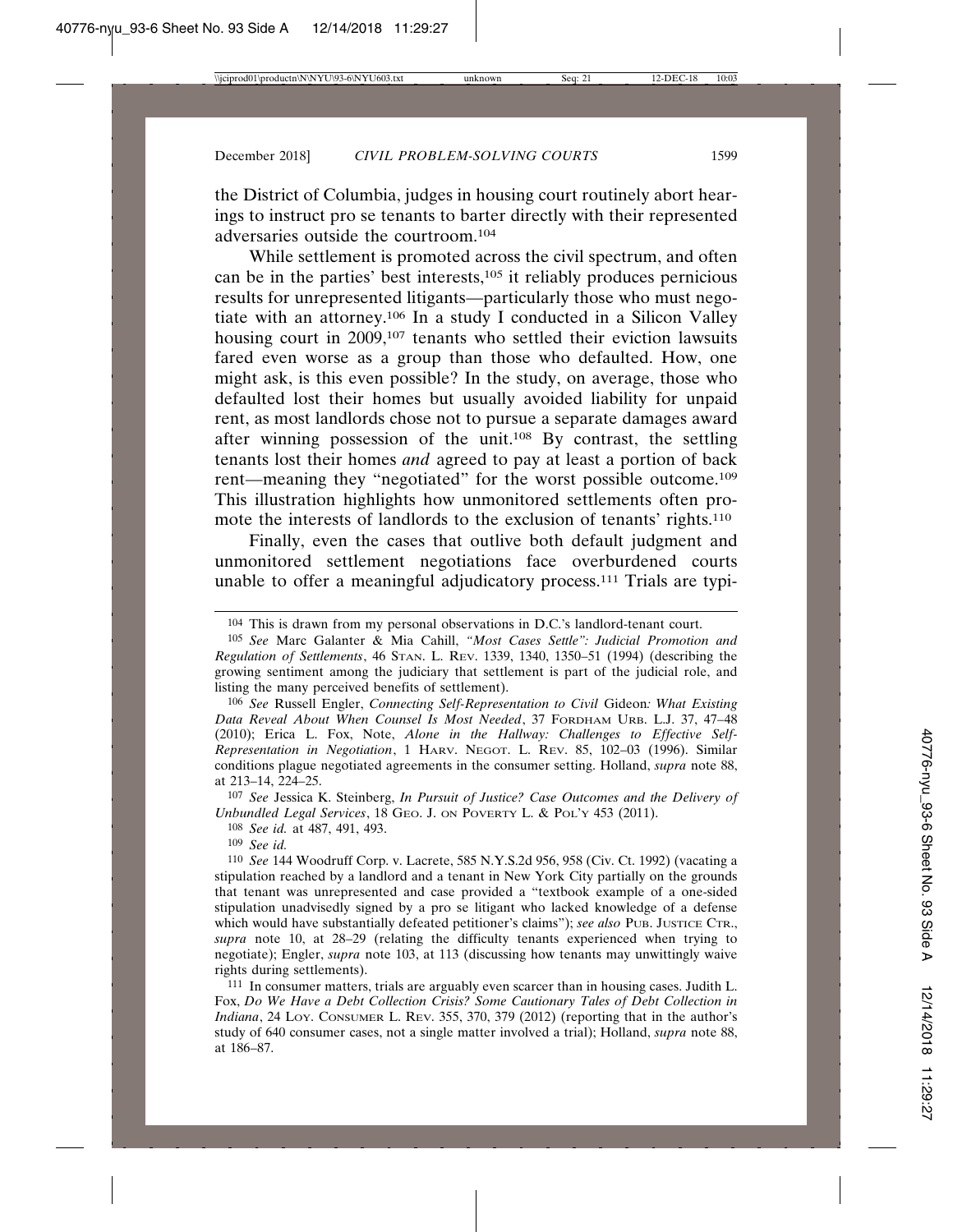cally handled by judges, not juries, and a number of commentators have pointed to the condensed interval in which testimony and evidence is gathered and weighed. Hearings lasting only a few minutes are not uncommon,112 and judges may preside over as many as one hundred cases in a single day.113 An Indiana appellate decision recently chided an eviction court for having a court reporter—rather than a judge—preside over a hearing, and for presenting the tenant "with a pre-signed order requiring her to vacate the premises" and no opportunity to defend against the ejectment.114

This system of defaults, settlements, and abbreviated hearings exacerbates the imbalance in party power created by lopsided representation and creates a procedural structure that—almost by design privileges the rights of more powerful actors.

### *3. Capture of Small Claims Courts*

The capture of small claims courts by corporate interests presents a third structural force that undermines the effectiveness of existing adjudication models in resolving entrenched social problems. In its heyday, the small claims movement was hailed as a potential fix for the cost and complexity of traditional proceedings.115 With relaxed rules of evidence and procedure, the idea was that ordinary laymen could share their stories in narrative fashion, interact directly with judges, and generally participate more actively in their cases.<sup>116</sup> While most proponents of the model focused on the prospect of efficient and accurate dispute resolution in individual cases, had the small claims

113 *See* Fox, *supra* note 106, at 91 (noting that Boston Housing Court judges preside over 250 to 300 cases per day); Robert Rubinson, *There Is No Such Thing as Litigation: Access to Justice and the Realities of Adjudication*, 18 J. GENDER, RACE & JUST. 185, 200 (2015) (noting that Baltimore's rent court, which has one judge assigned per day, hears 1050 cases per day); Jessica K. Steinberg, *Adversary Breakdown and Judicial Role Confusion in "Small Case" Civil Justice*, 2016 BYU L. REV. 899, 969 (2016) (noting that a judge may interact with over 100 pro se litigants per day).

114 Reynolds v. Capps, 968 N.E.2d 789, 792 (Ind. Ct. App. 2012). Similar processes are common in debt collection cases. *See* Stifler, *supra* note 20, at 114–15.

115 *See* Barbara Yngvesson & Patricia Hennessey, *Small Claims, Complex Disputes: A Review of the Small Claims Literature*, 9 LAW & Soc'y REV. 219, 221-22 (1975).

<sup>112</sup> *See 144 Woodruff Corp.*, 585 N.Y.S.2d at 960 (reporting that housing cases are often "disposed of at an average rate of five to fourteen minutes per case"); LAWYERS' COMM. FOR BETTER HOUS., *supra* note 16, at 4 (reporting on the results of an eleven-week study of 763 eviction cases in Chicago's eviction courts, which "revealed problematic trends in a number of areas" including "hearings [that] last an average of 1 minute and 44 seconds, a decrease of nearly 50% from the 3 minutes observed in 1996"); WILLIAM E. MORRIS INST. FOR JUSTICE, *supra* note 93, at 9 (discussing a 2004 study of evictions cases in Maricopa County, Arizona, in which a "call for evictions can have at least 30 to 60 cases for disposition in 60 minutes or less" and noting that, "[i]n some courts, the evictions are set one each minute").

<sup>116</sup> *See id.*; *see also* JURGENS & HOBBS, *supra* note 87, at 12–13.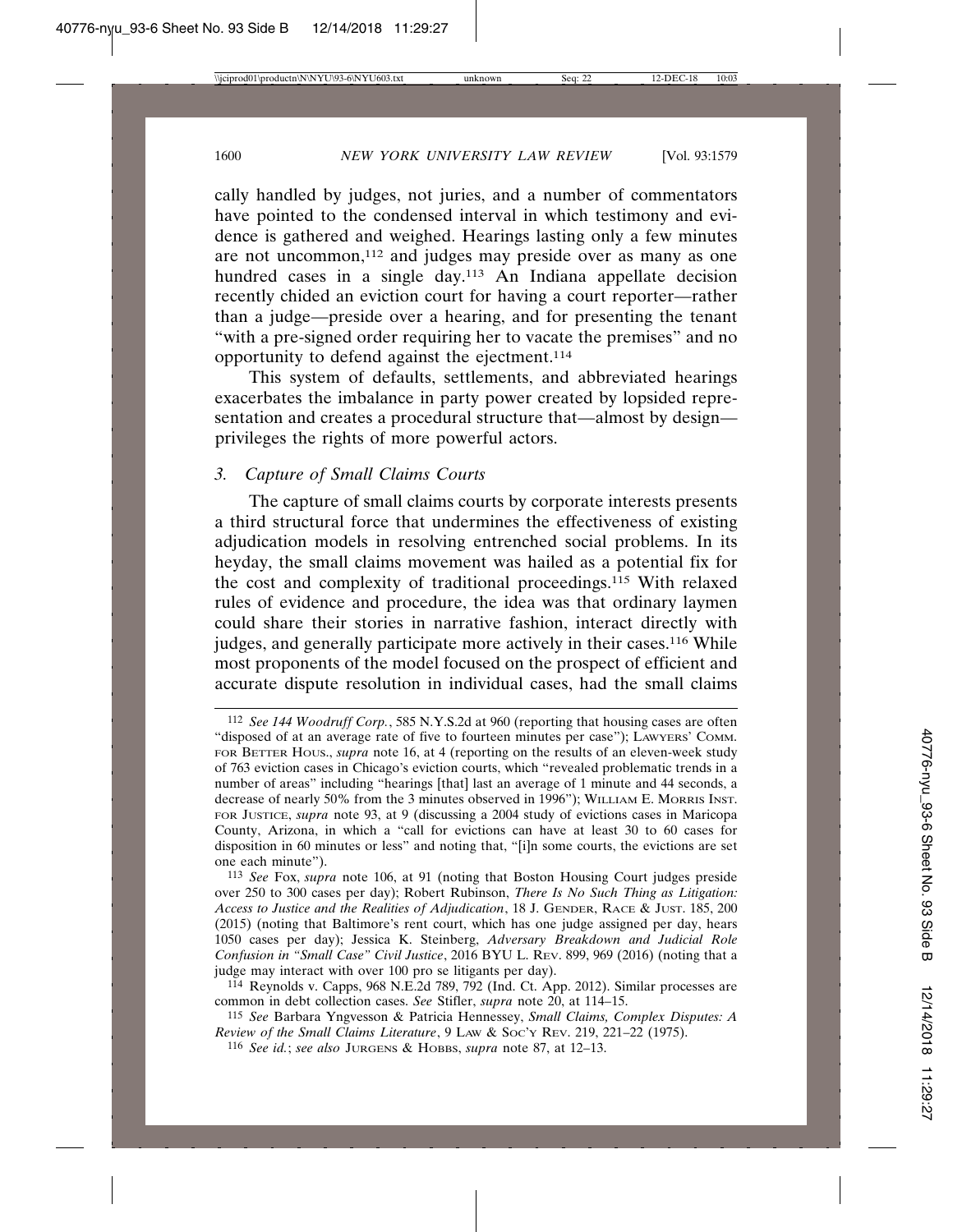system fulfilled its promise, a positive systemic effect on social issues certainly would have been felt.

Instead, the small claims system is gripped by the same power dynamics that control the traditional courts, and has largely replicated the same results. As one prominent example, small claims tribunals have become the preferred venue for corporate creditors prosecuting unpaid debt claims.<sup>117</sup> A 2006 investigation by the Boston Globe revealed that, in Boston, 40,000 debt collection suits accounted for eighty-five percent of all cases in the state's busiest small claims court.118 The National Center for State Courts reports that threequarters of plaintiffs in small claims cases are represented by an attorney, raising "troubling concerns" that the system, which was originally developed as a forum in which primarily self-represented litigants could use a simplified process to resolve civil cases quickly and fairly, now "provide[s] a much less evenly balanced playing field than was originally intended."<sup>119</sup>

Judges have allowed corporate parties to exploit the informal regime of small claims courts to their advantage. Creditors, for example, often rely on flimsy hearsay evidence and bad faith procedural wrangling to pursue lawsuits of dubious merit.120 One common practice is "robo-signing," a tactic in which employees of debt collectors "sign affidavits attesting that they have personally reviewed and verified debtors' records, when in fact they have only looked at basic account information on a computer screen."121 Furthermore, the debt buyers often "have no proof that the debt even existed, let alone that the person they are suing was responsible for it."122 Mary Spector explains that consumer debt is often bundled and sold several times; at the time of sale, the debt buyer rarely receives more than a computer record summarizing the names of the consumers and the total amount each owes.123 Despite this exchange of limited information, in Professor Spector's study of Texas debt collection practices, more than

121 TERP & BROWNE, *supra* note 87, at 4.

<sup>117</sup> HANNAFORD-AGOR ET AL., *supra* note 61, at v, 33; *see also* JURGENS & HOBBS, *supra* note 87, at 12 ("To observe the reach and power of the modern debt machine, one need only pay a visit to a local small claims court. Every day hundreds of these low-level state courts mass produce judgments against debtors. . . . The debt machine has transformed the character of many small claims courts.").

<sup>118</sup> *See* Beth Healy, *Dignity Faces a Steamroller: Small-Claims Proceedings Ignore Rights, Tilt to Collectors*, BOS. GLOBE (July 31, 2006), https://www.bostonglobe.com/metro/ 2006/07/31/dignity-faces-steamroller/SoK0TBVHzOzjLEpNqNrVYN/story.html.

<sup>119</sup> HANNAFORD-AGOR ET AL., *supra* note 61, at 33.

<sup>120</sup> *See* FED. TRADE COMM'N, *supra* note 80, at ii (discussing the many practices in consumer debt litigation and arbitration that raise consumer protection concerns).

<sup>122</sup> *Id.*

<sup>123</sup> Spector, *supra* note 12, at 266–67.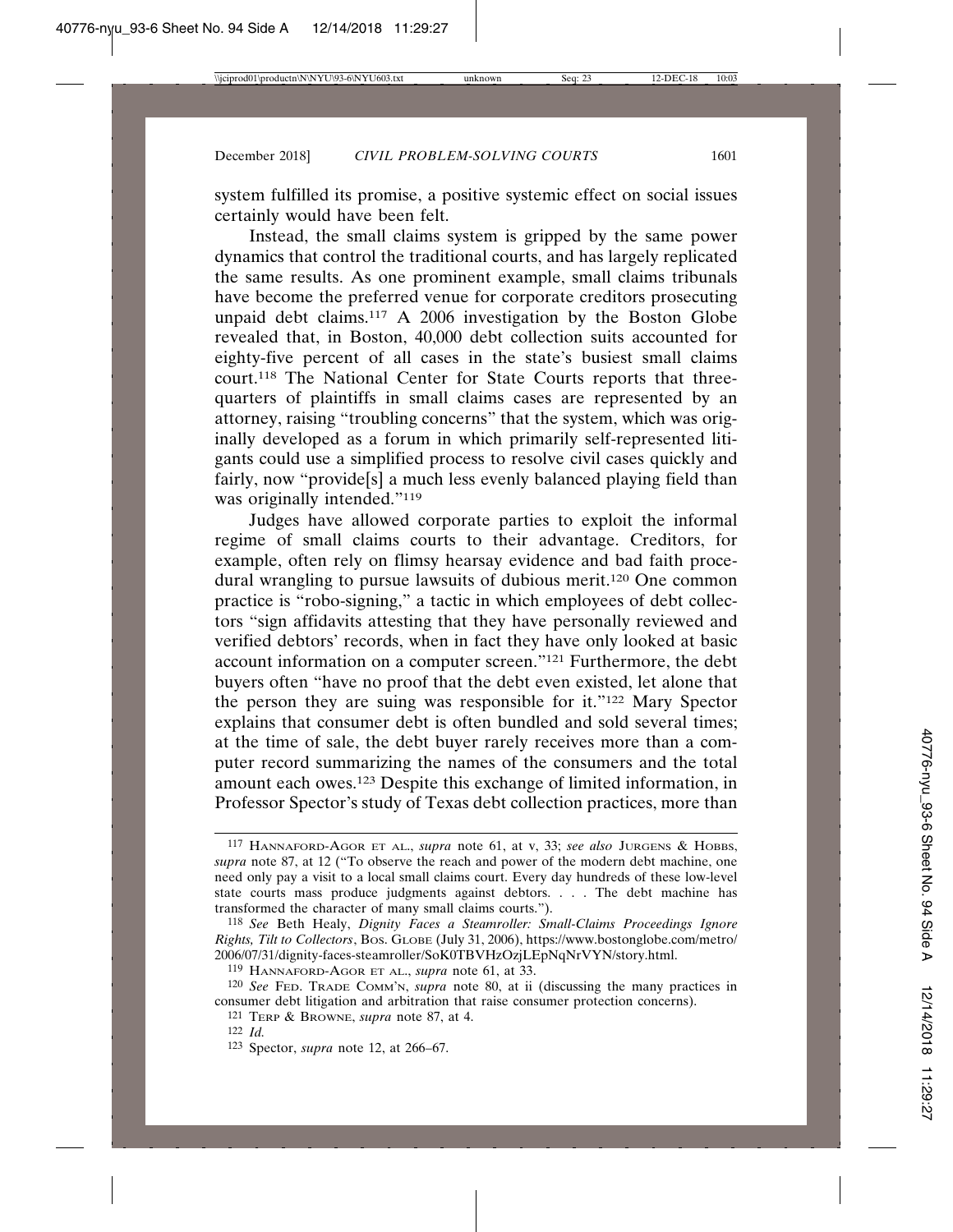seventy-eight percent of all cases involved affidavits in which the debt buyer claimed to have personal knowledge as to the creation of the debt and the accuracy of the amount owed.124

Robo-signing is compounded by "sewer service," a tactic in which the debt collector intentionally fails to serve notice of the collection suit and then files a false affidavit of service claiming the defendant has been properly notified of the pending action.125 In New York state, the Attorney General's office sued multiple debt collectors after an investigation of 100,000 cases revealed acts of fraudulent service.126 In some instances, process servers claimed to have been at more than one residence at the exact same time; in others, claimed attempts to serve court papers would have required the process server to drive more than 10,000 miles in a single day.127 Rampant reports of sewer service exist in other areas of the country as well.<sup>128</sup> In one California case, a debt collector claimed to have served a defendant personally in her home when in fact she was hospitalized.129 In a second California case, the wife of a debtor was reportedly served at the couple's Santa Clara home, even though she had died two years earlier.130 One study of process service in New York's King and Queens Counties found

125 Stifler, *supra* note 20, at 107 (defining sewer service as "the practice of intentionally filing false affidavits of service of process in court"). Like in all civil actions, creditors are required to provide debtors with proper notice of a lawsuit filed against them prior to obtaining a judgment. *E.g.*, FED. TRADE COMM'N, *supra* note 80, at 8.

126 *See* Press Release, N.Y. State Attorney Gen., The N.Y. State Attorney General Andrew M. Cuomo Announces Guilty Plea of Process Server Company Owner Who Denied Thousands of New Yorkers Their Day in Court (Jan. 15, 2010), https://ag.ny.gov/ press-release/new-york-state-attorney-general-andrew-m-cuomo-announces-guilty-pleaprocess-server. For a similar action filed by private litigants, see Benjamin Mueller, *Victims of Debt Collection Scheme in New York Win \$59 Million in Settlement*, N.Y. TIMES (Nov. 13, 2015), https://nyti.ms/2mB3Pg8.

127 *See* Sykes v. Mel S. Harris & Assocs*.*, 780 F.3d 70, 76–77 (2d Cir. 2015) (discussing a district court's findings that there was substantial support for a finding of sewer service based on these factors); Press Release, N.Y. State Attorney Gen., *supra* note 126.

128 *See* U.S. Fed. Trade Comm'n, Debt Collection: Protecting Consumers Roundtable 25–26, 30–33, 58 (Dec. 4, 2009) (discussing incidents and suspicions of sewer service in Connecticut and Florida).

129 Ctr. for Investigative Reporting, *Bay Area Residents Sue Process Servers for Failing to Deliver Lawsuits*, SAN DIEGO UNION–TRIB. (May 24, 2012), http://www. sandiegouniontribune.com/g00/sdut-bay-area-residents-sue-process-servers-for-failing-2012may24-htmlstory.html.

130 *Id.*

<sup>124</sup> *Id.* at 293–94 (reporting on the results of a study involving 400 cases). Spector further reports that in 97.22% of cases where affidavits were filed, the affidavit was the only evidence of the validity of the account. *Id.* at 294; *see also* Stifler, *supra* note 20, at 105 (discussing robo-signing as a rampant practice).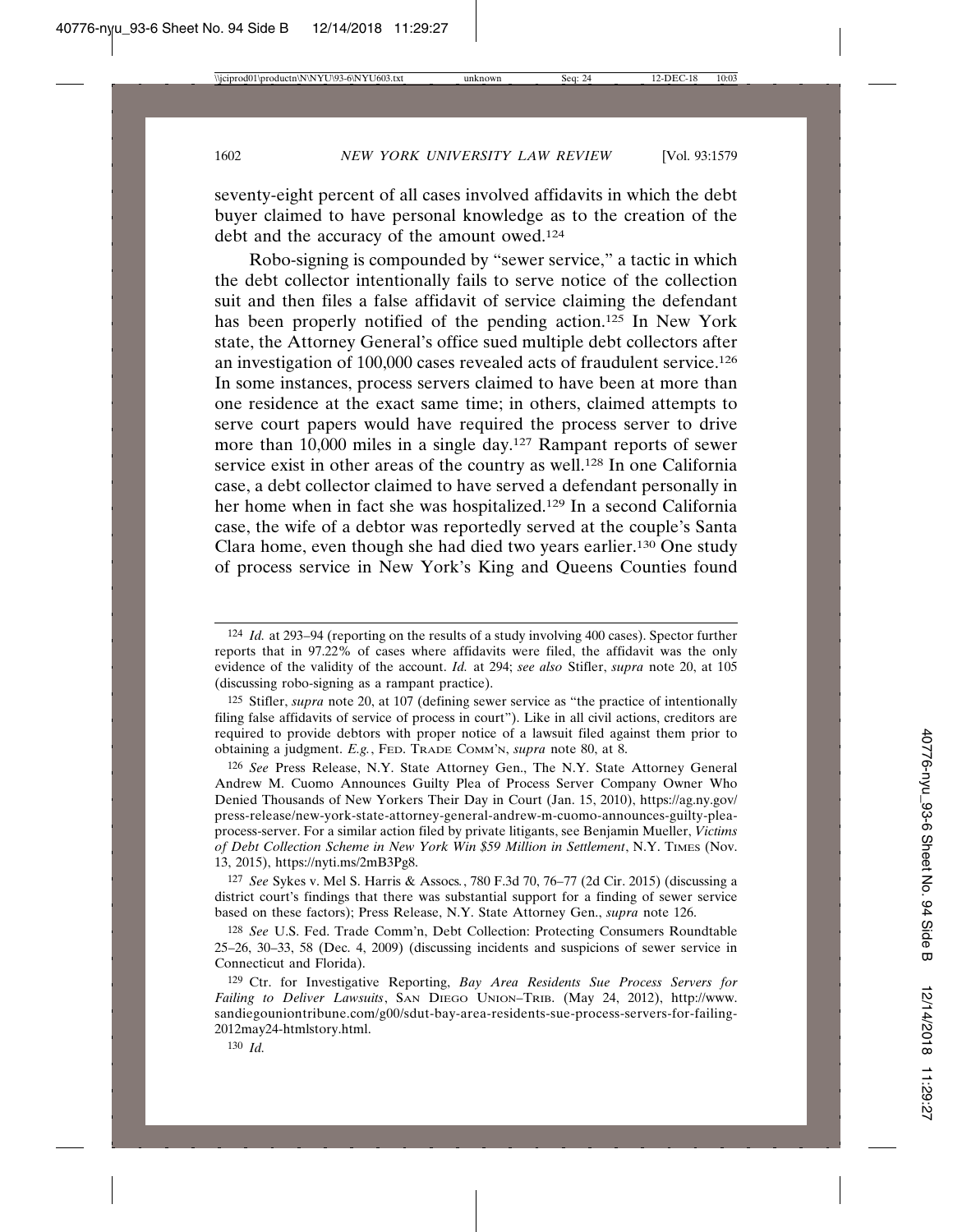that personal service was achieved in only six percent of civil debt collection cases.131

In theory, judges in small claims courts are liberated from the traditional adversarial paradigm and authorized to interrogate parties as to the veracity of their claims.132 However, these affirmative powers are discretionary and not required,133 and in practice, many judges do not seize on the opportunity to scrutinize the more powerful party's assertions.134 Robo-signing and sewer service are not regularly challenged by small claims judges.135 And in rental housing cases, which are also commonly litigated in small claims tribunals, judges do not take action to surface and address the tenant's right to quality housing, even though it is an integral component of many eviction actions, and could potentially lower the amount of the disputed contract rent.136

Judicial training and habit may explain this sort of capture. The adversary system acculturates judges to allow parties to control the facts and issues in a case. When a debt collector or landlord, typically a repeat player accompanied by a lawyer, puts forward a lawsuit,

132 *See* Russell Engler, *And Justice for All—Including the Unrepresented Poor: Revisiting the Roles of the Judges, Mediators, and Clerks*, 67 FORDHAM L. REV. 1987, 2016–18 (1999) (discussing state small claims court rules allowing judges to relax procedural rules and assist unrepresented parties).

133 For one example, see the Massachusetts small claims rules, which authorize judges to "conduct the trial in such order and form and with such methods of proof as it deems best suited to discover the facts and do justice in the case." MASS. SMALL CLAIMS R. 7(g) (West 2018); *see also* CAL. CIV. PROC. CODE § 116.520 (West 2017) (providing that small claims judges "*may* consult witnesses informally and otherwise investigate the controversy") (emphasis added); OR. REV. STAT. ANN. § 55.090 (West 2016) (allowing that the court "*may* informally consult witnesses or otherwise investigate the controversy") (emphasis added).

134 *See* Austin Sarat, *Alternatives in Dispute Processing: Litigation in a Small Claims Court*, 10 LAW & Soc'y REV. 339, 353 (1976) (noting that judges in small claims courts do not often actively develop facts, despite authorization to do so); Yngvesson & Hennessey, *supra* note 115, at 251–53 (detailing judges' confusion concerning their role in small claims court and explaining that they did not actively question litigants due to their belief that they must remain and appear neutral).

135 This is evident by the high rate at which judges enter default judgments despite the fact that research reveals a high percentage of cases involving robo-signing or sewer service that could have been detected upon judicial examination. *See* STAUFFER, *supra* note 17, at  $3-4.$ 

136 *See* Michele Cotton, *A Case Study on Access to Justice and How to Improve It*, 16 J.L. SOC'Y 61, 72–74 (2014).

<sup>131</sup> MFY LEGAL SERVS., INC., JUSTICE DISSERVED: A PRELIMINARY ANALYSIS OF THE EXCEPTIONALLY LOW APPEARANCE RATE BY DEFENDANTS IN LAWSUITS FILED IN THE CIVIL COURT OF THE CITY OF NEW YORK 6 (2008). Reviewing its own case data, MFY reports that of the 350 individuals assisted with debt collection matters over a twelvemonth period, "[i]n nearly every case" the client first learned of the debt action brought against them "when their bank account was restrained as a result of a default judgment . . . ." *Id.* at 11.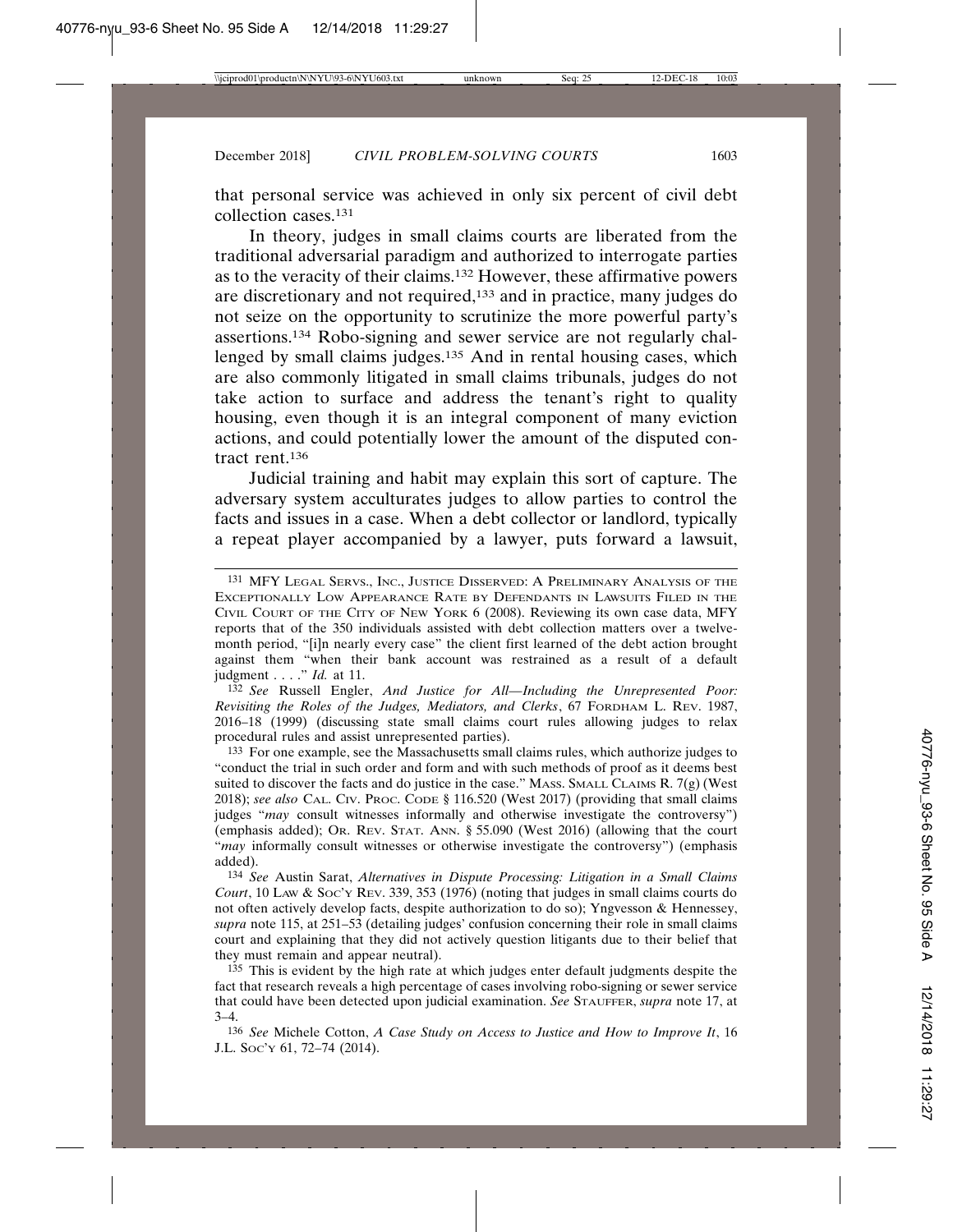many judges may simply hesitate to interfere on behalf of the floundering opponent.137

Some commentators also note that plain old-fashioned bias, or at least preferentialism, may be at play. Judges may simply identify more closely with the powerful actor's predicament, or side with the party most likely to benefit a re-election campaign—or, in a rental housing matter, they may even implicitly reject the notion that substandard housing should excuse rent payments.138

In short, these three structural forces—systemic lack of representation, overcrowded dockets, and corporate capture of small claims tribunals—place the courts in a position of aggravating, rather than solving, particular social issues. Through multiple mechanisms, the adjudicatory process virtually guarantees that landlords and creditors can obtain quick and easy judgments that further rent and debt collection, while leaving social problems (and reciprocal rights) such as protection against substandard housing and consumer fraud unaddressed.

#### III

### A FRAMEWORK FOR CIVIL PROBLEM-SOLVING COURTS

This Part develops a theory for adapting the drug court model to the civil arena. In criminal courts, the heart of the problem-solving model is the availability of an alternative remedy: treatment over prison. In civil courts, the remedy itself is not necessarily deficient; the law affords important protections against substandard housing and unfair debt collection. Instead, it is *access* to the remedy that is compromised. This Part will demonstrate how core drug court principles an intent to solve a social problem, interdisciplinary collaboration, and a strong judicial role—can be harnessed to address the unique process failures in the civil justice system. Specifically, the drug court framework can be exploited in the civil private law setting to achieve

<sup>137</sup> *See* Barbara Bezdek, *Silence in the Court: Participation and Subordination of Poor Tenants' Voices in Legal Process*, 20 HOFSTRA L. REV. 533, 579 (1992) (exploring "the paradigm of civil disputes, where the judge expects each party to set forth pertinent claims, defenses, counterclaims, and evidence").

<sup>138</sup> *See* WILLIAM E. MORRIS INST. FOR JUSTICE, *supra* note 93, at 10 (observing a friendliness between judges and landlord attorneys, such that vacation plans were discussed in open court); Bezdek, *supra* note 137, at 571–75 (positing that judges' "world view" and "professional station" may cause them to discount tenant hardship); Sabbeth, *supra* note 75, at 78–79 (noting that judicial bias may favor landlords because judges are more likely to be property owners and discussing how the law and culture of housing courts has been influenced over time by disproportionate attorney representation of landlords); Super, *supra* note 10, at 389, 415–16 (discussing judges' "symbiotic[,] cooperative relationships with landlords and their lawyers," and noting that "[e]lected judges may have come to expect the support of the landlords' bar," making them vulnerable to capture).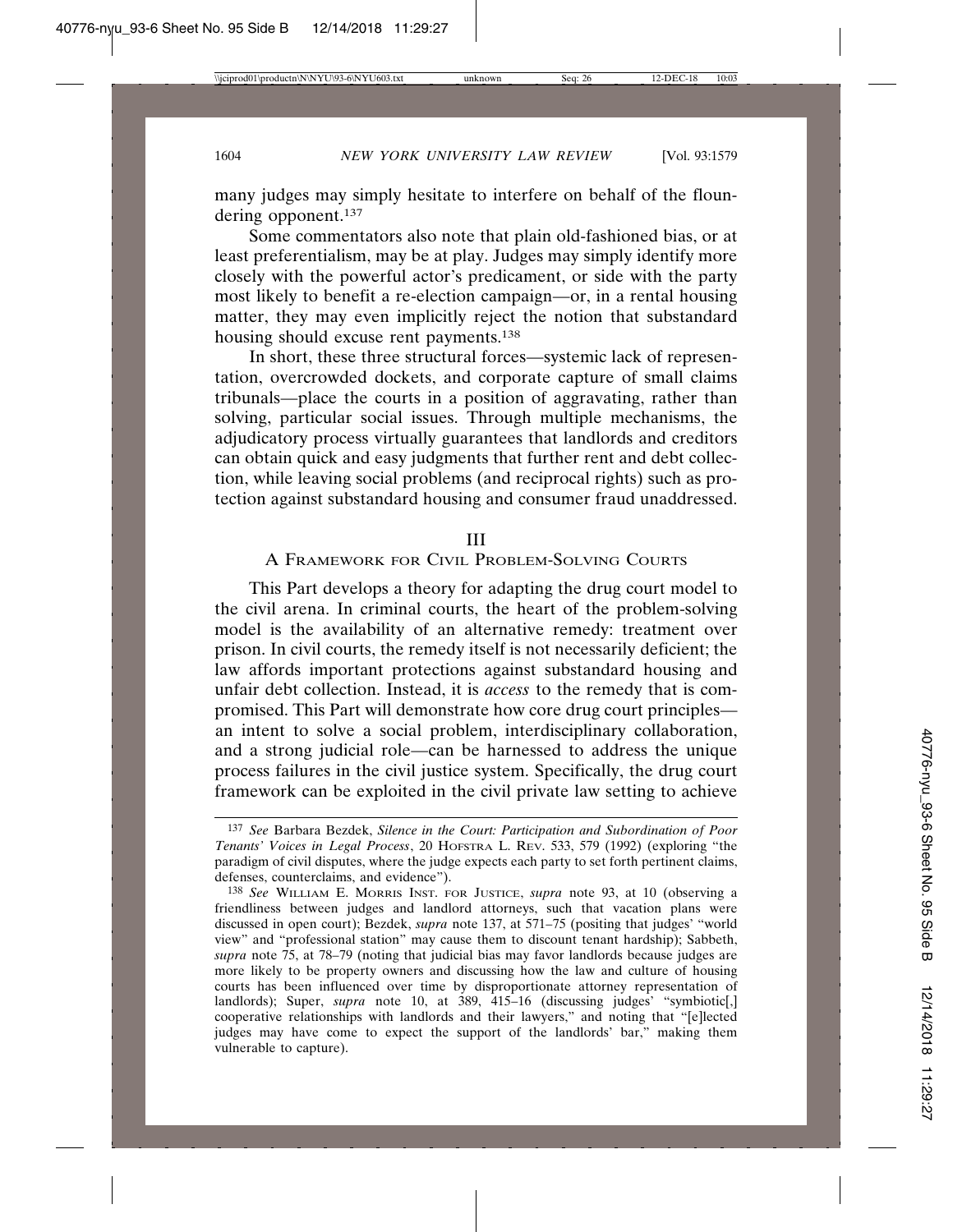three process-oriented goals: (1) motivate judges to protect vulnerable court users, (2) attack information asymmetry, and (3) monitor liable parties to induce performance.

Relying on extensive field work I conducted in an experimental Housing Conditions Court (HCC) in the District of Columbia, this Part highlights the relevance and suitability of the problem-solving philosophy to attack distinct civil justice problems. Elsewhere, I have evaluated the HCC's inquisitorial features and their correlation to substantive justice in the court.<sup>139</sup> Here, based on court observations in nearly 300 cases and a longitudinal review of 73 matters, I catalogue the HCC's problem-solving characteristics and evaluate the role each might play in mitigating process distortions in the civil courts. Despite significant differences with the drug court model, a set of the HCC's adjudicatory features may be stitched together to shape an emergent problem-solving model in the private law sphere.

## *A. Motivating Judges to Protect Vulnerable Court Users*

Drug courts advance their therapeutic goal by naming the purpose of the court as solving the social problem of addiction. This naming function allows judges to apply an alternative remedy to criminal conduct: compulsory treatment.

An important difference in civil courts is that the existing remedy may be adequate and not in need of reform. Housing codes, for instance, enshrine substantial protections against unsafe dwellings, and subject property owners to fines, damages, and rent abatements for violations ranging from broken windows to rodent infestations.140 A robust collection of consumer protection laws exist as well and require debt collectors to adhere to rigid standards when seeking repayment in court.141

<sup>139</sup> *See* Steinberg, *supra* note 17 (finding that the HCC's "inquisitorial" procedures can lead to accurate outcomes for tenants and court success).

<sup>140</sup> *See, e.g.*, D.C. Mun. Regs. tit. 14, §§ 4, 8 (2018).

<sup>141</sup> Creditors are barred from many forms of illegal debt collection in court. These include prohibitions on the collection of debt that is time-barred ("zombie" debt), is of unknown origin (due to bundling and resale of debt to third party debt buyers), violates state usury laws, violates service of process laws, or is not owed ("phantom" debt). *See* STIFLER & PARRISH, *supra* note 11, at 8–17 (discussing common practices in debt collection litigation and federal and state efforts to regulate them). Debtors may also raise protections through the Fair Debt Collection Practices Act, which governs the manner in which a creditor can pursue debt collection, but does not provide any defenses to collection actions. *Id.* at 2; *see also* 15 U.S.C. § 1692(k) (2012) (establishing a private right of action against debt collectors who violate the FDCPA, but not providing for defenses in individual collection lawsuits).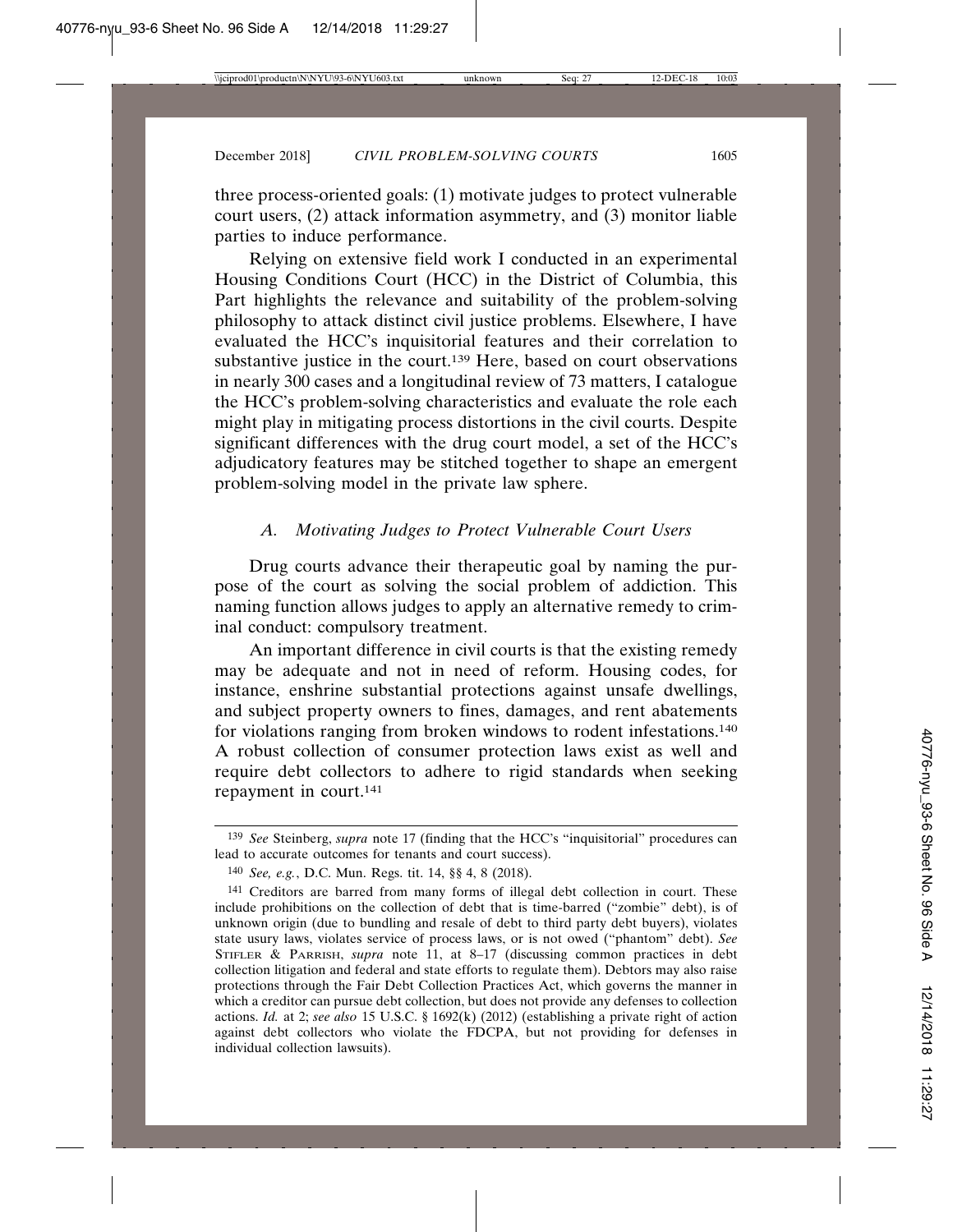However, the naming function that is so critical to drug courts can be engineered in the civil setting to achieve a different goal: motivating judges to protect vulnerable court users.

#### *1. The Existing Judicial Paradigm*

Civil courts tend to espouse neutral, proceduralist missions that emphasize impartial decision making. For instance, a civil court mission might announce the court's intention to "protect rights and liberties, uphold and interpret the law, and resolve disputes peacefully, fairly and effectively."<sup>142</sup> While such a pronouncement is hardly controversial, it tends to reinforce the primacy of a neutral judge who is agnostic as to outcomes. In tribunals where both parties are adequately represented, a passive judge might indeed be the ideal. But on the pro se dockets that now dominate the civil courts, a judge who is not particularly attuned to the rights of vulnerable parties may inadvertently allow powerful private actors to control the means and objectives of the forum.

In rental housing and consumer courts, for instance, judges tend to adopt rent and debt collection as their assigned purpose, and then conform their conduct to meet the perceived or actual expectations of their role.143 In a fascinating case study, Michele Cotton presents judge-to-party dialogue capturing how, even in a rental housing matter presenting egregious housing code violations, the judge is intently focused on the amount of rent owed to the landlord—to the exclusion of the tenant's equally significant housing quality claims.<sup>144</sup> This judicial orientation is likely the product of the judge's reflexive, learned behavior over time in a courtroom where only landlords wield the expertise and professional assistance to control the issues, facts, and evidence in each case. In other words, a "neutral" judicial posture that permits parties to direct case presentation will, in a pro se court, enable the represented group to undermine the legitimacy of opposing claims, and ultimately, to define the goals of adjudication for the tribunal at large.

<sup>142</sup> JOINT COMM. ON JUDICIAL ADMIN., STRATEGIC PLAN OF THE DISTRICT OF COLUMBIA COURTS: 2013–2017, at 13 (2013), https://www.dccourts.gov/sites/default/files/ matters-docs/Open-to-All-Trusted-by-All-Justice-for-All-Strategic-Plan-of-the-District-of-Columbia-Courts-2013-2017\_internet.pdf.

<sup>143</sup> For a discussion of this phenomenon in the debt context, see Healy, *supra* note 118. *See also* Holland, *supra* note 88, at 183, 185–86 (contending that his empirical data on 4400 consumer cases confirms the "widespread belief that, in our broken system, small claims courts have become an extension of the debt collection industry").

<sup>144</sup> Cotton, *supra* note 136, at 72–74.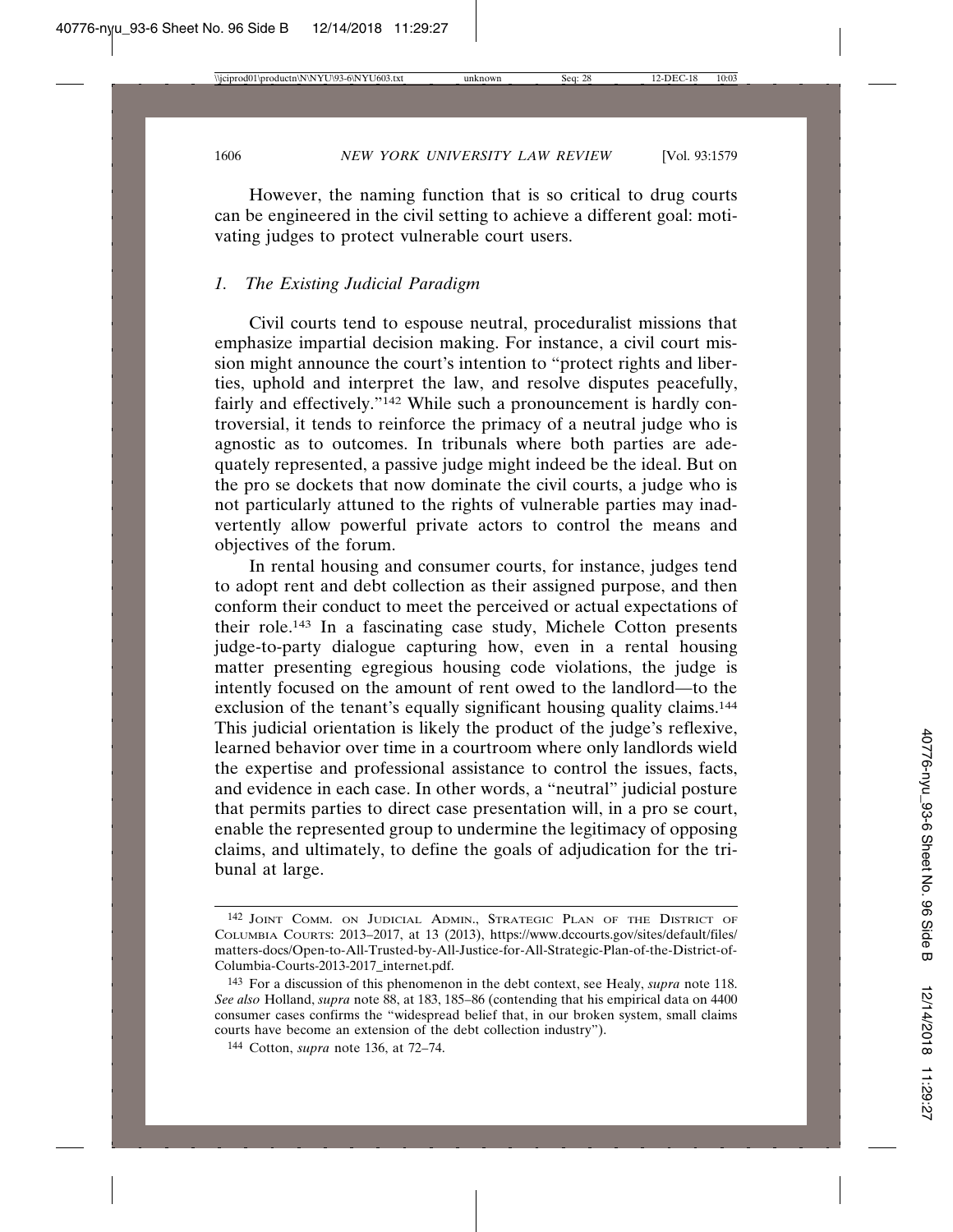#### *2. "Naming" and Judicial Conduct*

The drug court principle of "naming" can be imported into the civil justice system to encourage a shift in judicial behavior and attitudes. For instance, a civil problem-solving court might name its purpose as promoting housing quality, or combatting unlawful debt collection, or preserving affordable housing. By redefining the objective of adjudication, the civil problem-solving court would not open the gateway to a new remedy, as occurs in drug courts; it would instead aim to influence the judges' behavior, and in turn, their state of mind. The idea is that, if judges were to view the purpose of the tribunal as, say, improving substandard housing, they would approach their work with an eye toward affording tenants the benefit of existing substantive and procedural protections—thereby serving as a shield against the dominance of powerful private actors.

The drug court experiment has made plain the connection between renaming the purpose of the court and consequent judicial behavior in those forums. In furtherance of the treatment goal, drug court judges abandon their detached and formal demeanor and work actively with defendants to overcome addiction.145 James L. Nolan, Jr., a sociologist who conducted an ethnographic study of two-dozen drug courts, describes judges who shed their robe and gavel, hug graduates upon completion of the program, and generally work to convey a message of "care, concern, and interest" so that defendants are motivated to stay committed to sobriety.146 Not without a note of critique, Nolan chronicles these efforts as part of the "deliberately and consciously" orchestrated "theater" of the model, in which the judge adopts a caring persona in order to build trust and produce certain therapeutic outcomes.147 However, even if the role is scripted, as Nolan suggests, judges who have had drug court assignments report a feeling of liberation at being able to "mak[e] a difference."148 Because of the role they are asked to play, drug court judges are invested in the success of the treatment regimen,<sup>149</sup> rather than resigned to performing a bureaucratic function such as arraigning 200 cases in one

<sup>145</sup> Berman & Feinblatt, *supra* note 5, at 131–32; Miller, *supra* note 30, at 423.

<sup>146</sup> NOLAN, *supra* note 34, at 11, 72–73, 101–02. The judges do this by studying defendants' files in advance of court dates and then demonstrating extensive knowledge of their case histories from hearing to hearing. *Id.* at 73.

<sup>147</sup> *Id.* at 72–75.

<sup>148</sup> *Id.* at 108–10.

<sup>149</sup> Nolan discusses the example of a judge approaching a defendant's employer to help him get his job back. This kind of judicial conduct has been criticized for overreaching, but also lauded for offering needed assistance to a defendant beyond the four corners of a case. *Id.* at 95.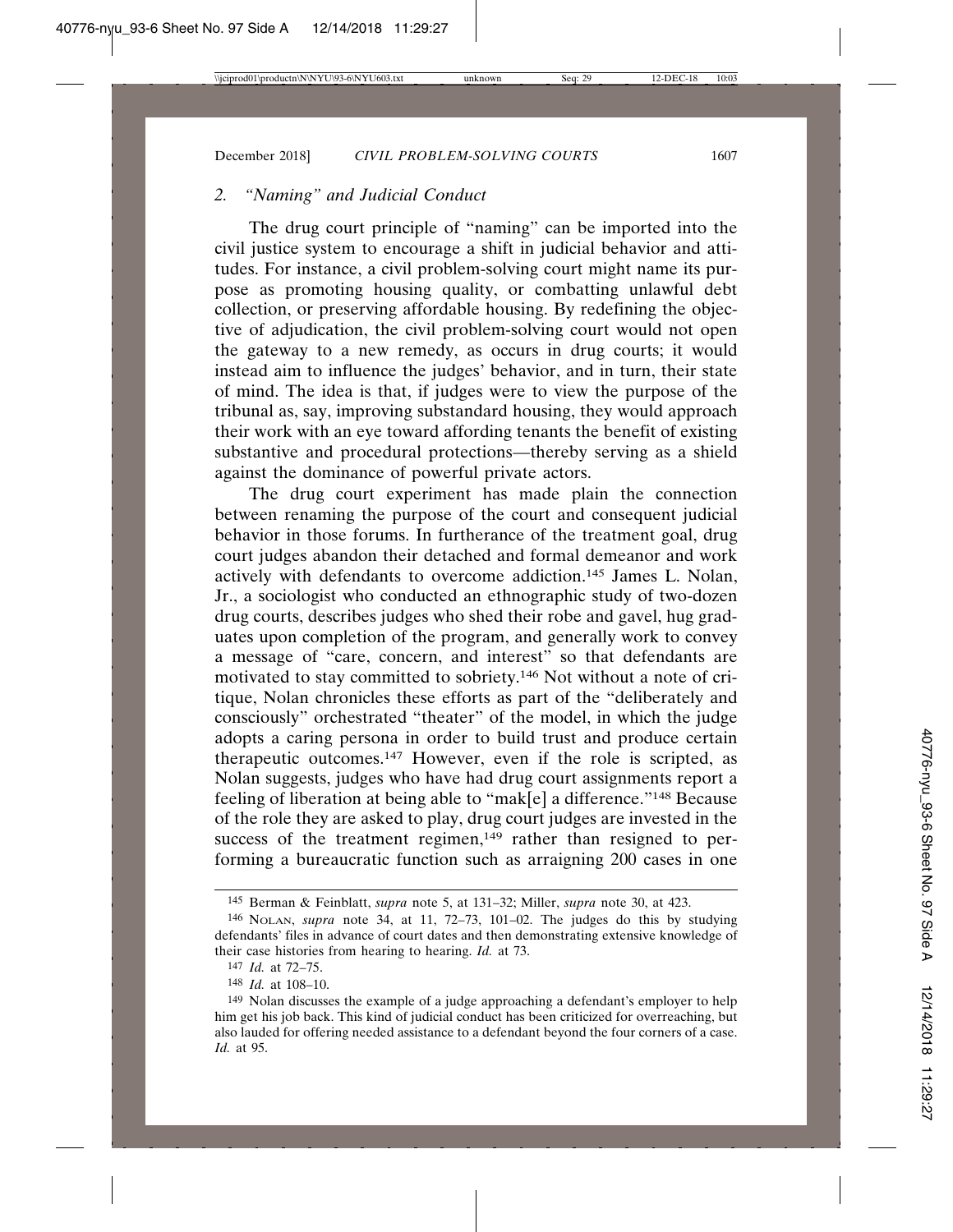day150 or, in their words, issuing sentences that might as well have been programmed by a computer.151

If renaming the goal of adjudication affects judicial behavior—as the drug court model demonstrates is possible—a cyclical loop also becomes possible in which behavior affects judicial attitudes. This is the thrust of a counterintuitive insight from social psychology: "the primacy of behavior on attitudes."152 One might assume the opposite—that attitudes predict behavior. But behavioral science literature over the past century has consistently found, to the contrary, "that people's behavior is often more predictive of their attitudes than their attitudes are of their behavior."153

Victor Quintanilla relies on this research to suggest that, if judges are required to mold their behavior to positively affect socially disadvantaged users of the courts, their attitudes toward those groups will shift accordingly.154 And, indeed, the drug court model may illustrate the potency of this theory. A survey of 355 judges conducted by Deborah Chase and the Honorable Peggy Fulton highlights the power of simple behavioral changes to impact judicial attitudes.155 In their study, drug court judges were compared to judges who preside over traditional dockets and evaluated on, among other factors, their attitudes toward litigants.156 The drug court judges were significantly "more positive in their attitudes toward the litigants than the other judges."157 Fifty-one percent of drug court judges reported positive attitudes toward litigants on metrics such as the litigants' motivation and ability to address their own problems, while only fifteen percent of judges on traditional dockets felt the same way.158 This research suggests that charging judges with the duty to transform their court-

<sup>150</sup> *See* Berman & Feinblatt, *supra* note 5, at 135.

<sup>151</sup> NOLAN, *supra* note 34, at 105 (quoting a judge who argues against mandatory sentencing schemes in traditional courts because of their machine-like nature).

<sup>152</sup> Victor D. Quintanilla, *Human-Centered Civil Justice Design*, 121 PA. ST. L. REV. 745, 803 (2017).

<sup>153</sup> *Id.* at 774; *see also* John T. Cacioppo et al., *Rudimentary Determinants of Attitudes II: Arm Flexion and Extension Have Differential Effects on Attitudes*, 65 J. PERSONALITY & SOC. PSYCHOL. 5 (1993); Jesse Chandler & Norbert Schwarz, *How Extending Your Middle Finger Affects Your Perception of Others: Learned Movements Influence Concept Accessibility*, 45 J. EXPERIMENTAL SOC. PSYCHOL. 123 (2009); Gary L. Wells & Richard E. Petty, *The Effects of Overt Head Movements on Persuasion: Compatibility and Incompatibility of Responses*, 1 BASIC & APPLIED SOC. PSYCHOL. 219 (1980).

<sup>154</sup> Quintanilla, *supra* note 152, at 789–803 (making recommendations to apply a human-centered civil justice design to the court system).

<sup>155</sup> Deborah Chase & Peggy Fulton Hora, *The Best Seat in the House: The Court Assignment and Judicial Satisfaction*, 47 FAM. CT. REV. 209 (2009).

<sup>156</sup> *Id.* at 221.

<sup>157</sup> *Id.*

<sup>158</sup> *Id.*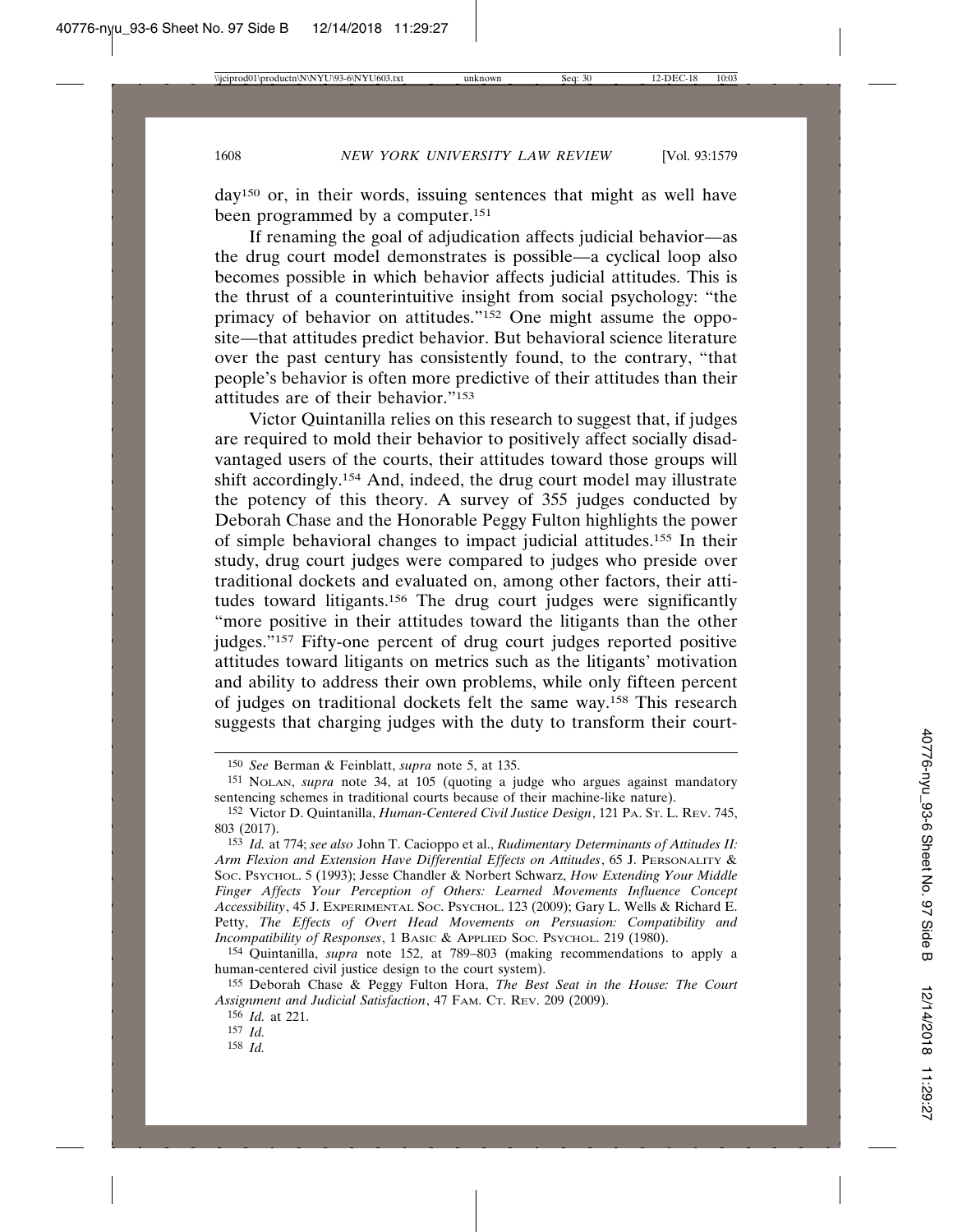room conduct may prompt an attitudinal shift that, cyclically, reinforces the problem-solving mission of the court.

Applying this theory to the civil justice system, a civil problemsolving court might exploit the drug court principle of "naming" to immunize judges against capture by powerful classes of litigants. In the model I envision, a civil problem-solving court would name its purpose as addressing a social problem, and judges would then intentionally tailor their courtroom practices to protect the rights of vulnerable parties. If social psychology proves prescient, behavioral changes among judges may ultimately spur attitudinal changes, which would strengthen the capacity of the court to solve the named social problem. As will be discussed in the next subsection, field work I conducted in an experimental Housing Conditions Court (HCC) in the District of Columbia illustrates how these sequential effects might unfold.159

#### *3. The Naming Function and the HCC*

Launched in 2011, the HCC is an experimental calendar housed within the District of Columbia's Superior Court system and designed to adjudicate affirmative habitability claims.160 Essentially, the HCC has taken substandard housing claims out of the exclusive domain of the court's traditional landlord-tenant division—which is besieged by all of the systemic conditions described in Part II—and created an alternative venue for tenants seeking repairs.

The HCC's specialized docket was created in the wake of a 2008 series of articles published by the Washington Post that exposed the substandard condition of local rental housing.161 The series docu-

<sup>159</sup> The methods and results of this field work are described and analyzed extensively elsewhere. *See* Steinberg, *supra* note 17.

<sup>160</sup> *See* Zoe Tillman, *Housing Conditions Calendar Creates a New Forum for Tenants*, NAT'L L.J. (July 4, 2011), http://sokolowlaw.com/wp-content/uploads/2014/02/TenantForm-7-4-2011LawJournalArticle\_MelWright.pdf (describing the newly-created HCC).

<sup>161</sup> *See* Debbie Cenziper & Sarah Cohen, *A Failure in Enforcement: Agency's Ineffectiveness Has Helped Landlords Profit from Neglect*, WASH. POST (Mar. 11, 2008) [hereinafter Cenziper & Cohen, *Failure in Enforcement*], http://www.washingtonpost.com/ wp-dyn/content/story/2008/03/10/ST2008031003243.html (detailing the failure of the Department of Consumer and Regulatory Affairs to adequately investigate, prosecute, and enforce decisions against landlords); Debbie Cenziper & Sarah Cohen, *Fund Gives Tenants Little Relief*, WASH. POST (May 4, 2008), http://www.washingtonpost.com/wp-dyn/content/ story/2008/05/03/ST2008050302298.html (describing how the Department of Consumer and Regulatory Affairs used its multimillion-dollar repair fund to support a computer system and repair single-family homes instead of repairing complexes with rampant code violations); Debbie Cenziper, *Little to Show for the Price*, WASH. POST (Aug. 14, 2008), http://www.washingtonpost.com/wp-dyn/content/article/2008/08/13/AR2008081303650.html (explaining how the Department of Consumer and Regulatory Affairs failed to use its multimillion-dollar fund to truly help tenants in "squalid conditions").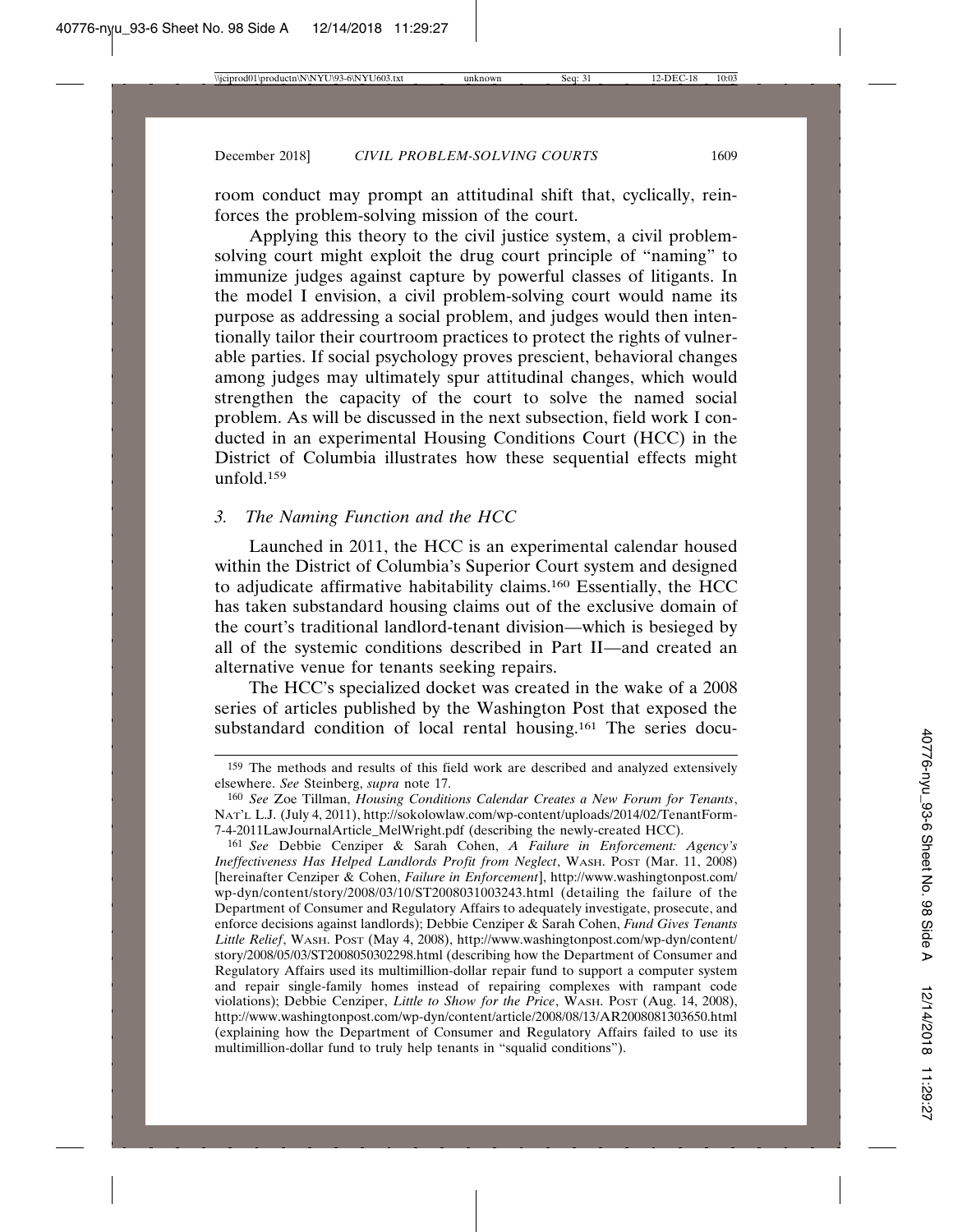mented "decrepit and dangerous" conditions at properties across the city, and chided the local enforcement agency, the Department of Consumer and Regulatory Affairs, for willfully ignoring tenant complaints at the expense of public health and safety.162 While the District's existing landlord-tenant branch is ostensibly tasked with adjudicating substandard housing issues, it, too, was deemed ineffective in combating this entrenched social problem.163

On its face, the HCC, in many ways, resembles a classic informal tribunal.164 Formal testimony, the rules of evidence, and most procedural norms are eschewed by the court.<sup>165</sup> With the exception of service of process—which the HCC requires—judges enforce very few of the courtroom formalities typically observed in traditional courts.166 One might expect, then, that the HCC would fall victim to the same corporate capture that other small claims and informal tribunals have experienced. However, the court has interrupted this cycle with the same rhetorical device employed by drug courts: naming the court's purpose as solving an identifiable social problem.

The Administrative Order that created the HCC named the express and exclusive mission of the court as solving the social issue of substandard housing. The Order identified the impetus for the new court as "a need to quickly address conditions which constitute violations of the District of Columbia's housing code . . . ."167 Regarding the decision to develop the HCC as a specialized calendar outside the existing court structure, the Administrative Order reiterated its intent to "expedite actions for enforcement of housing code regulations."168 This targeted emphasis—focusing on one particular class of litigants whose rights have typically gone unaddressed—is quite different from the broader civil court's neutral mission to apply and interpret the law.169

The HCC's naming function had a powerful effect on the court's early development. While the authorizing Administrative Order did not establish the HCC as aligned with any particular philosophy of adjudication, the founding judge and others began to discuss the court

<sup>162</sup> Cenziper & Cohen, *Failure in Enforcement*, *supra* note 161.

<sup>163</sup> *See id.* (detailing how the branch failed to inspect buildings, collect landlord fines and enforce housing codes).

<sup>164</sup> *See* Steinberg, *supra* note 17, at 1062.

<sup>165</sup> *See id.* at 1067.

<sup>166</sup> *Id.* at 1067–69.

<sup>167</sup> Superior Court of D.C., Administrative Order No. 10-07, Housing Conditions Civil Calendar 1 (Apr. 28, 2010).

<sup>168</sup> *Id.*

<sup>169</sup> *See supra* note 142 and accompanying text.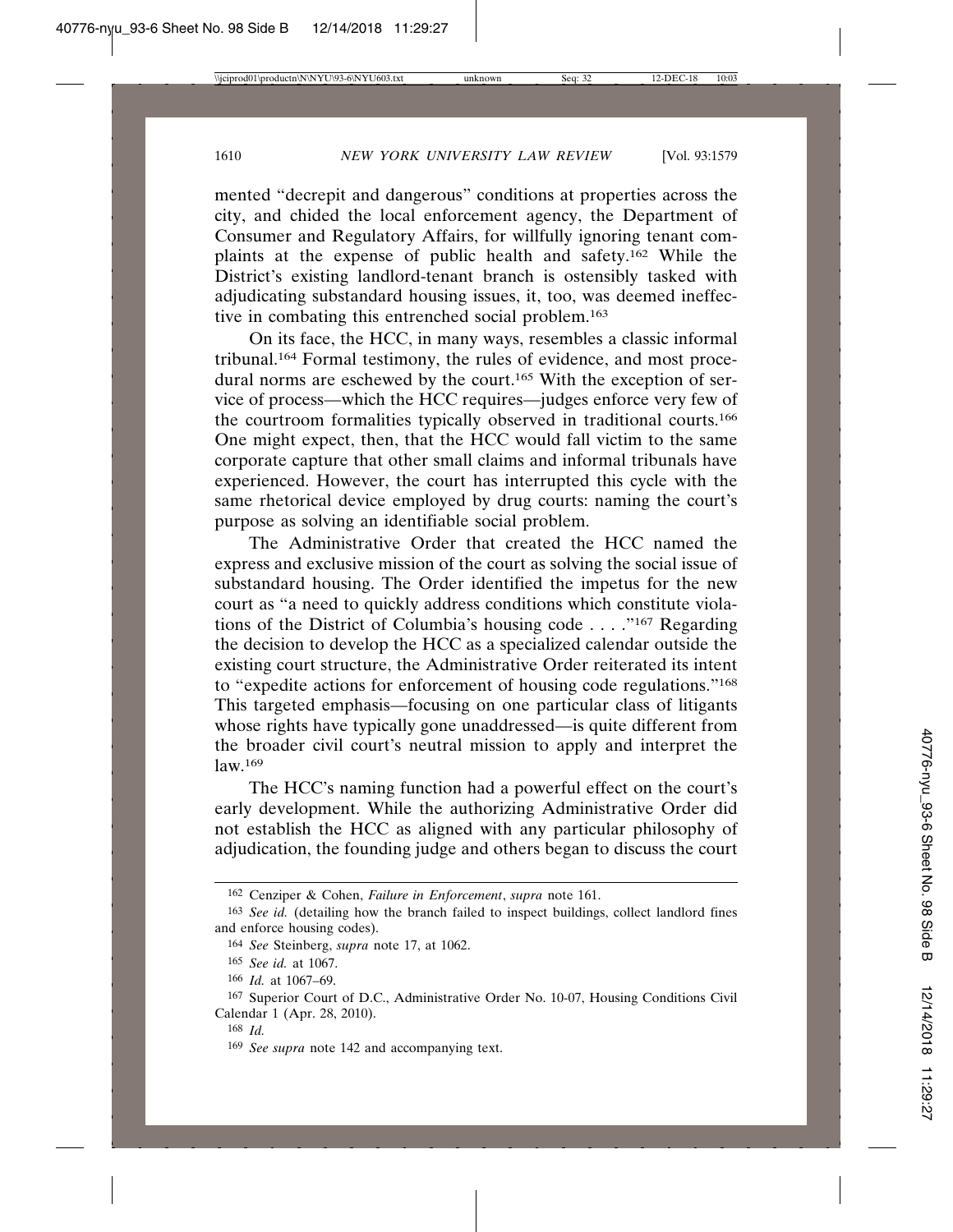in public forums as embracing a problem-solving style.170 The judge who led the court's initial efforts held town hall style community meetings promoting the HCC as a "fix it" court that "gets repairs done."171 A veteran tenant advocate echoed the problem-solving nature of the HCC, saying, "[i]t's very 'roll up your sleeves and get the job done'"—a nod to the court's focus on finding and remedying housing code violations.172

The HCC's named purpose also appears to have impacted the judicial approach to case management and dispute resolution. While the HCC does not have the case volume of many urban landlordtenant courts it is still recognizable as a system of mass justice due to several defining features: Parties wait for up to three hours for their cases to be called, hearings are held in a particularly public manner, and most case events occupy no more than eight to ten minutes of the court's time.173 Given these characteristics, one might predict that the HCC depends on hallway settlements to conclude most or many proceedings. However, the HCC has turned the typical model of judicial triage on its head: Rather than steering tenants toward quick and unmonitored agreements, an active judge works to ensure that legitimate grievances are investigated and addressed—not swept aside by tainted methods of early case resolution.

HCC cases commence in the same way they do in many traditional civil justice matters—with an initial hearing before the judge at which the parties air their complaints. Unlike in a typical housing court, however, the HCC judge does not automatically urge hallway settlement as a means of winnowing their dockets. Instead, the judge presses the landlord to respond to the tenant's allegations, and if an admission of liability is not obtained, orders a housing inspector to investigate the property. By concentrating judicial resources on factgathering rather than early case resolution, pro se parties receive encouragement to remain engaged in the court process. Indeed, in my

<sup>170</sup> *See* Jessica Gould, *Town Hall Airs Tenant Concerns*, NW. CURRENT, Aug. 4, 2010, at 1 (quoting a judge describing how the court "talk[s] with landlords and tenants to determine what the problems are and see[s] if [it] can get the problems resolved"); Tillman, *supra* note 160 (explaining that the creators of the HCC "[took] a cue from the successes of targeted 'problem-solving courts,' like Drug Court and Fathering Court").

<sup>171</sup> Micki Bloom, *Assessing the District's "Fix It" Court*, BREAD FOR THE CITY BLOG (July 15, 2011) (on file with author).

<sup>172</sup> Tillman, *supra* note 170.

<sup>173</sup> The HCC's docket is held once a week for half a day. Based on my field observations, during the three- to four-hour docket, approximately twenty to twenty-five cases are heard. Steinberg, *supra* note 17, at 1063.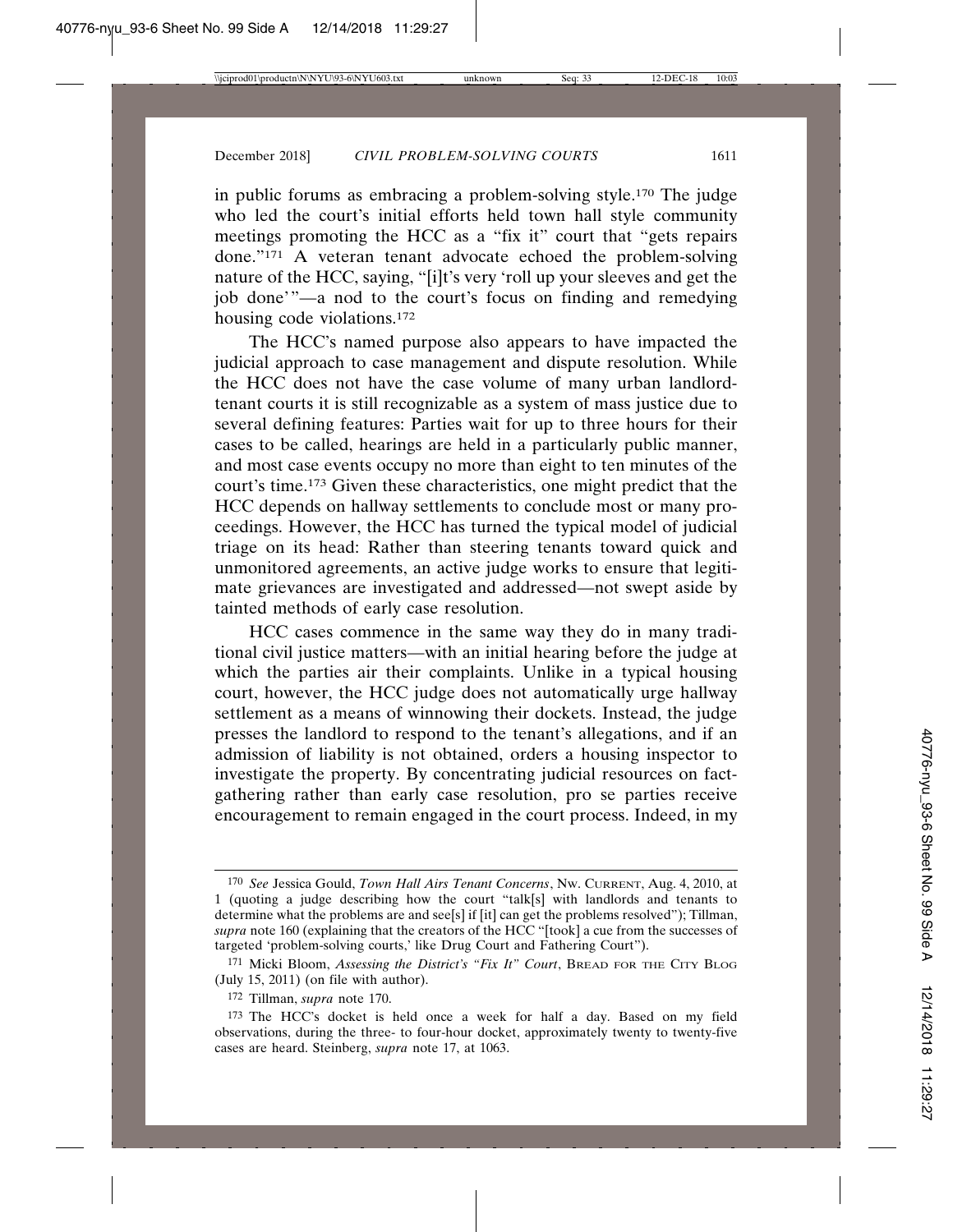longitudinal review of seventy-three HCC case matters, only six percent were ultimately resolved by settlement.174

In the HCC, this change in judicial case management considerably expands tenant access to available civil remedies. My longitudinal data revealed that, when claims of housing code violations were investigated, ninety-seven percent of tenant cases resulted in at least one substantiated allegation.<sup>175</sup> While a tribunal dominated by out-ofcourt settlements is likely to leave valid grievances unaddressed due to the power gap between landlords and tenants, a judicial focus on surfacing meritorious claims instead lays the groundwork for the enforcement of appropriate remedies.

One might imagine other areas—principally consumer debt where a specialized docket might also redefine its mission to confront a social issue that has been impervious to traditional adjudication. Anna Carpenter describes this as a "principles over procedures" approach.176 The redefined objective need not involve a new remedy, but could focus squarely on rights protection for a vulnerable class of litigants. Judges would then adjust their conduct to meet the expectations of the forum, but with a different-than-usual beneficiary: the less powerful party. In this way, the core drug court principle of "naming" might form the first building block of a civil problem-solving model.

#### *B. Attacking Information Asymmetry*

A second core principle of drug courts is collaboration with interdisciplinary actors. In a drug court, the judge is the head of the treatment team, but regularly relies on the expertise of social workers, probation officers, and addiction specialists to design the treatment plan and motivate the defendant to stay engaged in the program.177

In the civil justice system, the borrowed principle of interdisciplinary collaboration might form the second building block of a private law problem-solving model. While the civil courts do not require specialized expertise in designing an alternative remedy, a partnership with outside government actors could prove useful in facilitating access to, and enforcement of, existing remedies. In particular, incorporating the expertise and investigatory skills of regulatory actors into

<sup>174</sup> *Id.* at 1080.

<sup>175</sup> *Id.* at 1071 (finding that the housing inspector substantiated at least one allegation in all but two of seventy-three cases studied).

<sup>176</sup> Anna E. Carpenter, *Active Judging and Access to Justice*, 93 NOTRE DAME L. REV. 647, 687 (2017). In Carpenter's research, certain Administrative Law Judges revealed that their judging style in pro se cases was shaped by a sense of duty to reach a fair outcome. *Id.* at 687–88.

<sup>177</sup> *See supra* notes 46–49 and accompanying text.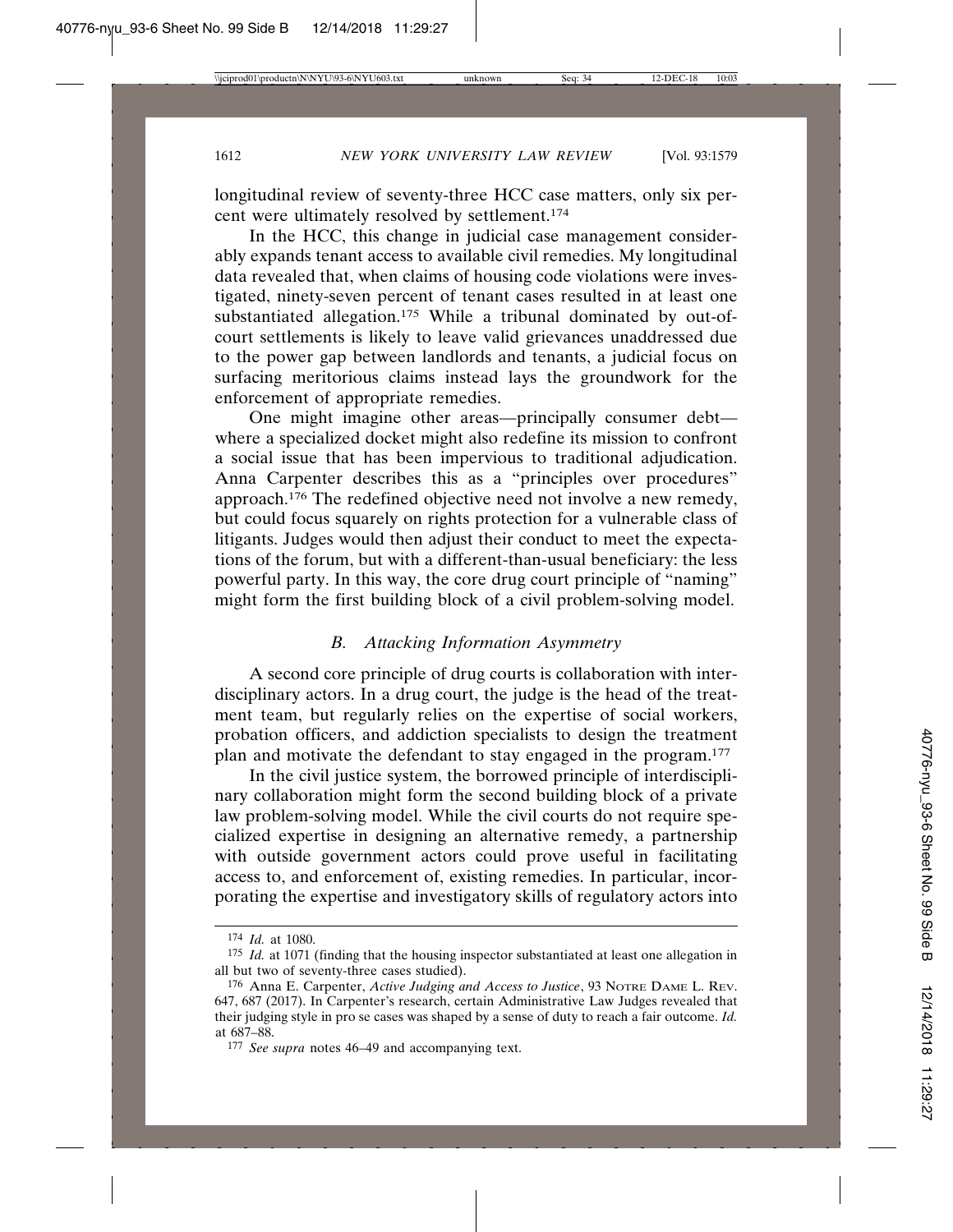civil proceedings can address the information asymmetry that results from lopsided representation.

### *1. Information Asymmetry in Traditional Courts*

Systemic lack of counsel, and specifically lopsided representation, is responsible for many of the poor justice outcomes in the civil courts. Powerful private actors such as property owners and debt buyers weaponize procedure to suppress pro se evidence by objecting to their collection or authentication methods.178 And these same actors can simultaneously dodge compliance with legal requirements, such as personal knowledge of the debt owed, that, if adhered to, would make their claims harder to bring.179 Pro se parties lack the power to overcome a represented opponent's procedural wrangling in order to propel their case information and arguments in front of a judge.180 As a result, judicial decision making in the civil justice system is often infected by information asymmetry, leading to skewed results.181

### *2. Interdisciplinary Collaboration and Information Asymmetry*

The drug court principle of interdisciplinary collaboration has great potential in the civil sphere for overcoming the information asymmetry that arises from lopsided representation. The HCC, for example, has adopted the problem-solving tactic of appointing an independent government actor to conduct fact investigations. As in most civil courts, the majority of cases in the HCC involve unrepresented parties and just under half involve asymmetrical representation, with one party represented and the other not.182 If the HCC mimicked other civil tribunals, the unavailability of counsel would greatly complicate tenants' efforts to navigate procedures and present evidence, ultimately leading to an under-enforcement of rights. Instead, the inspector is deputized as responsible for providing the

<sup>178</sup> *See* Steinberg, *supra* note 113, at 923–24 (describing an illustrative landlord-tenant case in which the tenant fails to satisfy the notice and authentication requirements of which she is unaware).

<sup>179</sup> *See supra* notes 120–31 and accompanying text (discussing robo-signing and sewer service).

<sup>180</sup> *See supra* Section II.B.1.

<sup>181</sup> For examples of how some judges make conscious efforts to overcome this information asymmetry without providing an unfair advantage to pro se litigants, see Carpenter, *supra* note 176, at 688–89 (presenting interviews with judges who stated that they selectively excuse formal procedural rules in order to ensure that pro se litigants are fully heard).

<sup>182</sup> Tenants are pro se in seventy percent of HCC matters, and forty-three percent of cases involve asymmetrical representation. Steinberg, *supra* note 17, at 1084.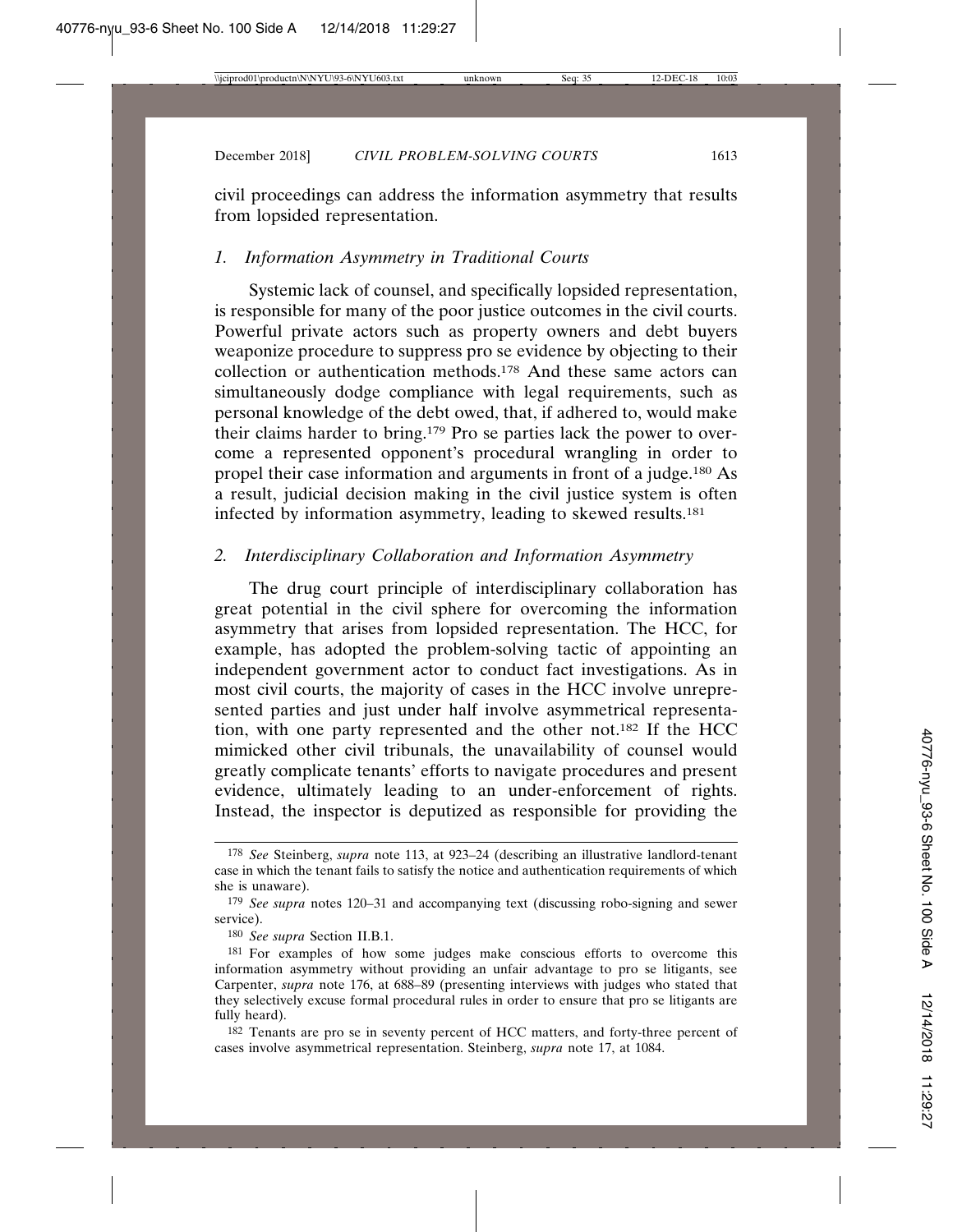court with important and accurate case information, therefore unburdening the pro se party from the task of doing so.

The HCC's collaboration model involves a strategic partnership with the District of Columbia's Department of Consumer and Regulatory Affairs, the governmental body charged with code inspections.183 A designated city housing inspector has been assigned to the HCC and is dispatched to inspect every unit in which a dispute exists over the presence of code violations.<sup>184</sup> The inspector is an institutionalized part of the court and is charged with reporting back to the judge on the quality of the unit.<sup>185</sup> The inspector may visit the unit only once, or may visit several times, depending on the intractability of the party conflict.<sup>186</sup> By providing the judge with information about the parties' out-of-court conduct, the inspector remediates the information asymmetry that so often taints proceedings without counsel.

# *3. Three Informational Dimensions to the Interdisciplinary Role*

As is the case with all HCC procedures, the inspector's role is not formalized, or even made known, by written rule.187 And yet my field research reveals that HCC inspectors have a breadth and depth to their position that arguably even exceeds the standing of interdisciplinary actors in drug courts. Indeed, the inspector appears to occupy three distinct informational functions in the HCC, which together suggest guiding principles for the interdisciplinary component of a civil problem-solving court.

First, the inspector fulfills the adjudicatory function of determining the merit of the tenant's claims. Second, the inspector fulfills the regulatory function of inspecting for law violations not raised by the tenant. And last, the inspector fulfills the managerial function of facilitating communication between the relevant system players to advance the enforcement of remedies. Although the inspector's role in the HCC evokes the role that probation officers, social workers, and drug treatment providers play in drug courts, it is squarely tailored to address the specific process failures that plague the civil justice system—and is not ordered around implementation of an alternative remedy, as is the bedrock of interdisciplinary collaboration in drug courts.

The inspector's adjudicatory function in the HCC is carried out by evaluating the merit of the tenant's claims. Armed with the

<sup>183</sup> *Id.* at 1066–67.

<sup>184</sup> *Id.*

<sup>185</sup> *Id.* at 1066.

<sup>186</sup> *Id.* at 1067.

<sup>187</sup> *Id.* at 1063–64.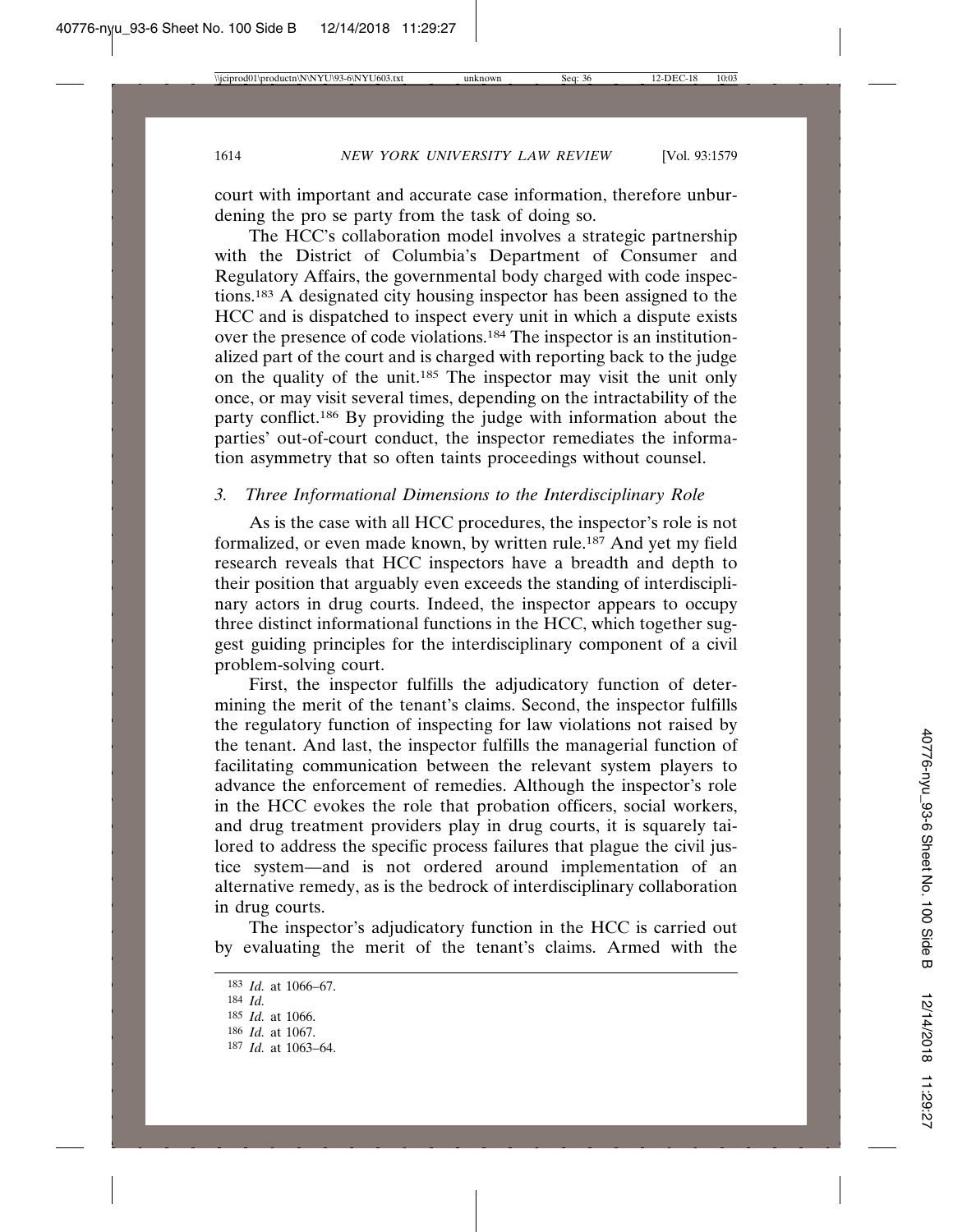tenant's complaint, inspectors conduct an initial visit to the premises, investigate the alleged housing code violations, and convey their findings to the court both in writing and orally.188 In this way, a tenant's claims are either substantiated or invalidated. This fact-finding role can be enormously beneficial for pro se tenants, who may be unable to prove a cockroach infestation, for instance, without the inspector's observation of physical evidence.189

As part of the adjudicatory function, inspectors also play a crucial role in determining mixed questions of law and fact. When a property owner disputes liability for a broken shower, for example, the inspector makes a determination as to whether structural conditions or the tenant's misconduct is the primary cause for the substandard condition.190 Interdisciplinary cooperation is leveraged to dissolve the influence of procedural and substantive know-how on the outcome of civil matters, and to produce information that is reliable and relevant to the court's decision-making.

Turning to the inspector's regulatory function, this part of the role is fulfilled by surveilling homes for the presence of code violations the tenant did not allege. That is, the inspector does not simply operate within the adversarial framework of the litigation, in which the issues are confined to those raised by the parties, but instead pursues full compliance with the housing code.<sup>191</sup> This regulatory role is critical to reducing the role of information asymmetry in producing unbalanced civil justice outcomes. Indeed, in my field research, thirty-five percent of defective conditions addressed by HCC judges were independently discovered by the inspector and not raised by the tenant.192 In this way, the inspectors supplant some of the informational expertise that attorneys traditionally offer: They bring value to the case, in part, by identifying issues and sources of relief not previously understood by the client.

Finally, the housing inspector fulfills a managerial function in the HCC. Cases in the HCC do not conclude upon a finding of liability; instead, continuous hearings are held until the property owner completes repairs.193 The inspector's managerial role focuses on this enforcement period. In essence, the inspector's position in the field is utilized to gather information about conflicts that arise as the parties work to address the judge's finding of liability. As illustration, at one

<sup>188</sup> *Id.* at 1066.

<sup>189</sup> Field Observations (Jan. 14) (on file with author).

<sup>&</sup>lt;sup>190</sup> Field Observations (Aug. 5) (on file with author).

<sup>191</sup> Steinberg, *supra* note 17, at 1066.

<sup>192</sup> *Id.* at 1071.

<sup>193</sup> *Id.* at 1084–85.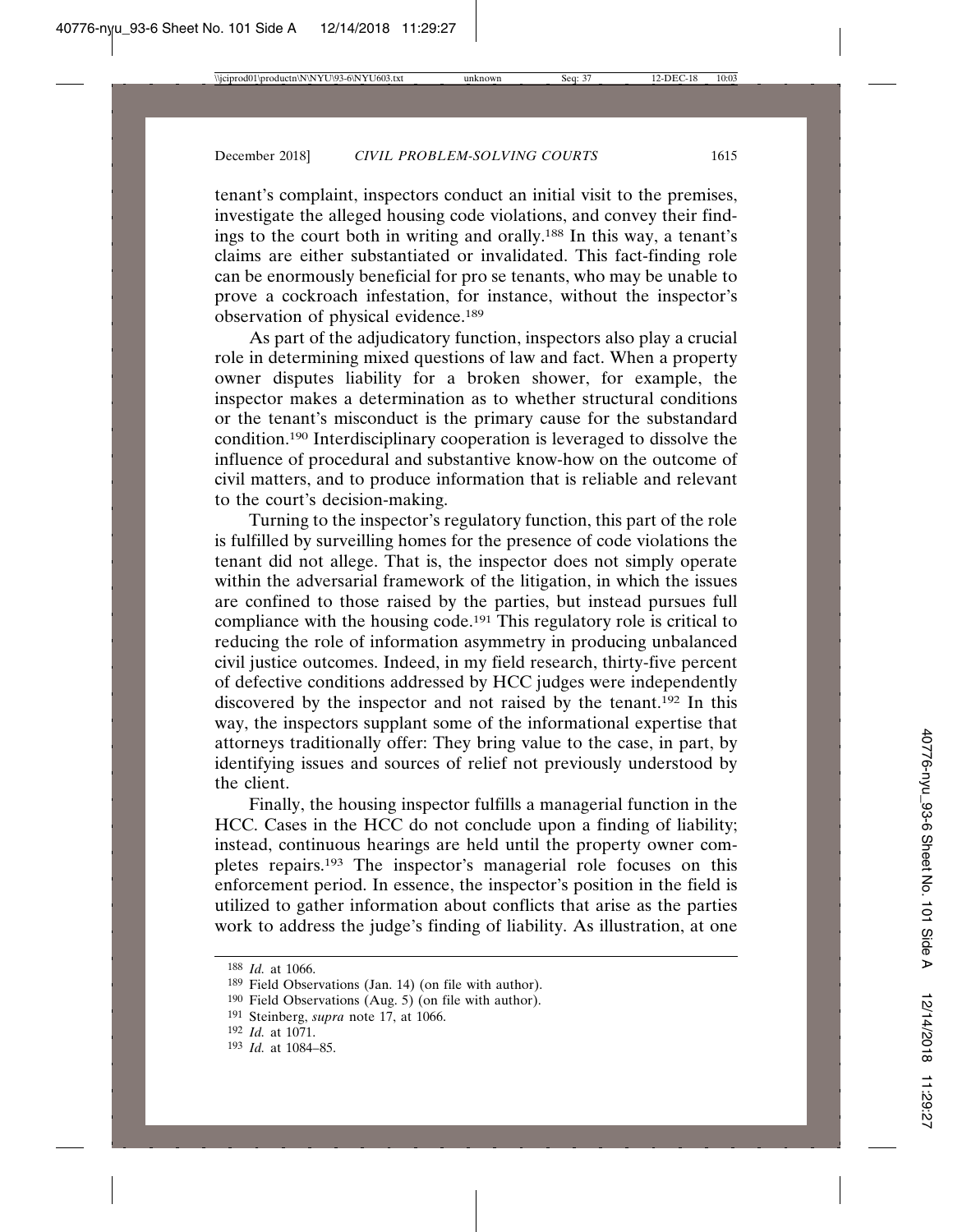HCC hearing, a tenant expressed dissatisfaction with progress on repairs, and the landlord himself admitted to uncertainty over the quality of his contractor's work, noting that he did not have the expertise to evaluate his contractor's assurances that repairs were complete.194 The inspector visited the unit to determine the adequacy of repairs, and brought the information back to the judge; following this inspection, the parties reached agreement over the scope of needed work. This ongoing managerial function is key to facilitating an exchange of information among system actors so that judicial directives are fulfilled.

The inspector's managerial role comes closest to replicating the function of interdisciplinary actors in drug courts. Probation officers and treatment professionals meet regularly to review a defendant's progress in treatment, and to communicate drug testing results to the judge. The defendant's engagement in treatment is closely monitored, and rewards or sanctions may be doled out depending on the nature. of the reports from interdisciplinary collaborators. Similarly, the inspector in the HCC serves as a liaison to the court on the parties' activities and allows the judge to calibrate punitive measures against noncompliant landlords, if appropriate.<sup>195</sup> In the civil problem-solving setting, however, the inspector's investigations contribute critical case information to determinations of liability as well as enforcement. It is this aspect of their role that does the most to address the information asymmetry that so often subverts the claims-making process for pro se parties.

# *4. Challenges to Interdisciplinary Collaboration*

It is important to acknowledge that while interdisciplinary collaboration is a powerful tool that a developing civil problem-solving court might put to use in battling the impact of systemic lack of counsel on justice outcomes, the role is rife with complications and challenges that must be considered. Most significantly, an inspector's competence and neutrality are central to the effective undertaking of the role. The court and the parties must trust that the inspector is thorough in examining the unit, objective in identifying violations and assigning blame, and balanced in negotiating interparty conflict.196 In addition, the inspector's role can become so dominant as to usurp judicial power and undermine party autonomy. This latter concern

<sup>194</sup> Field Observations (Oct. 7) (on file with author).

<sup>195</sup> Steinberg, *supra* note 17, at 1066. HCC judges may order rent abatements or daily fines when the conduct of property owners is particularly egregious in flouting a judicial order regarding repairs. Field Observations (Oct. 17) (on file with author).

<sup>196</sup> *Id.* at 1070.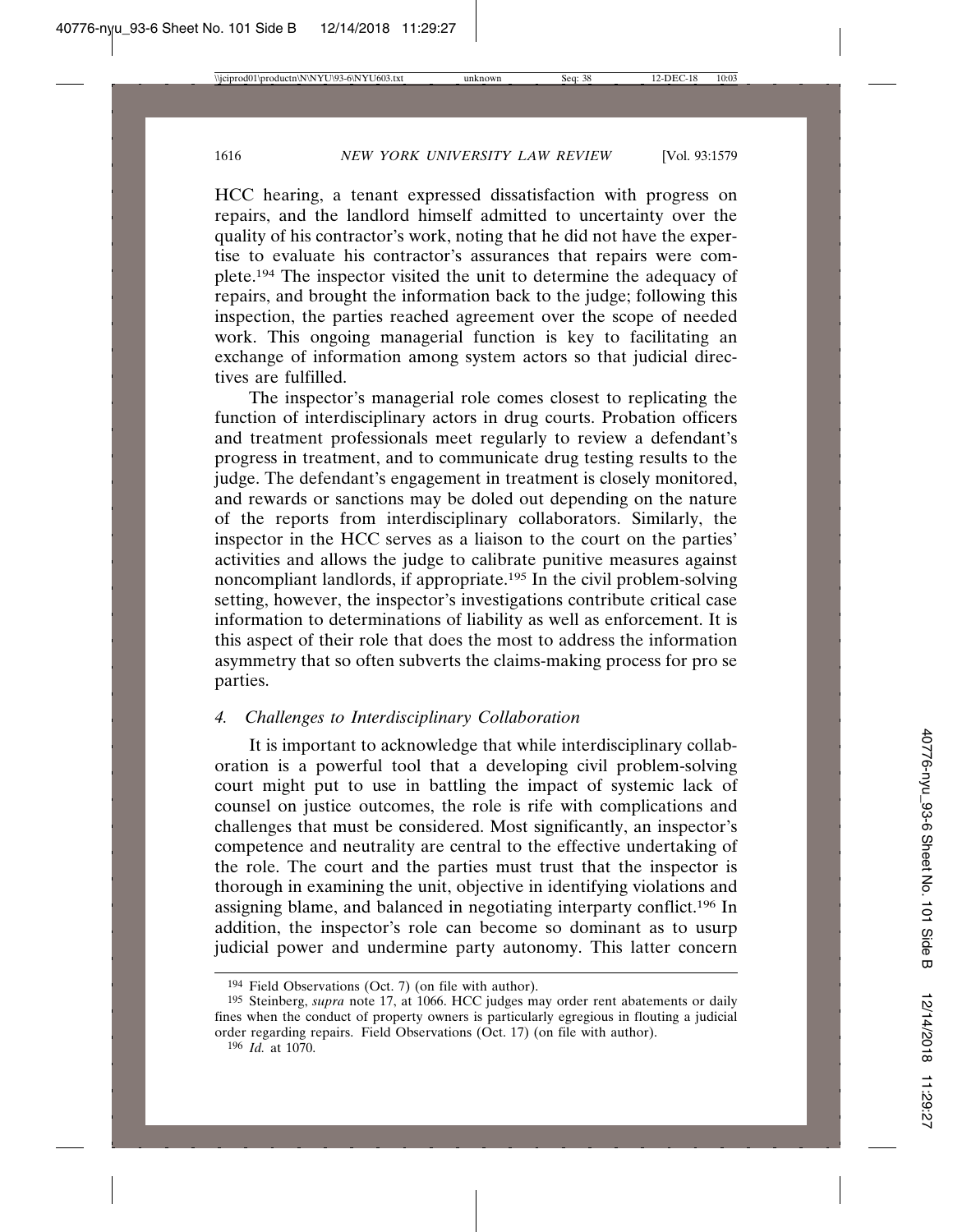may threaten an independent judiciary, and would be particularly worrisome where the interdisciplinary actor is not considered impartial.197

The evolving distrust of guardians ad litem (GALs) in family courts is evidence of the perils that can accompany an independent investigator's role. The GAL model in family courts involves the appointment of a third-party actor who conducts investigations into the "best interests of the child."198 The results of the GAL's investigation are then communicated to the judge to inform the court's ultimate decisions on custody, visitation, and mandated mental health or substance abuse treatment.199 When the model rose to prominence in the 1970s, it was seen as a significant safeguard for the best interests of children.200 Now, the model is often harshly critiqued, with concerns raised over GAL's broad investigatory powers, minimal training, invasion into family privacy, and selective reporting of child abuse.201 Without mechanisms to ensure accountability and impartiality, the role of an independent inspector may at best be ineffective, and at worst corrupted.

Challenges like those that now accompany the GAL role must be recognized, and, were an inspector's role to be scaled as part of a broadly adopted civil problem-solving framework, may even prove unavoidable. However, the interdisciplinary model also offers unrealized promise in dissolving the information asymmetry that results from the clash of procedural complexity and systemic lack of counsel in the civil justice system. The inspector assigned to the HCC during the study period was lifted from a local code agency widely criticized for incompetence and even corruption,<sup>202</sup> and yet has been praised for excellence and trustworthiness in her work with the court.<sup>203</sup> This sug-

203 *See Performance Oversight Hearing on the Department of Consumer and Regulatory Affairs: Hearing Before the Comm. on Bus., Consumer & Regulatory Affairs, Council of the*

<sup>197</sup> See generally Ursula Castellano, *Courting Compliance: Case Managers as "Double* Agents" in the Mental Health Court, 36 Law & Soc. InQUIRY 484 (2011), for a discussion of the relationship between judges and interdisciplinary actors in criminal problem-solving courts devoted to mental health.

<sup>198</sup> Roy T. Stuckey, *Guardians* Ad Litem *as Surrogate Parents: Implications for Role Definition and Confidentiality*, 64 FORDHAM L. REV. 1785, 1788–89 (1996).

<sup>199</sup> *Id.*

<sup>200</sup> *See* Brian G. Fraser, *Independent Representation for the Abused and Neglected Child: The Guardian Ad Litem*, 13 CAL. W. L. REV. 16, 25–28 (1976).

<sup>201</sup> *See* Mary Grams, Note, *Guardians Ad Litem and the Cycle of Domestic Violence: How the Recommendations Turn*, 22 LAW & INEQ. 105, 105–06 (2002).

<sup>202</sup> Cenziper & Cohen, *Failure in Enforcement*, *supra* note 161 (reporting that the District agency "entrusted with protecting tenants has routinely overlooked decrepit and dangerous conditions"); Cenziper, *supra* note 161 (reporting that the District's code enforcement agency has struggled to account for millions of dollars that were supposed to be spent on rehabilitating dilapidated properties).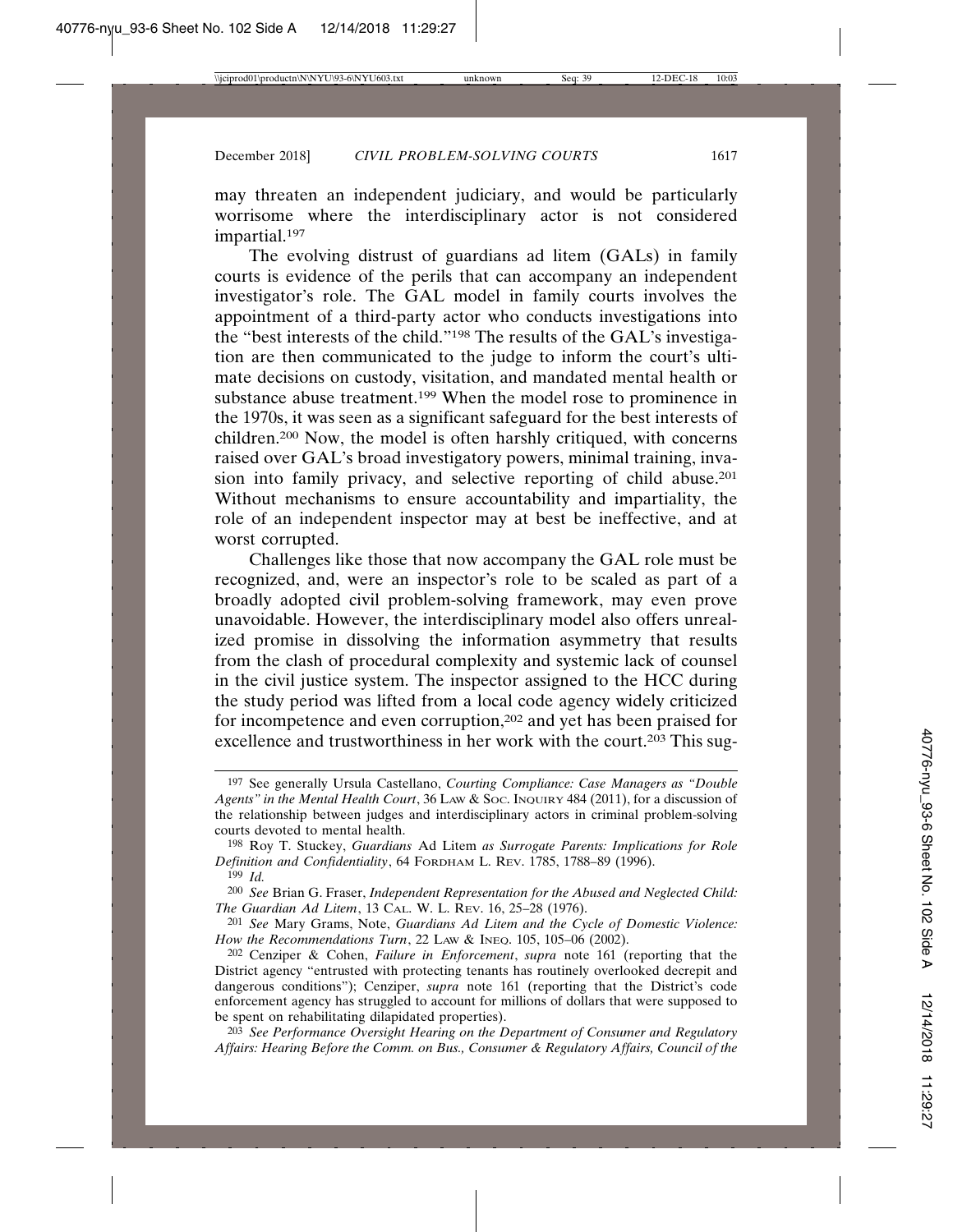gests that a court's organizational dynamics may play a significant role in creating and preserving an effective interdisciplinary partnership. To avoid reinforcing existing power hierarchies, judicial appraisal of the interdisciplinary actor's neutrality and competence must be carefully carried out.

### *5. Interdisciplinary Collaboration in Consumer Debt Cases*

Interdisciplinary collaboration in the consumer debt setting cannot mimic the HCC's model since there is no obvious local agency available to conduct on-the-ground investigations in this sphere. However, the 2010 Dodd-Frank Wall Street Reform and Consumer Protection Act, which created the Consumer Financial Protection Bureau (CFPB) and broadened oversight of the debt collection industry, creates a fresh opportunity to contemplate data sharing as the interdisciplinary mechanism for targeting illegal debt collection practices within a problem-solving framework.204

Since its inception in 2010, the CFPB has amassed national data on unscrupulous debt collectors and made use of its authority to prosecute unfair, deceptive, and abusive practices. For example, in 2013, the CFPB successfully sued Cash America, one of the largest payday lenders in the United States, for various collection abuses, including the robo-signing of court documents. The lawsuit resulted in a \$14 million refund to the affected consumers.<sup>205</sup> In addition, in 2015, the CFPB filed suit against two companies that bought improperly vetted personal data from loan applications and then re-sold the data to fraudulent third-party debt buyers, thus subjecting millions of consumers to unlawful collection.<sup>206</sup>

While the CFPB has no involvement in individual collection actions, its data could be enormously beneficial to problem-solving judges. To shape its enforcement priorities, the CFPB maintains a "complaint database," a sizeable and organized information repository that invites consumers to report on their challenges in the mar-

*District of Columbia* (2015) (written testimony of Beth Mellen Harrison, Supervising Attorney, Housing Unit, Legal Aid Society of the District of Columbia).

<sup>204</sup> Dodd-Frank Wall Street Reform and Consumer Protection Act, Pub. L. No. 111-203, 124 Stat. 1376 (2010).

<sup>205</sup> *Consumer Financial Protection Bureau Takes Action Against Payday Lender for Robo-Signing*, CONSUMER FIN. PROTECTION BUREAU (Nov. 20, 2013), https:// www.consumerfinance.gov/about-us/newsroom/consumer-financial-protection-bureautakes-action-against-payday-lender-for-robo-signing/.

<sup>206</sup> *CFPB Takes Action Against Lead Aggregators for Online Trafficking of Personal Information*, CONSUMER FIN. PROTECTION BUREAU (Dec. 17, 2015), https:// www.consumerfinance.gov/about-us/newsroom/cfpb-takes-action-against-lead-aggregatorsfor-online-trafficking-of-personal-information/.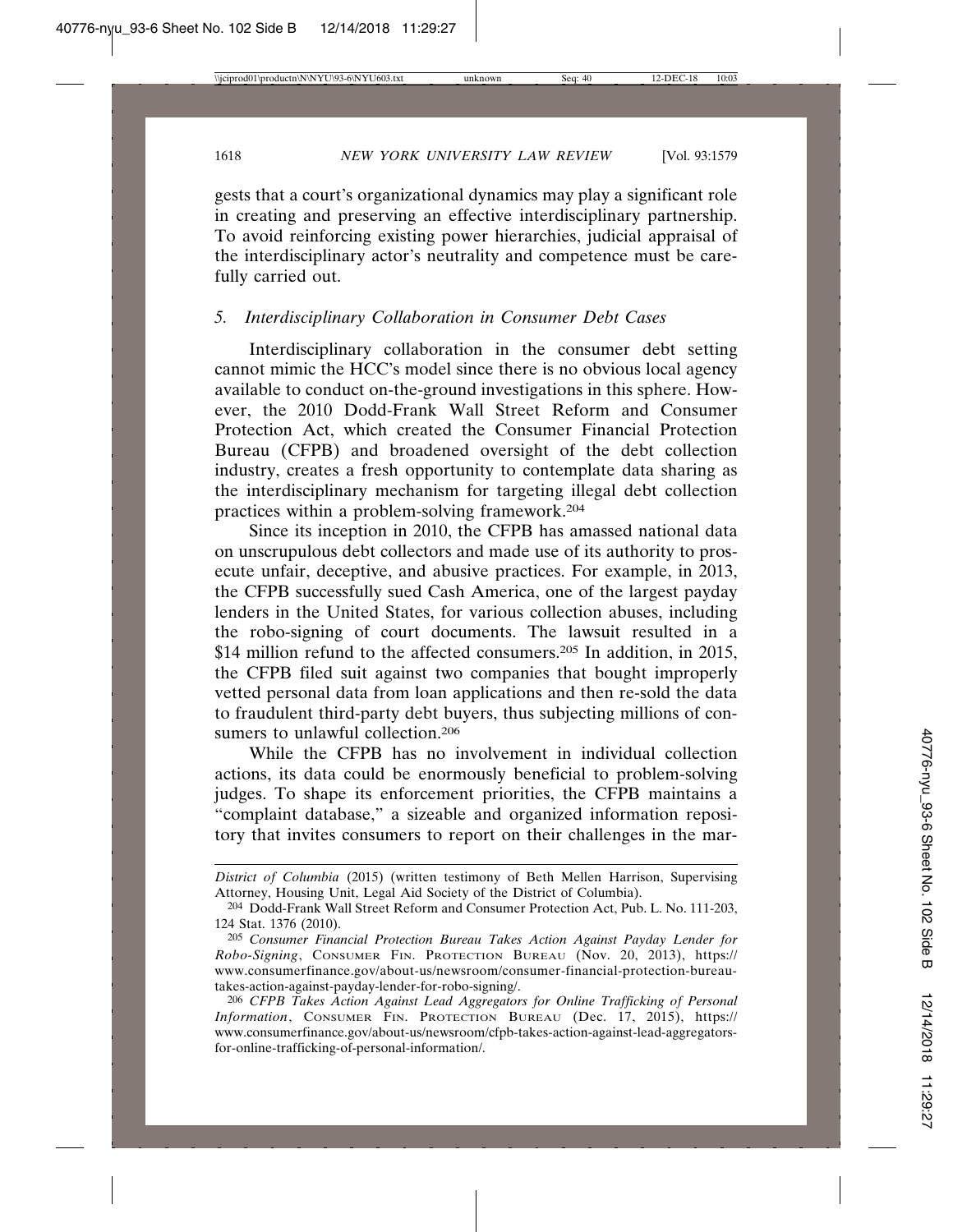ketplace.207 Currently, the CFPB's existing data is not shared through any formal mechanism with local courts and judges. Similarly, local courts do little to share with the CFPB the egregious collection practices they encounter on a regular basis. An informational feedback loop between local judges and the CFPB could effectively serve as the interdisciplinary collaboration prong of a consumer problem-solving court.

A snapshot of the CFPB's database reveals a high volume of complaints that mirror many of the issues arising in everyday litigation. For instance, the December 2016 monthly complaint report reveals that thirty-nine percent of complaints submitted about debt collection have to do with "phantom debt," or debt the consumers allege is not owed.208 In addition, the database tracks which debt buyers top the average monthly complaint list.209 These statistics could inform the local courts which cases are appropriate for problemsolving scrutiny.

At its best, a consumer problem-solving model would build reciprocal communication channels between courts and the CFPB, so that not only are judges apprised of the activities of known law-breakers, but the CFPB can expand its data collection to include case information from the courts. A formalized informational feedback loop would encourage judges to contribute case data to the CFPB's information repository. Local case data would expand the volume of reliable information maintained by the CFPB—currently limited to consumer complaints—which would then concomitantly grow the data accessible to other judges.

The interdisciplinary model proposed, premised on the exchange of data, and especially if coupled with curated information analysis and presentation from both sides, could greatly assist the courts in attacking information asymmetry. While consumers are often unaware of a debt collector's national practices, judges attuned to such trends might use data to make informed decisions about when to impose a demand for more evidence or require additional court monitoring. A "big data" approach to judicial information gathering may not be as finely tuned as case-specific fact investigation, but certainly could advance more vigorous scrutiny of habitual bad actors. The consumer example demonstrates the elasticity of problem-solving methods and

<sup>&</sup>lt;sup>207</sup> The Dodd-Frank Act established the handling of consumer complaints as an essential part of the CFPB's work. *See, e.g.*, CONSUMER FIN. PROTECTION BUREAU, MONTHLY COMPLAINT REPORT: DECEMBER 2016, at 2 (2016), https://files.consumer finance.gov/f/documents/201612\_cfpb\_MonthlyComplaintReport.pdf.

<sup>208</sup> *Id.* at 11.

<sup>209</sup> *Id.* at 16–19.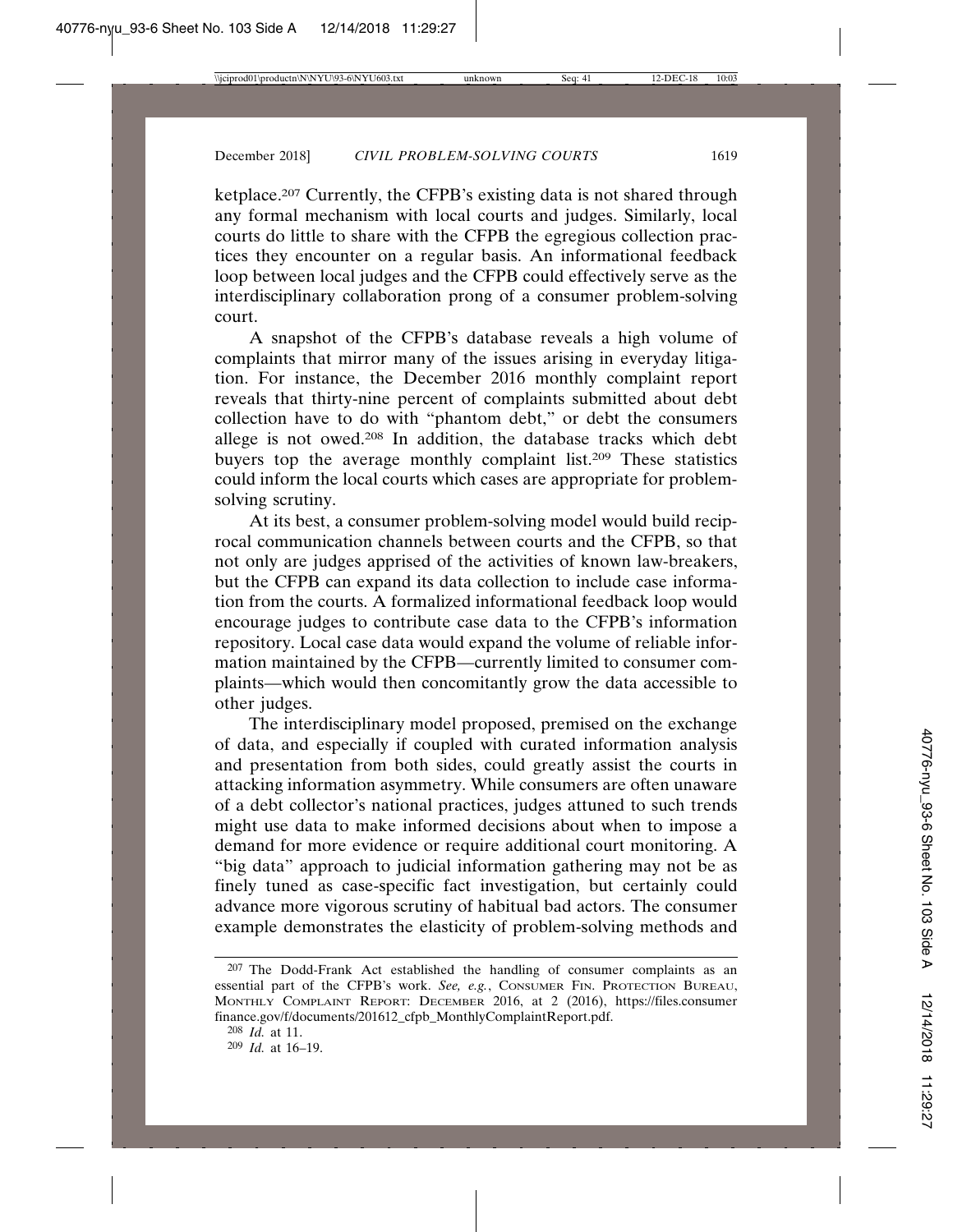the flexibility of the model to adapt its core components to a variety of existing circumstances and regulatory actors.

# *C. Motivating Liable Parties to Perform*

A strong and central judicial role is the third element of a drug court. As Greg Berman and John Feinblatt have written, drug courts "make aggressive use of a largely untapped resource: the power of judges to promote compliance with court orders."210

In civil justice matters, this essential principle might form the final building block of a problem-solving court. Much like in drug courts, a civil problem-solving judge would be placed at the center of dispute resolution. Through the exercise of both formal and informal authority, this reimagined judge would leverage the findings of the interdisciplinary actor to actively promote the enforcement of existing civil remedies. The problem-solving judging task evokes a small-scale version of structural reform litigation in which performance is eked out over a long stretch of time through an arduous process of setting modest benchmarks and then relying on the judge's authority to hold the parties accountable for progress.

#### *1. Judicial Monitoring as a Problem-Solving Tool*

If a civil problem-solving model is different from its criminal counterpart in its engagement with liability, it closely mirrors the drug court example in its monitoring function. In the HCC, upon the inspector's discovery of defective housing conditions, judges schedule hearings at two- to three-week intervals to monitor the property owner's repairs.211 This monitoring role takes a simple yet consistent form: Following a report on the status of repairs, the judge engages the parties in dialogue, surfaces barriers to enforcement, and stakes out specific obligations that the parties must fulfill at both interim and long-term deadlines.<sup>212</sup>

In one characteristic illustration, the tenant and property owner bickered in court over the proper way to repair a broken window.213 The judge ordered the landlord to hire a window contractor within four days, have a plan for repairs in two and a half weeks, and clearly communicate that plan to the tenant.<sup>214</sup> To be sure, the tenant's conduct may be the target of judicial enforcement efforts as well. Where a landlord complained that a tenant had obstructed access to the prop-

<sup>210</sup> BERMAN & FEINBLATT, *supra* note 50, at 35.

<sup>211</sup> Steinberg, *supra* note 17, at 1068, 1070.

<sup>212</sup> *Id.* at 1084–86.

<sup>213</sup> Field Observations (Oct. 7) (on file with author).

<sup>214</sup> *Id.*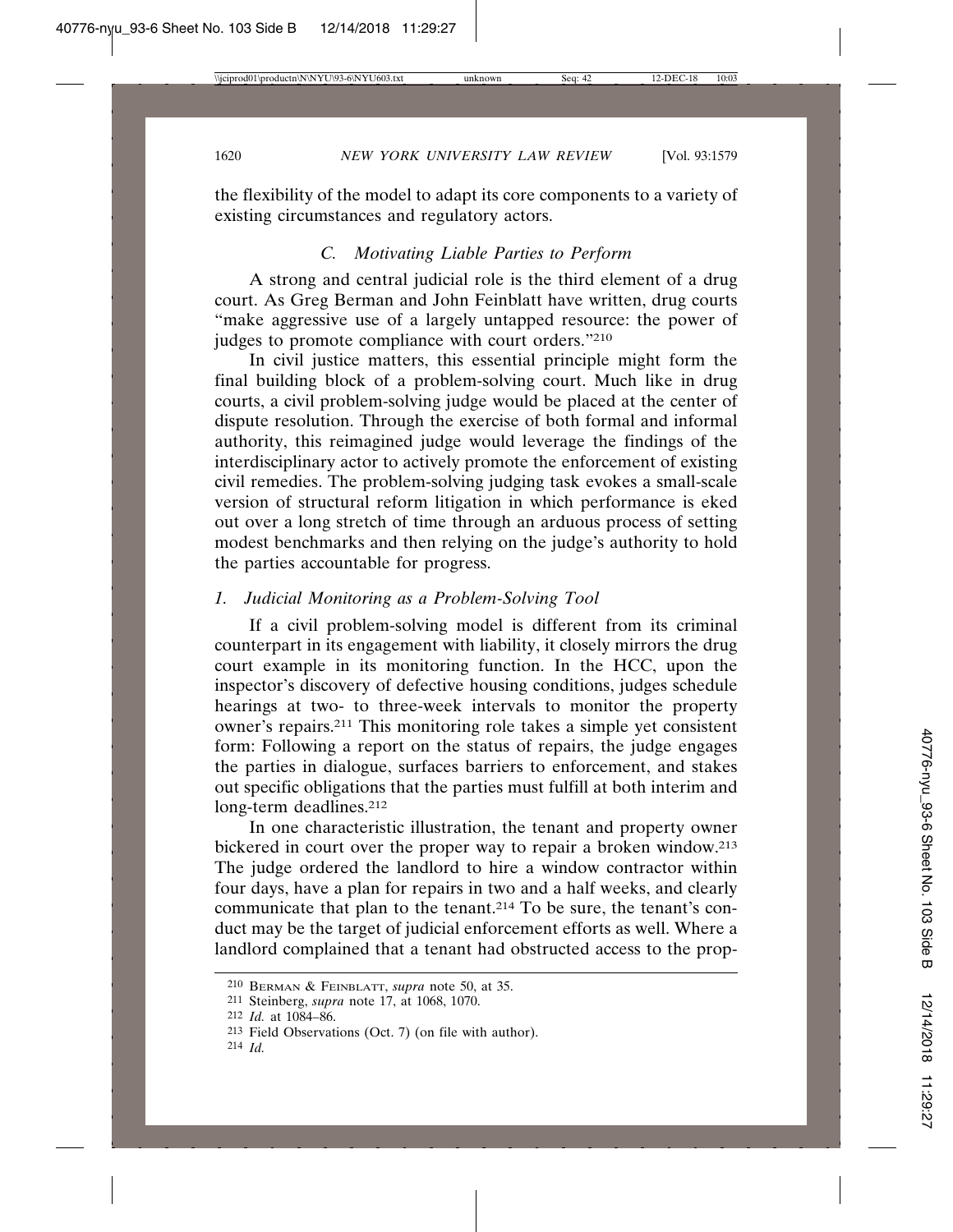erty on the scheduled day for repairs, the judge issued a directive instructing the tenant to vacate certain rooms in the unit at particular times.215 In my longitudinal study of the HCC's substantive outcomes, nearly eighty percent of substantiated violations were ultimately repaired, lending credibility to the theory that judicial monitoring can motivate liable parties to perform legal obligations that have traditionally gone under-enforced.216

In the consumer setting, a judicial monitoring regime could be informed by the CFPB's national data and imposed against collectors with a reported history of unfair or deceptive practices. One might imagine a judge requiring suspect debt collectors to appear in court and provide reliable evidence to support the legitimacy of their collection efforts. Such monitoring would eliminate rushed default judgments and force creditors to face early judicial interrogation on the veracity of their claims. The critical importance of early judicial engagement is supported by Colleen Shanahan's research, which demonstrates that "access-friendly" judges—who strive to avoid defaults and reach substantive decisions—produce more favorable outcomes for vulnerable litigants.217

#### *2. Forms of Judicial Authority*

While some exercise of formal judicial authority is required to manage power imbalances and motivate parties to fulfill their legal obligations, the drug court example demonstrates that charismatic authority is also a critical element of a problem-solving judging model. Formal authority bestows on the judge the convening power to hold hearings; and provides the judge with a set of sticks that can be used to punish a noncompliant party.218 For instance, HCC judges may schedule additional enforcement hearings or impose sanctions where the conduct of property owners is particularly egregious. A problemsolving judge may be reluctant to rely too heavily on the exercise of formal authority, however, as a heavy-handed approach may under-

<sup>215</sup> *Id.*

<sup>216</sup> Steinberg, *supra* note 17, at 1072–78.

<sup>217</sup> In Shanahan's study, conducted with her research team, she found that unemployment insurance claimants were more likely to achieve a favorable outcome when judges were "access-friendly," as she terms it. Colleen F. Shanahan, *The Keys to the Kingdom: Judges, Pre-Hearing Procedure, and Access to Justice*, 2018 WIS. L. REV. 215, 233, 242–43 (2018). In Shanahan's study, access-friendliness was measured by the likelihood that a judge would grant a claimant's request for a continuance. *Id.* at 239–40. Shanahan's findings support the notion that judicial action in pre-hearing processes is critical to reaching merits-based substantive decisions and protecting vulnerable court users. *Id.* at 243.

<sup>218</sup> *See* Michael C. Dorf, *Legal Indeterminacy and Institutional Design*, 78 N.Y.U. L. REV. 875, 945–46 (2003).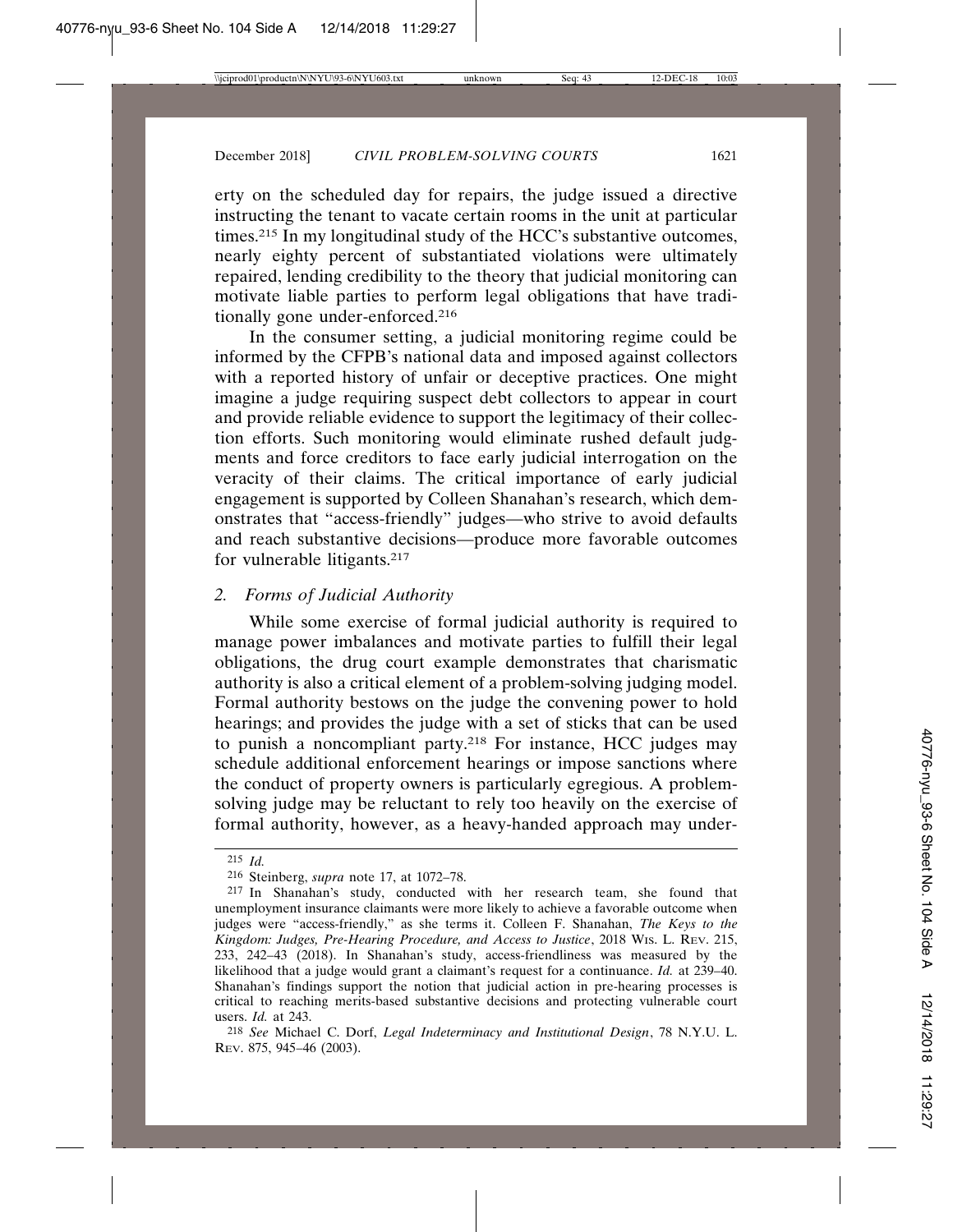mine the cooperative spirit of the enterprise. This is certainly true in drug courts, where judges often hold back on imposing punishments, such as jail time, even when a defendant underperforms in treatment.219

Underpinning the use of formal authority, then, is the judge's effective exercise of charismatic authority. Coined by Max Weber, charismatic authority is not derived from law or tradition, but rather from the force of the judge's character or personality.220 Drug court judges are known to exhibit tremendous charismatic authority, often using plainspoken language and expressive gestures to develop a relationship with defendants that, they hope, will later translate to completion of the treatment regimen. HCC judges demonstrate the potential of charismatic authority in the civil justice sphere by engaging the parties in similar blunt-but-respectful dialogue about their actions. Like in drug courts, HCC judges adopt a folksy persona and largely choose to speak directly to parties, even when lawyers are present.221

Timothy Casey argues that the charismatic authority so essential to the problem-solving judging model makes for an "inherently unstable" regime, as a tribunal relying on an extraordinary and dedicated judge will last "only as long as the life or reign of the individual leader."222 However, charismatic authority does not have to manifest itself in theatrical gestures or heroic individuals; it can emerge in subtler ways and nonetheless be influential.

For instance, HCC judges forge a more intimate connection with the parties by maintaining their accessibility outside the courtroom. A judge may say to a tenant, "Here is my number in chambers. Call me directly if the landlord does not show up."223 The judges also go to great lengths to accommodate parties who face barriers to case participation. At one hearing, the judge announced in open court that the landlord had just given birth and would therefore be conferenced into the proceeding on speaker phone.224 Even when parties fail to appear for hearings without notifying the court in advance, the HCC judge typically picks up the phone and attempts to include the missing litigant in the hearing.225 These gestures are small, but a flexible judicial

<sup>219</sup> *See supra* note 54 and accompanying text.

<sup>220</sup> *See* Casey, *supra* note 45, at 1490–504 (discussing Weberian forms of authority and how they are carried out in a problem-solving setting).

<sup>221</sup> *See, e.g.*, Field Observations (Oct. 28) (on file with author).

<sup>222</sup> Casey, *supra* note 45, at 1491.

<sup>223</sup> I have observed judges make statements to this effect in the HCC on multiple occasions.

<sup>224</sup> Field Observations (Oct. 7) (on file with author).

<sup>225</sup> Field Observations (Sept. 16) (on file with author).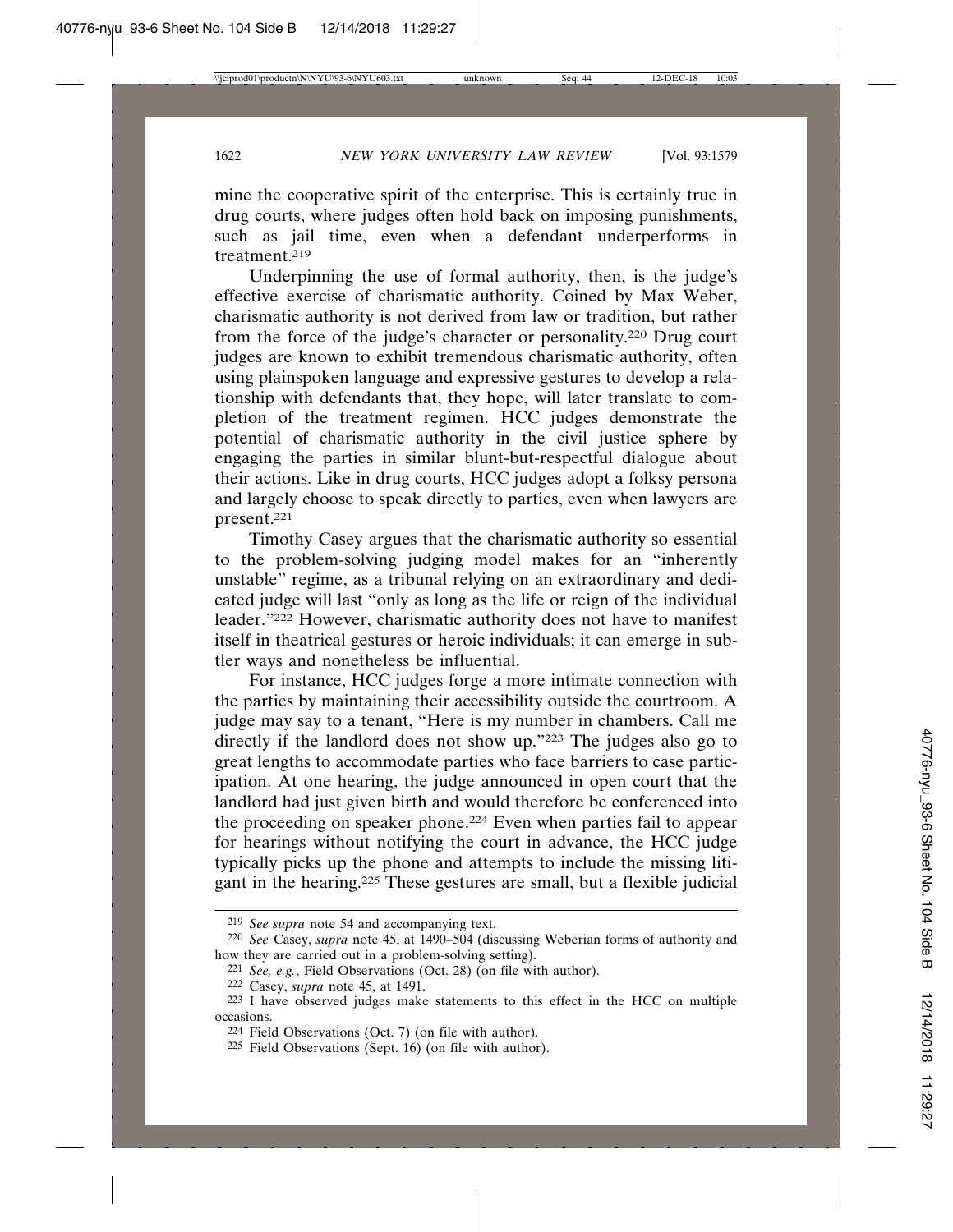style is an embodiment of charismatic authority, and it may later influence parties to heed the judge's directives.226

# *3. Challenges and Opportunities with Judicial Monitoring*

A challenge of the problem-solving judging style is striking the right balance of formal and charismatic authority. Overuse of sanctions may lead to backlash against the model, with parties less inclined to participate in the continuous enforcement hearings. Indeed, fourteen percent of property owners in my longitudinal review of HCC cases disappeared from the process without making repairs, revealing that paper sanctions may actually expel a party from the court's orbit.227 At the same time, an under-reliance on formal authority may result in enforcement efforts that are slow and plodding, with the court's convening power not robust enough to compel performance. In one HCC matter on its *eighth* hearing, I observed a judge reprimanding the landlord for her lackadaisical approach to making repairs—and yet sanctions were still not imposed.228

Compounding the difficulty of striking the right balance is that first generation drug court judges are known to bring an enthusiasm and energy to the role that future judges may not always match.229 Therefore, like in any organizational setting, training, management, and incentives are likely to be critical components of problem-solving judging. Drug courts, for example, employ regular evaluation and peer review to encourage positive judicial performance.230 These are measures that a civil problem-solving court might do well to consider in developing an effective and exportable judging model.

Despite the inherent challenges, problem-solving experimentation has the potential to ignite much-needed innovation in the judicial role, a benefit that may accrue to other sectors of the civil justice system. Traditional conceptions of the role of the judge have been slow to evolve through common law or ethical canons.231 The duty to remain impartial remains largely equated with passive judicial con-

<sup>226</sup> *See* Nourit Zimmerman & Tom R. Tyler, *Between Access to Counsel and Access to Justice: A Psychological Perspective*, 37 FORDHAM URB. L.J. 473, 482–83, 488 (2010) (discussing research showing that compliance with court orders is higher when the process is perceived as fair and the judge demonstrates respect toward the parties).

<sup>227</sup> Steinberg, *supra* note 17, at 1076–77.

<sup>228</sup> Field Observations (Oct. 7) (on file with author).

<sup>229</sup> Casey, *supra* note 45, at 1488; Caroline S. Cooper, *Drug Courts: Current Issues and Future Perspectives*, 38 SUBSTANCE USE & MISUSE 1671, 1696 (2003).

<sup>230</sup> Dorf & Sabel, *supra* note 30, at 846.

<sup>231</sup> *See* Steinberg, *supra* note 113, at 926–31 (discussing case law and ethics opinions that heavily favor a passive judicial role without accounting for the ways in which a pro se majority may demand a more active judge).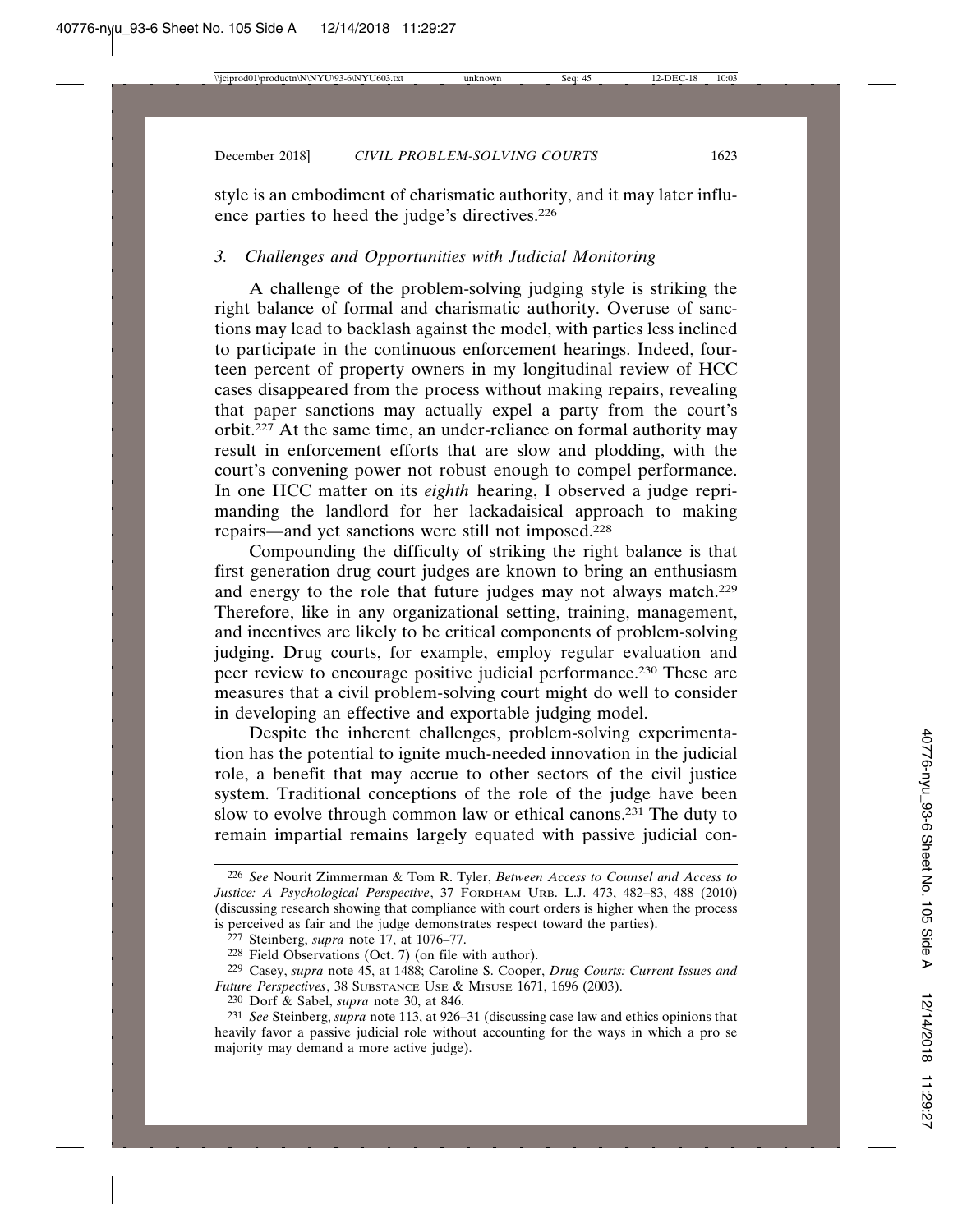duct.232 Problem-solving courts function as sites of experimentation where judges can play an active role, collaborate with non-court actors, and seek fair outcomes. Indeed, the Model Code of Judicial Conduct allows for the regulation of problem-solving judges through specialized local court rules, exempting them from some of the confining strictures of traditional judging and enabling an active judicial role as part of a problem-solving process.233 If adopted in the civil courts, the problem-solving framework could have reverberating effects throughout the judiciary by piloting new models of judging that ultimately can be implemented more broadly.234

#### IV

# RESPONDING TO CRITIQUES OF CRIMINAL PROBLEM-SOLVING COURTS

Having made the case that a civil problem-solving theory has the capacity to address some of the unique and pervasive structural failings present in the civil justice system, this Part responds to some of the common critiques of drug courts and considers whether the same critiques might apply in the civil setting. I conclude that private law problem-solving courts may sidestep many of the pitfalls of the drug court model.

First, a civil problem-solving court does not engage in "responsibilization," in which the onus is on a disadvantaged individual to modify his behavior rather than on the government to improve inequality. Second, a civil problem-solving model avoids "net widening," or over-enforcement of the targeted behavior, as no alternative remedy is imposed against the offending actor. And finally, the prospect of diminished procedural protections—a significant concern in drug courts—is less troublesome in the civil justice context since parties are afforded few constitutional rights in need of protection and there are hardly any lawyers to enforce them.

<sup>232</sup> *Id.*

<sup>233</sup> *See* MODEL CODE OF JUD. CONDUCT, APPLICATION § 1 cmt. 3 (AM. BAR ASS'N 2011).

<sup>234</sup> Allegra McLeod argues that the drug court model might be transferrable to conventional criminal courts if judges were to rotate in and out of both experimental and traditional assignments. *See* McLeod, *supra* note 1, at 1649–50. Certainly a similar vision might apply to the civil justice system.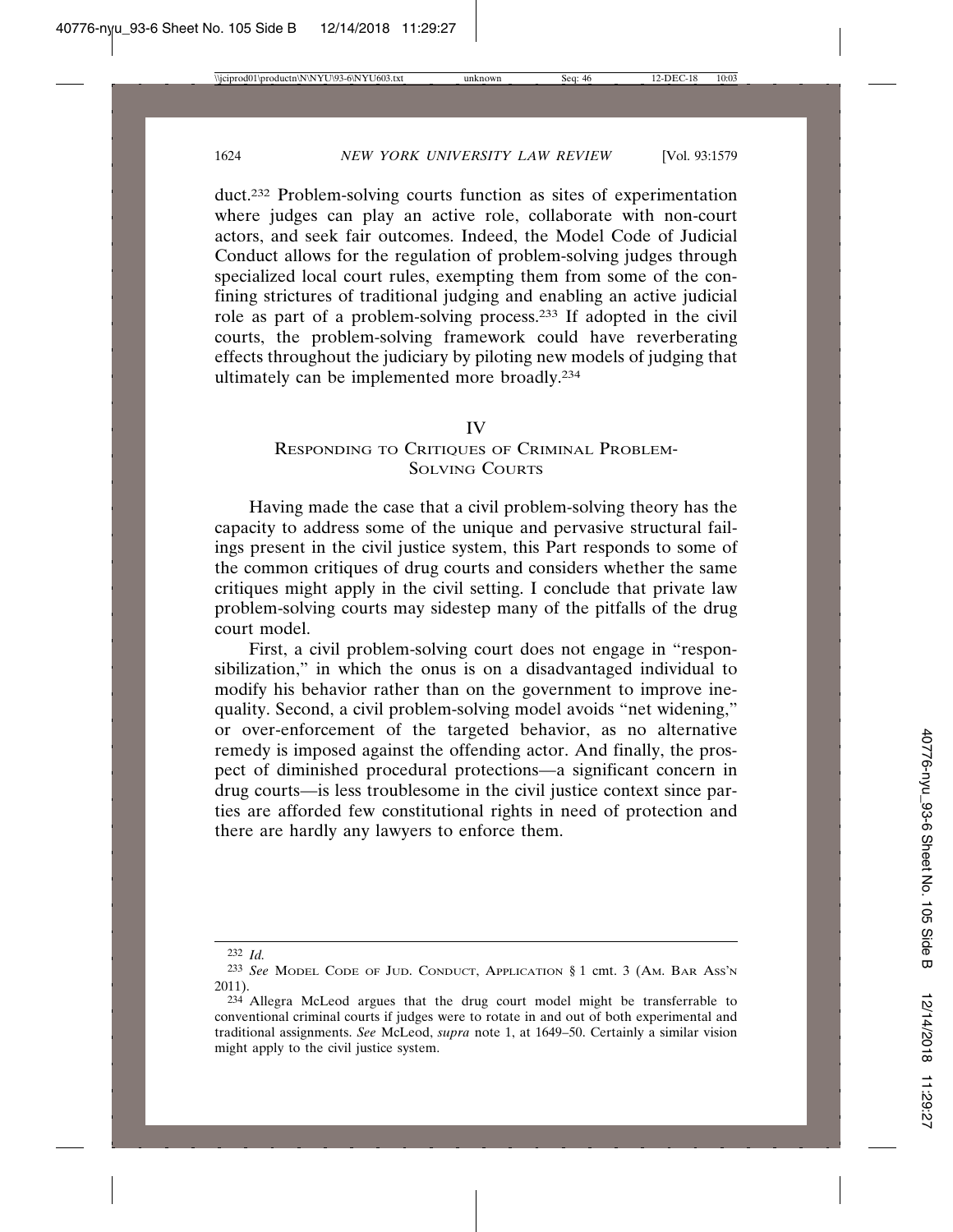#### *A. Responsibilization*

Some commentators object to drug courts as embracing a "responsibilization" strategy.235 These commentators find it troubling that the drug court model holds the defendant accountable for treating his addiction while letting the government off the hook for failing to provide adequate access to education, job training, housing and health care in the first instance.236 On this critique, the defendant's addiction is viewed as the product of societal failings and compulsory treatment is simply one more measure that puts undue pressure on the individual to fix his own problems, despite forces out of his control that may make this difficult.237 Victoria Malkin argues that, in this way, drug courts are reformulating the social contract between the state and certain citizens. In her words, "[t]he state and social responsibility is now replaced with empowerment talk . . . individual responsibility and participation."238 Eric Miller argues that the treatment regimen is less aimed at promoting good health and more aimed at regulating the defendant's conduct. He asserts that drug court judges are not managing medical opportunities, but are rather promoting discipline-as-treatment.239

For these commentators, the responsibilization paradigm is paternalistic and morally bankrupt. They believe addiction services, in addition to other government benefits, should be offered outside the judicial system and without the accompanying threat of punishment. Instead, drug court judges go to great lengths to coerce treatment and mold the defendant's conduct to conform to particular social norms. Richard Boldt criticizes problem-solving courts as a paternalistic form of social control, highlighting frequent urine testing, parenting classes, and detailed reporting to the court as "potentially more invasive and coercive than a traditional sentence of incarceration."240 James Nolan depicts drug court judges as regularly engaged in "extra-adjudicative

<sup>235</sup> *See* Miller, *supra* note 30, at 425–27; *see also* DAVID GARLAND, THE CULTURE OF CONTROL: CRIME AND SOCIAL ORDER IN CONTEMPORARY SOCIETY 124 (2001); Victoria Malkin, *The End of Welfare as We Know It: What Happens When the Judge Is in Charge*, 25 CRITIQUE OF ANTHROPOLOGY 361, 367–68, 382–84 (2005).

<sup>236</sup> *See* GARLAND, *supra* note 235, at 124; Malkin, *supra* note 235, at 368; Miller, *supra* note 30, at 425–27.

<sup>237</sup> GARLAND, *supra* note 235, at 118, 124; Malkin, *supra* note 235, at 379; Miller, *supra* note 30, at 425–27.

<sup>238</sup> Malkin, *supra* note 235, at 368.

<sup>239</sup> Miller, *supra* note 30, at 420.

<sup>240</sup> Richard C. Boldt, *A Circumspect Look at Problem-Solving Courts*, *in* PROBLEM-SOLVING COURTS: JUSTICE FOR THE TWENTY-FIRST CENTURY? 13, 17 (Paul Higgins & Mitchell B. Mackinem eds., 2009). As further evidence that contemporary drug courts should be viewed with skepticism, Boldt examines earlier reform movements, such as juvenile courts, to support his contention that the "therapeutic impulses" of "virtually all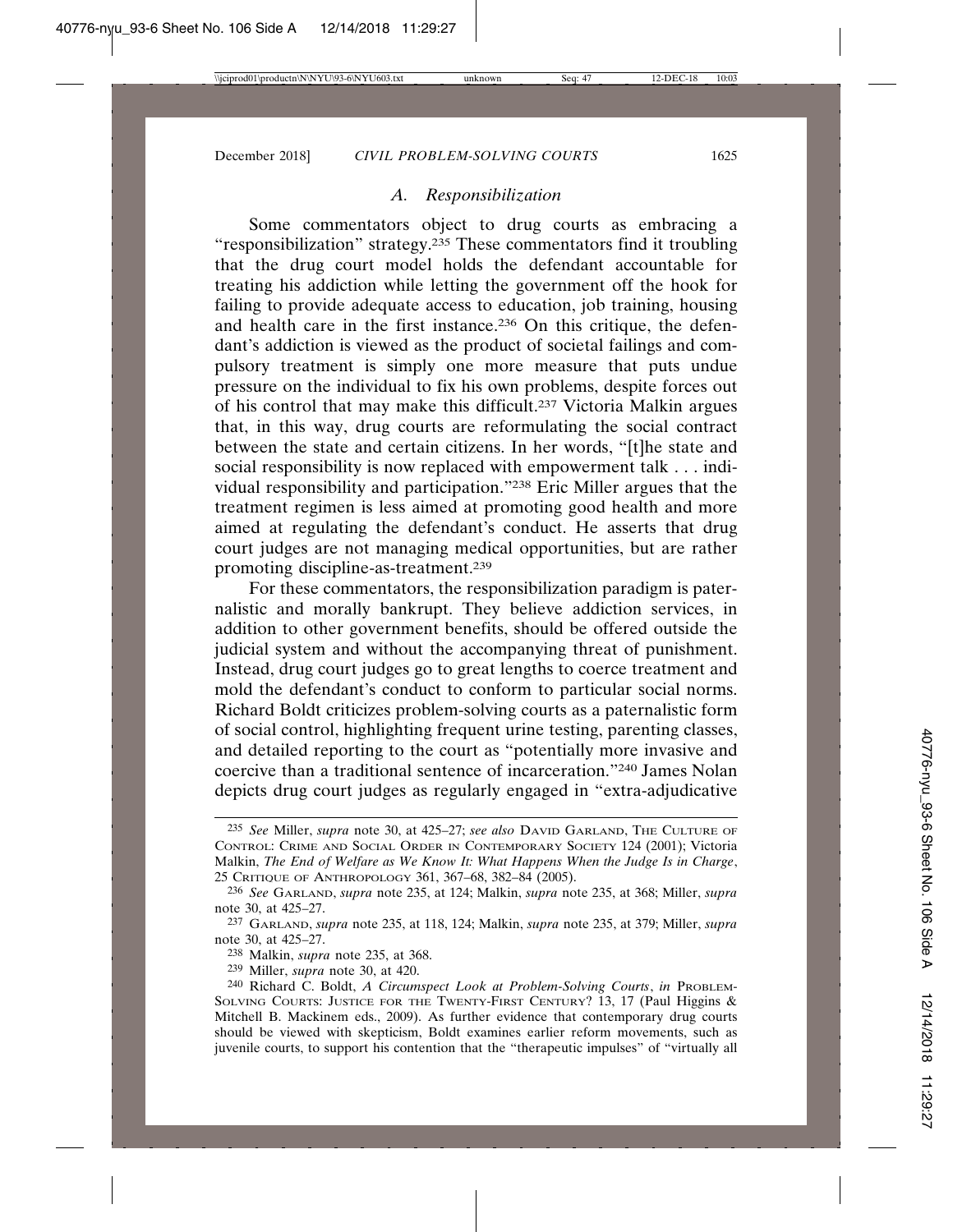activism" to promote treatment goals, including meddling in a defendant's work and personal life, and employing "tough love" measures such as brief jail stints<sup>241</sup>—all in an effort to induce a defendant to "voluntarily" engage in the treatment program.

The responsibilization critique is a valid one and situates drug courts within a larger movement to attach onerous conditions to antipoverty programs. As the most prominent example, welfare recipients do not automatically receive benefits based on need, but must earn those benefits through work and job training contributions.242 Welfare reform has been heavily critiqued as adding to the burden of poverty and complicating access to government services, and similar notes are rung in the compulsory treatment model.243

Further legitimizing the responsibilization critique is the contention that the drug courts' strong-arm tactics work at cross purposes to successful treatment. Policy experts point out that drug courts are premised on two contradictory theories: the "disease model," which understands that addicts are compulsive and use drugs despite negative consequences; and the "rational actor" model, which presumes that a defendant can overcome addiction if faced with sufficiently negative consequences.244 The Drug Policy Alliance argues that these "dueling models" are ineffective because they "result in people being 'treated' through a medical lens while the symptoms of their condition—chiefly, the inability to maintain abstinence—are addressed through a penal one."245 Some social science research also disputes the notion that drug treatment can be successful if performed under duress,<sup>246</sup> which adds additional heft to the argument that responsibilization is an unproductive strategy.

The civil problem-solving theory I propose not only sidesteps the responsibilization critique but directly responds to it. Instead of subjecting the disadvantaged individual to intrusive governmental moni-

treatment/punishment hybrids . . . tend over time to collapse into punitive practices." Boldt, *Problem-Solving Courts*, *supra* note 59, at 294.

<sup>241</sup> NOLAN, *supra* note 34, at 94–96.

<sup>242</sup> *See* Personal Responsibility and Work Opportunity Reconciliation Act of 1996, Pub. L. No. 104-193, § 824, 110 Stat. 2105, 2323 (1996) (codified as amended at 7 U.S.C. § 2015(o) (2012)).

<sup>243</sup> *See* Wendy A. Bach, *Governance, Accountability, and the New Poverty Agenda*, 2010 WIS. L. REV. 239, 245–46 (2010).

<sup>244</sup> DRUG POLICY ALL., *supra* note 46, at 16.

<sup>245</sup> *Id*.

<sup>246</sup> *See, e.g.*, Boldt, *supra* note 240, at 15 (discussing literature that has found mixed or negative results in treatment programs that utilize coercive measures); David Farabee et al., *The Effectiveness of Coerced Treatment for Drug Abusing Offenders*, FED. PROB., June 1998, at 3, 4 (reviewing eleven studies on the effects of compulsory treatment and acknowledging mixed results).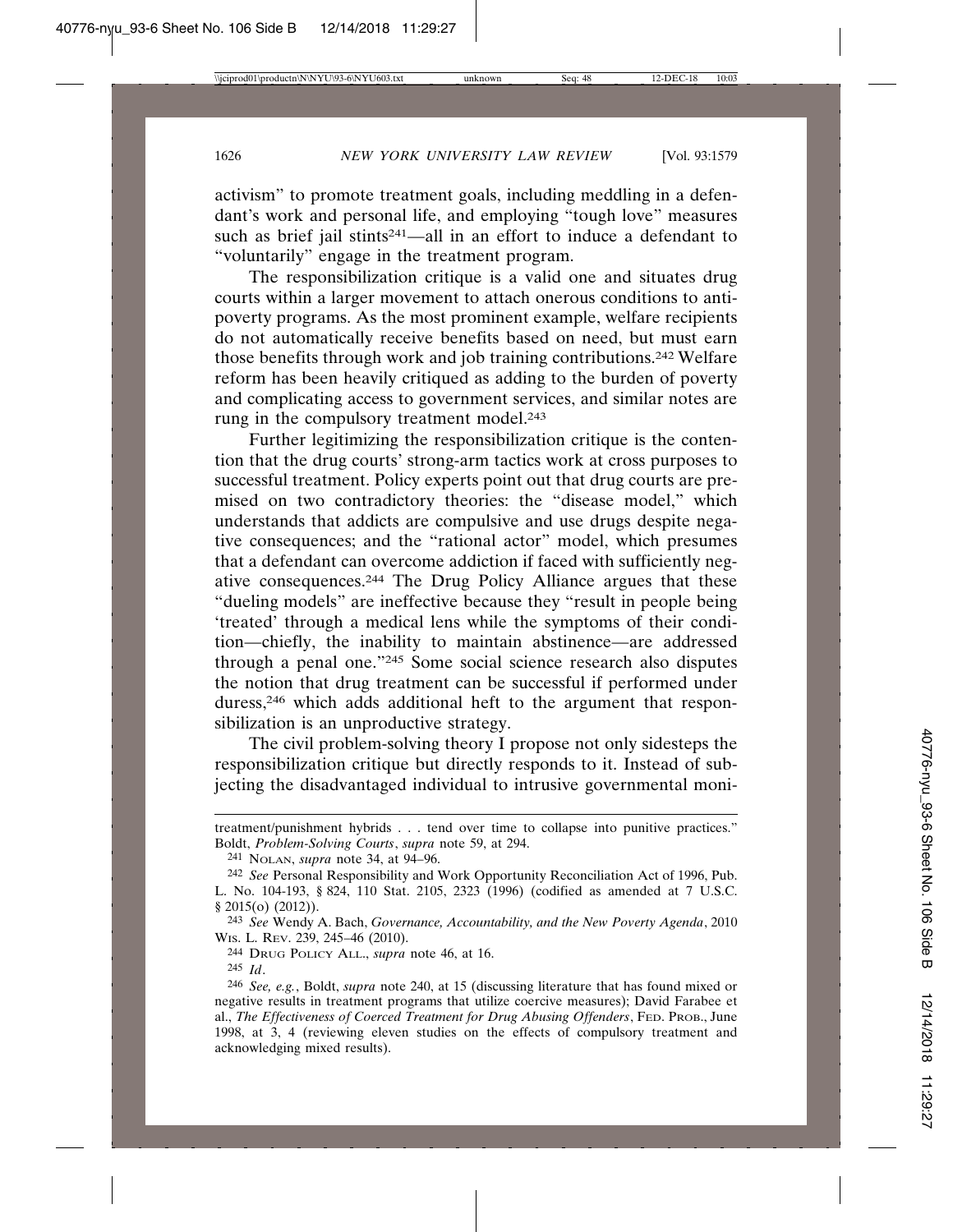toring and behavior modification, the HCC places the onus on the more powerful private party to come into compliance with the law. On the civil model, low-income parties gain access to much-needed government services, such as housing inspections, that are virtually inaccessible without the court's facilitation.247 There are no contingencies attached to the receipt of government benefits within the civil problem-solving framework, and no system of carrots and sticks to ensure that services are utilized in a particular manner. While drug courts chase treatment goals by foisting enormous responsibility on individuals to regulate their own behavior, their civil counterparts relieve vulnerable parties from the personal persistence that would otherwise be necessary to goad regulatory and private actors into meeting their legal obligations.

#### *B. Net Widening*

Another major critique of the drug court model is that it can result in net widening, or an unintended increase in criminal justice system involvement.248 This net widening may occur if drug courts result in more overall prosecution of low-level crimes, and may also occur if drug courts result in more jail time than defendants would have received by virtue of traditional prosecution.<sup>249</sup>

Adriaan Lanni discusses the potential for net widening of prosecutions, noting that drug courts generally address low-level, qualityof-life offenses that were previously left unprosecuted.250 The concern, shared by others, is that minor crimes may be prosecuted instead of ignored if local law enforcement begins to view the judicial system—rather than social services agencies—as integral to the therapeutic process.251 As one concrete example of a drug court ensnaring a much wider population than perhaps originally intended, one judge

<sup>247</sup> *Cf.* Cenziper & Cohen, *Failure in Enforcement*, *supra* note 161 (noting that "the Department of Consumer and Regulatory Affairs . . . regularly failed to conduct even the most cursory investigations").

<sup>248</sup> *See* DRUG POLICY ALL., *supra* note 46, at 14.

<sup>249</sup> *Id.* The net-widening critique has long been levied against informal systems of justice. Well before the drug court movement exploded, Richard Abel observed that alternative dispute resolution (ADR) may "seek to review behavior that presently escapes state control." Richard L. Abel, *The Contradictions of Informal Justice*, *in* 1 THE POLITICS OF INFORMAL JUSTICE 272 (1982). He argued that ADR programs may disguise state coercion through a veneer of informalism and ultimately target behavioral changes that would otherwise have gone unregulated by the state. *Id.* at 270–75*.*

<sup>250</sup> *See* Adriaan Lanni, *The Future of Community Justice*, 40 HARV. C.R. & C.L. L. REV. 359, 362 (2005).

<sup>251</sup> *See* Boldt, *supra* note 240, at 17; McLeod, *supra* note 1, at 1614.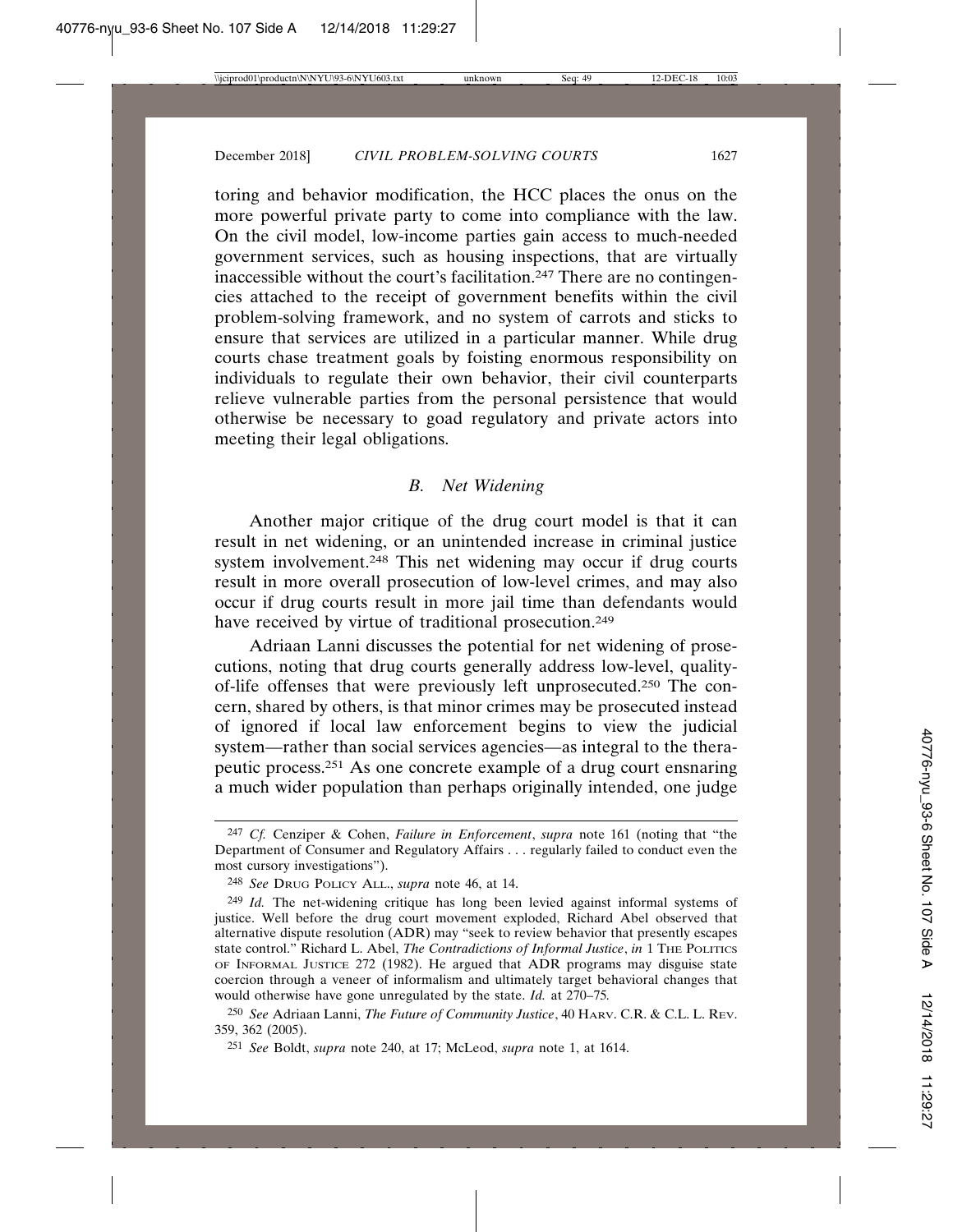in Colorado contends that the number of drug cases in Denver nearly tripled two years after the implementation of its drug court.252

Drug courts can also result in net widening if the penalty for unsuccessful treatment outstrips the punishment the defendant would have faced in a traditional court. The Drug Policy Alliance claims, for instance, that "people who do not complete drug court may actually face longer sentences—up to two to five times longer, according to one study—than if they had been conventionally sentenced in the first place."253 Although admittedly an outlier, NPR's *This American Life* ran a two-part story on Lindsey Dills, a seventeen-year-old first-time offender who was diverted to drug court after forging two checks totaling one hundred dollars.254 Due to failed drug tests during treatment, she served multiple jail stints, at least one of them in solitary confinement for ninety days.255 Local criminal defense attorneys confirmed that, in the traditional criminal justice system, she would have likely been sentenced to probation, at most.256

In some respects, the phenomenon of net widening may be present in a private law problem-solving model as well. Certainly, a court such as the HCC expands enforcement of the housing code. However, context is critical in considering whether net widening is harmful or beneficial to a system of justice. The criminal justice system is already expansive and disproportionately brings to bear the state's greatest power on low-income communities of color. Any alternative program or court that broadens the reach of the criminal justice system should therefore be viewed with suspicion and implemented with the utmost care.

A civil problem-solving court, by contrast, would not exacerbate the negative impact of state power on already overburdened groups. Instead, it uses government resources to prevent powerful private parties from exercising unchecked power over the lives of vulnerable individuals. As Kathryn Sabbeth has argued persuasively, the danger that private parties pose to low-income communities is often discounted, when in fact, it can be as corrosive as the abuse of state

<sup>252</sup> Morris B. Hoffman, *Therapeutic Jurisprudence, Neo-Rehabilitationism, and Judicial Collectivism: The Least Dangerous Branch Becomes the Most Dangerous*, 29 FORDHAM URB. L.J. 2063, 2071 (2002).

<sup>253</sup> DRUG POLICY ALL., *supra* note 46, at 14.

<sup>254</sup> *See Very Tough Love: Act One*, *supra* note 54; *Very Tough Love: Act Two*, THIS AM. LIFE (Mar. 25, 2011), https://www.thisamericanlife.org/430/very-tough-love/act-two-0.

<sup>255</sup> *Very Tough Love: Act One*, *supra* note 54; *Very Tough Love: Act Two*, *supra* note 254.

<sup>256</sup> *Very Tough Love: Act One*, *supra* note 54.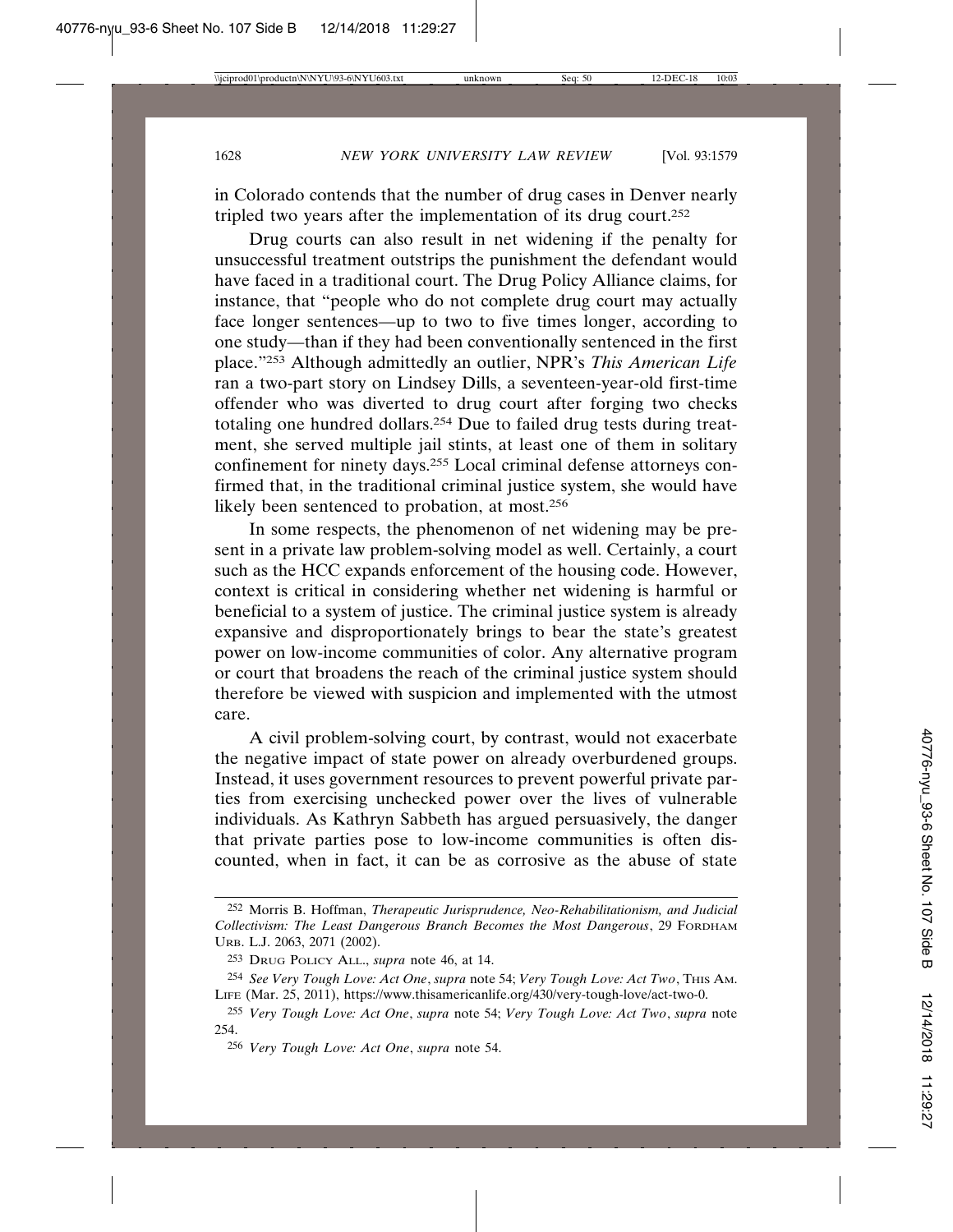power.257 Through their actions, property owners and debt collectors can destabilize a family's shelter, wreck financial security, and limit future housing and employment opportunities.258 The civil justice system has fared poorly in curtailing the power of private actors, and a problem-solving framework offers one way of leveling the playing field.

Net widening in a drug court is especially suspect because both the defined "problem" (addiction) and the "remedy" (treatment) involve controversial moralizing that may unjustly punish the very population it aims to protect. In the civil setting, the problem and the remedy are already recognized by law, which helps insulate the model from the net-widening critique. The HCC, for instance, targets offending individuals and conduct within the bounds of existing law. While drug courts insist on a standard of conduct not otherwise required by law—coerced sobriety—the HCC stays squarely within the lines drawn by legislatures and courts, exacting no extralegal price from property owners for their bad faith conduct. The HCC fills a process void, but does not expand the substantive power of tenants or reduce the agency of landlords.

## *C. Fewer Procedural Protections and Diminished Role for Counsel*

A third and final critique of the drug court model is that it results in fewer procedural protections for defendants and a diminished role for counsel. Critics point first and foremost to the erosion of constitutional rights for defendants who enroll in drug courts. Defendants generally must waive their Fourth Amendment right against unreasonable searches and seizures and their Sixth Amendment rights to a jury trial and to cross-examine adversaries, to name just a few of the lost procedural protections.<sup>259</sup> In addition, because of the "treatment" team" approach, defense counsel must cooperate with the prosecutor and the judge instead of serving as a protective shield for clients.260

Compounding the lack of procedural protections in drug courts is vast judicial discretion in ordering the proceedings. Even supporters of the drug court model acknowledge that it places "judges with extraordinary power in a position where they act in what they per-

<sup>257</sup> Kathryn A. Sabbeth, *The Prioritization of Criminal over Civil Counsel and the Discounted Danger of Private Power*, 42 FLA. ST. U. L. REV. 889, 891, 924–28 (2015).

<sup>258</sup> *Cf. id.* at 915–16 & n.193 (noting that "[a] finding of civil liability for the inability to pay one's debts" can not only "damage one's credit and cut off avenues to the economy, but it also imposes a public condemnation of one's incapacity to meet one's responsibilities").

<sup>259</sup> *See* Hora, Schma & Rosenthal, *supra* note 3, at 521.

<sup>260</sup> Quinn, *supra* note 47, at 46–47.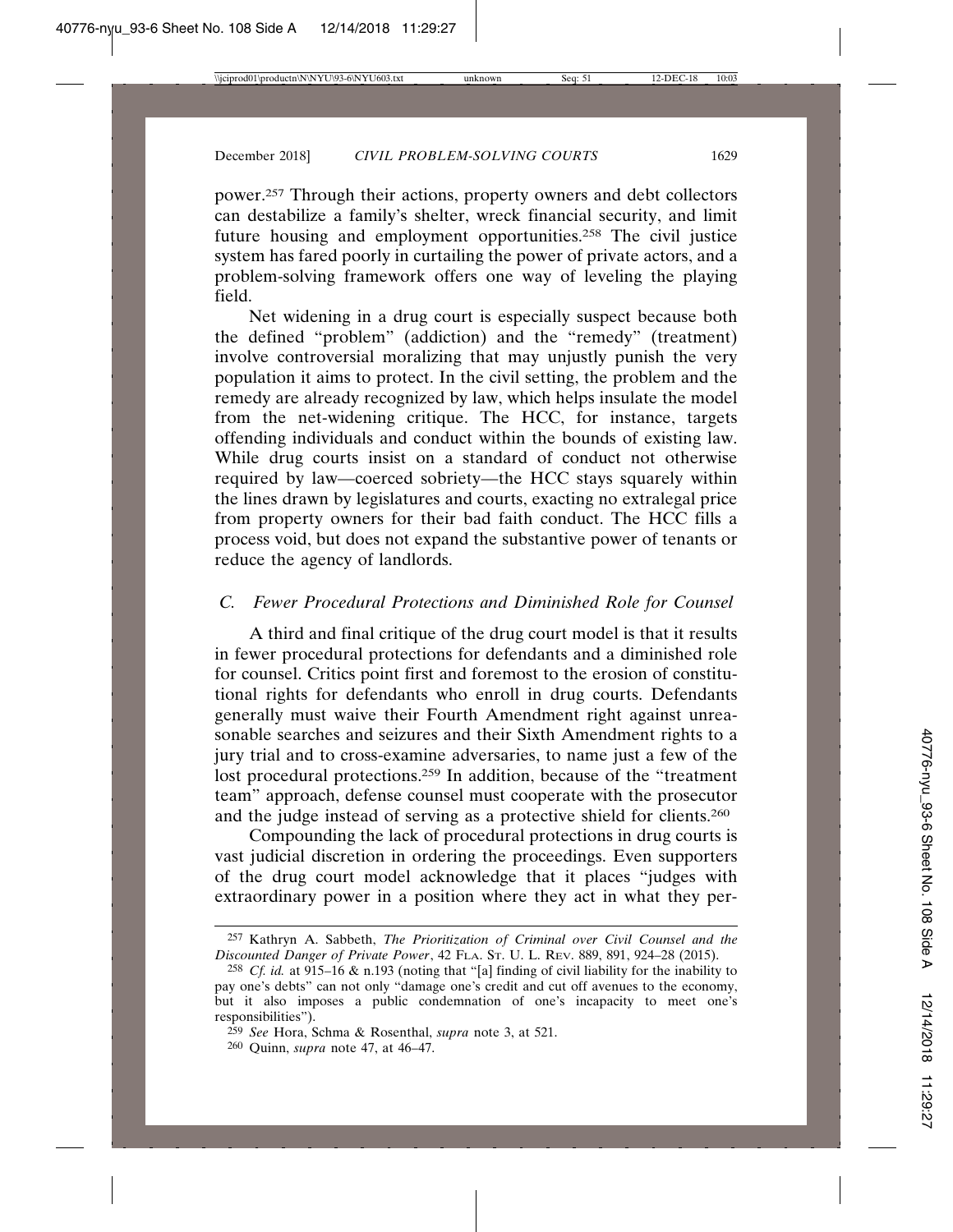ceive to be defendants'/clients' therapeutic interests but with unchecked, potentially punitive effects, unimpeded by principles of proportionality characteristic of a retributive theory of punishment."<sup>261</sup> Others raise concerns that the model is particularly worrisome because "the defendant is encouraged to waive various rights and disclose criminal conduct to the judge as a condition of treatment<sup>"262</sup>

In traditional criminal proceedings, counsel's role is (theoretically) robust and intended to safeguard important procedural rights. Indeed, counsel's main objective is to hold the prosecution to its burden and assist the defendant in avoiding self-incrimination. In drug courts, however, defense attorneys are coopted by the treatment team and expected to share information about their clients' progress and setbacks.<sup>263</sup> At hearings, judges communicate directly with defendants and reject the filtering effect of counsel.264 Some advocates have concluded that counsel's role in the drug court setting serves more to assist the court in its enforcement efforts than to protect the defendant from state overreach.265

Mae Quinn details a number of legal and ethical issues that can arise for public defenders practicing in drug court. From a realist perspective, she contends that the theoretical "team-based" approach does not exist in practice.266 Instead, the prosecutor has exclusive control over who is admitted to the court, who gets treatment, and who graduates.267 Prosecutors can dump weak cases in drug court, knowing that defendants cannot avail themselves of procedural protections in that setting, and such a strategy is difficult for defense attorneys to counter.268 While cooperation among treatment professionals might be a utopian goal, Quinn suggests that counsel's diminished role in drug courts only ends up concentrating the prosecutor's power.

While a civil problem-solving model may involve similar dynamics, in which procedural protections are few and an attorney does not play a substantial role in mitigating the power and discretion of the judge, the key difference lies in considering the traditional

<sup>261</sup> McLeod, *supra* note 1, at 1617.

<sup>262</sup> Miller, *supra* note 47, at 129.

<sup>263</sup> *Cf.* Hora, Schma & Rosenthal, *supra* note 3, at 522.

<sup>264</sup> Casey, *supra* note 45, at 1497 (arguing that problem-solving courts "cannot operate without unfiltered communication between defendants and the court").

<sup>265</sup> *See* DRUG POLICY ALL., *supra* note 46, at 5–6 (noting that drug court judges are granted unprecedented levels of discretion, and defense counsel, "no longer an advocate for the participant's rights," simply "assists the participant to comply with court rules").

<sup>266</sup> Quinn, *supra* note 47, at 57–58.

<sup>267</sup> *Id.*

<sup>268</sup> *See id.* at 58–60 (discussing the practice of "case dumping").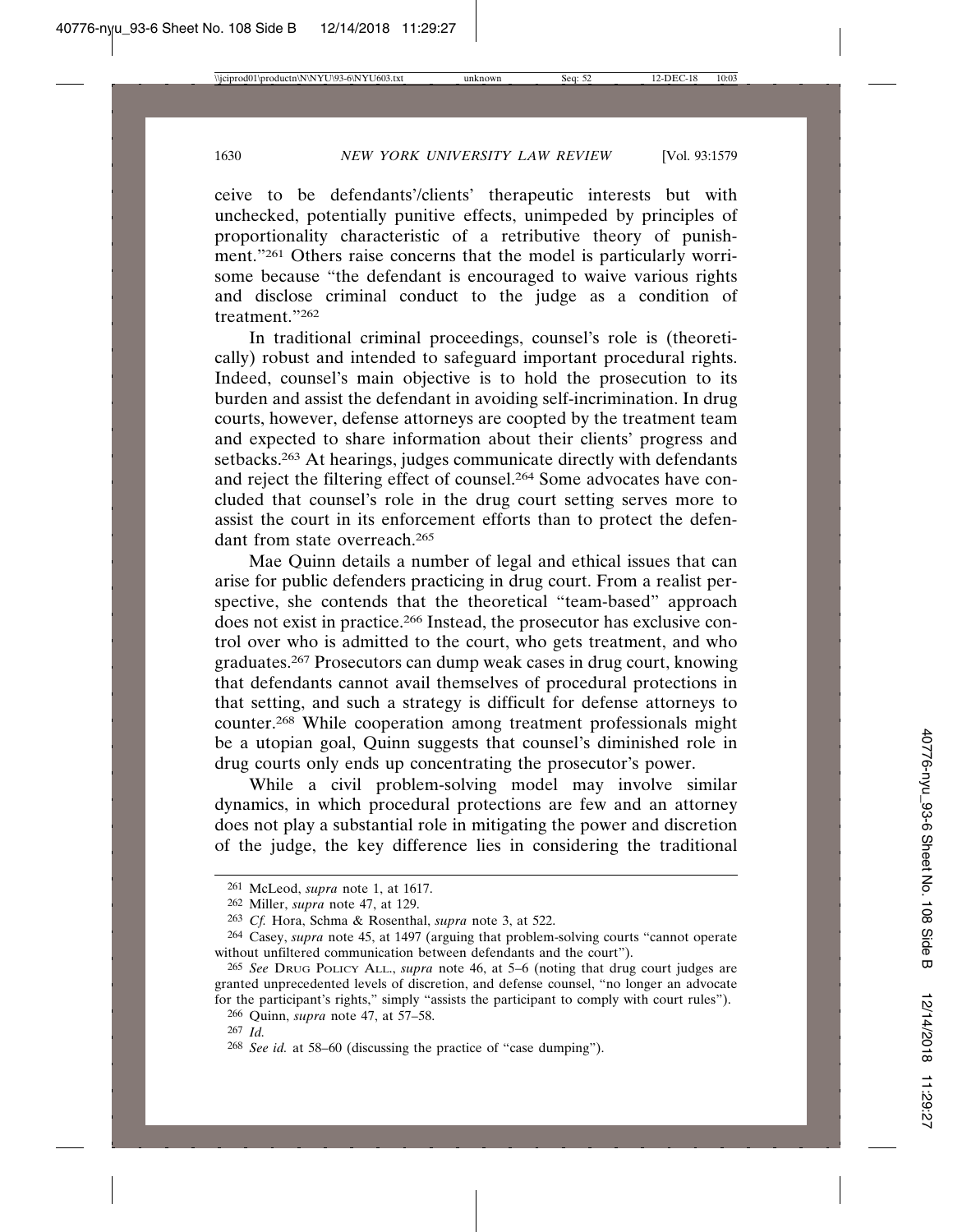regime that serves as the alternative. In civil cases, constitutional protections are sparse and procedural rules often do not protect individuals involved in low-value mass-justice matters. For example, many landlord-tenant and debt collection courts do not permit jury trials or discovery.<sup>269</sup> In addition, even where procedural protections exist, there are hardly any lawyers available to assert them. Therefore, a problem-solving model, where procedures are expressly waived in favor of a strong and active judge, does less to compromise due process in the civil realm simply because litigants in that setting start out with a comparatively less favorable procedural framework. While existing procedural protections in the civil courts may not constitute our ideal benchmark, they must be taken into account when crafting alternatives. As Deborah Rhode has continually exhorted, when we consider the efficacy of any new civil access to justice intervention, we must always ask, "compared to what?"270

#### **CONCLUSION**

For at least a generation, there has been a deepening awareness of structural deficiencies in the civil justice system that undermine the courts' ability to address major social problems. These structural forces—systemic lack of representation, high-volume dockets, and the corporate capture of small claims tribunals—often place the courts in a position of aggravating, rather than solving, particular social problems for defined classes of litigants.

In the criminal setting, drug courts have responded to assemblyline justice by creating alternative forums in which the goal is treatment and the judicial role is refashioned as a tool for positive social outcomes. As the District of Columbia's experimental Housing Conditions Court represents, problem-solving methods may be currently underutilized in the civil law sphere. By naming the court's purpose as resolving a social problem, employing other governmental actors to assist in investigation, and expanding the judicial role to include a monitoring function, the HCC addresses some of the unique structural issues in the civil courts and roadmaps a civil problemsolving model that can be employed in other areas.

The adoption of problem-solving methods in the commonly adjudicated civil matters of rental housing and consumer debt would target law-breaking private actors for governmental monitoring, rather than further subjecting low-income individuals to behavioral

<sup>269</sup> *See, e.g.*, MO. ANN. STAT. § 441.540 (West 2017) ("Trial shall be by the court without a jury.").

<sup>270</sup> Deborah Rhode, *Access to Justice*, 69 FORDHAM L. REV. 1785, 1812 (2001).